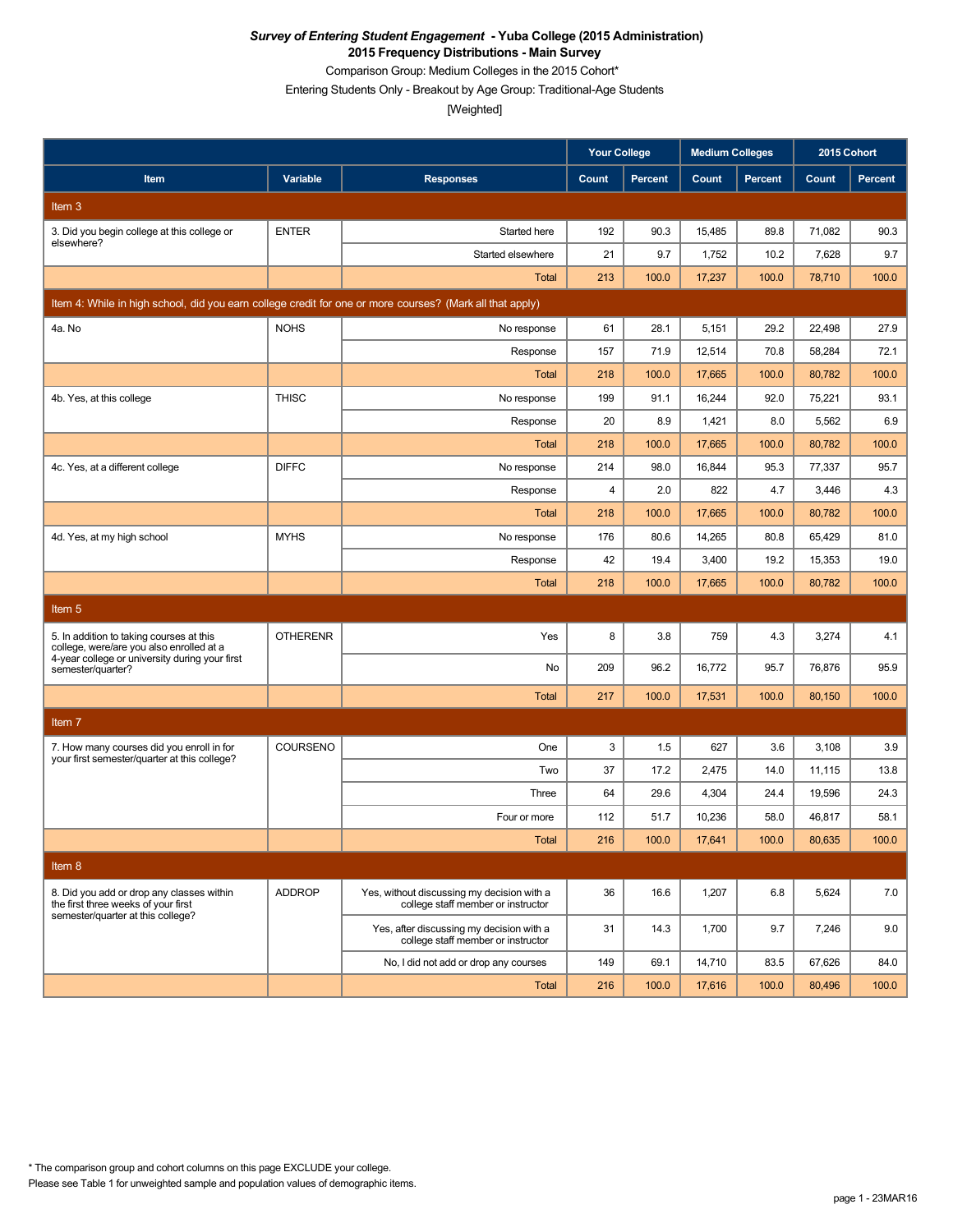Comparison Group: Medium Colleges in the 2015 Cohort\*

Entering Students Only - Breakout by Age Group: Traditional-Age Students

[Weighted]

|                                                                                                                           |                 |                                                                                                                                                                      | <b>Your College</b> |                | <b>Medium Colleges</b> |                | 2015 Cohort |         |
|---------------------------------------------------------------------------------------------------------------------------|-----------------|----------------------------------------------------------------------------------------------------------------------------------------------------------------------|---------------------|----------------|------------------------|----------------|-------------|---------|
| Item                                                                                                                      | Variable        | <b>Responses</b>                                                                                                                                                     | Count               | <b>Percent</b> | Count                  | <b>Percent</b> | Count       | Percent |
| Item 9                                                                                                                    |                 |                                                                                                                                                                      |                     |                |                        |                |             |         |
| 9. Of the courses you enrolled in during                                                                                  | <b>DROPNO</b>   | None                                                                                                                                                                 | 176                 | 81.0           | 15,848                 | 90.1           | 72,937      | 90.7    |
| your first semester/quarter at this college,<br>how many did you drop after the first day of<br>class?                    |                 | One                                                                                                                                                                  | 39                  | 17.8           | 1,362                  | 7.7            | 5,926       | 7.4     |
|                                                                                                                           |                 | Two                                                                                                                                                                  | 2                   | 1.0            | 266                    | 1.5            | 1,084       | 1.3     |
|                                                                                                                           |                 | Three                                                                                                                                                                | 0                   | N/A            | 68                     | 0.4            | 311         | 0.4     |
|                                                                                                                           |                 | Four or more                                                                                                                                                         | $\mathbf{1}$        | 0.2            | 42                     | 0.2            | 183         | 0.2     |
|                                                                                                                           |                 | Total                                                                                                                                                                | 218                 | 100.0          | 17,586                 | 100.0          | 80,441      | 100.0   |
| Item 10                                                                                                                   |                 |                                                                                                                                                                      |                     |                |                        |                |             |         |
| 10. When did you register for your courses<br>for your first semester/quarter at this                                     | <b>REGCLASS</b> | More than one week before classes began                                                                                                                              | 192                 | 88.2           | 15,379                 | 87.2           | 70,097      | 86.9    |
| college?                                                                                                                  |                 | During the week before classes began                                                                                                                                 | 13                  | 6.0            | 1,797                  | 10.2           | 8,469       | 10.5    |
|                                                                                                                           |                 | During the first week of classes                                                                                                                                     | 11                  | 5.3            | 353                    | 2.0            | 1,607       | 2.0     |
|                                                                                                                           |                 | After the first week of classes                                                                                                                                      | 1                   | 0.5            | 108                    | 0.6            | 461         | 0.6     |
|                                                                                                                           |                 | Total                                                                                                                                                                | 218                 | 100.0          | 17,638                 | 100.0          | 80,635      | 100.0   |
|                                                                                                                           |                 | Item 11: The following statements are about this college's orientation for new students. (Mark all that apply)                                                       |                     |                |                        |                |             |         |
| 11a. I took part in an online orientation prior<br>to the beginning of classes                                            | <b>ONLORIEN</b> | No response                                                                                                                                                          | 70                  | 32.1           | 15,243                 | 86.3           | 69,663      | 86.2    |
|                                                                                                                           |                 | Response                                                                                                                                                             | 148                 | 67.9           | 2,423                  | 13.7           | 11,120      | 13.8    |
|                                                                                                                           |                 | Total                                                                                                                                                                | 218                 | 100.0          | 17,665                 | 100.0          | 80,782      | 100.0   |
| 11b. I attended an on-campus orientation<br>prior to the beginning of classes                                             | <b>ONCORIEN</b> | No response                                                                                                                                                          | 157                 | 71.9           | 7,364                  | 41.7           | 32,747      | 40.5    |
|                                                                                                                           |                 | Response                                                                                                                                                             | 61                  | 28.1           | 10,302                 | 58.3           | 48,035      | 59.5    |
|                                                                                                                           |                 | <b>Total</b>                                                                                                                                                         | 218                 | 100.0          | 17,665                 | 100.0          | 80,782      | 100.0   |
| 11c. I enrolled in an orientation course as<br>part of my course schedule during my first                                 | <b>CSORIEN</b>  | No response                                                                                                                                                          | 211                 | 96.8           | 16,340                 | 92.5           | 72,518      | 89.8    |
| semester/quarter at this college                                                                                          |                 | Response                                                                                                                                                             | 7                   | 3.2            | 1,326                  | 7.5            | 8,264       | 10.2    |
|                                                                                                                           |                 | Total                                                                                                                                                                | 218                 | 100.0          | 17,665                 | 100.0          | 80,782      | 100.0   |
| 11d. I was not aware of a college orientation                                                                             | <b>NWORIEN</b>  | No response                                                                                                                                                          | 196                 | 89.8           | 15,857                 | 89.8           | 72,766      | 90.1    |
|                                                                                                                           |                 | Response                                                                                                                                                             | 22                  | 10.2           | 1,809                  | 10.2           | 8,016       | 9.9     |
|                                                                                                                           |                 | <b>Total</b>                                                                                                                                                         | 218                 | 100.0          | 17,665                 | 100.0          | 80,782      | 100.0   |
| 11e. I was unable to participate in<br>orientation due to scheduling or other                                             | <b>UNAORIEN</b> | No response                                                                                                                                                          | 211                 | 96.8           | 14,683                 | 83.1           | 68,714      | 85.1    |
| issues                                                                                                                    |                 | Response                                                                                                                                                             | $\overline{7}$      | 3.2            | 2,982                  | 16.9           | 12,068      | 14.9    |
|                                                                                                                           |                 | Total                                                                                                                                                                | 218                 | 100.0          | 17,665                 | 100.0          | 80,782      | 100.0   |
|                                                                                                                           |                 | Item 12: Think about your experiences from the time of your decision to attend this college through the end of the first three weeks of your first semester/quarter. |                     |                |                        |                |             |         |
| 12a. Before I could register for classes, I<br>was required to take a placement test<br>(COMPASS, ASSET, ACCUPLACER, SAT, | <b>REQPTEST</b> | Yes                                                                                                                                                                  | 202                 | 93.7           | 14,561                 | 84.1           | 65,820      | 82.9    |
| ACT, etc.) to assess my skills in reading,<br>writing, and/or math [COLLREAD]                                             |                 | No                                                                                                                                                                   | 14                  | 6.3            | 2,761                  | 15.9           | 13,621      | 17.1    |
|                                                                                                                           |                 | Total                                                                                                                                                                | 216                 | 100.0          | 17,323                 | 100.0          | 79,441      | 100.0   |
| 12b. I took a placement test (COMPASS,<br>ASSET, ACCUPLACER, SAT, ACT, etc.)                                              | <b>TKPTEST</b>  | Yes                                                                                                                                                                  | 180                 | 87.1           | 15,055                 | 88.7           | 68,309      | 87.7    |
| <b>ICOLLREAD1</b>                                                                                                         |                 | No                                                                                                                                                                   | 27                  | 12.9           | 1,911                  | 11.3           | 9,557       | 12.3    |
|                                                                                                                           |                 | Total                                                                                                                                                                | 207                 | 100.0          | 16,966                 | 100.0          | 77,866      | 100.0   |

\* The comparison group and cohort columns on this page EXCLUDE your college.

Please see Table 1 for unweighted sample and population values of demographic items.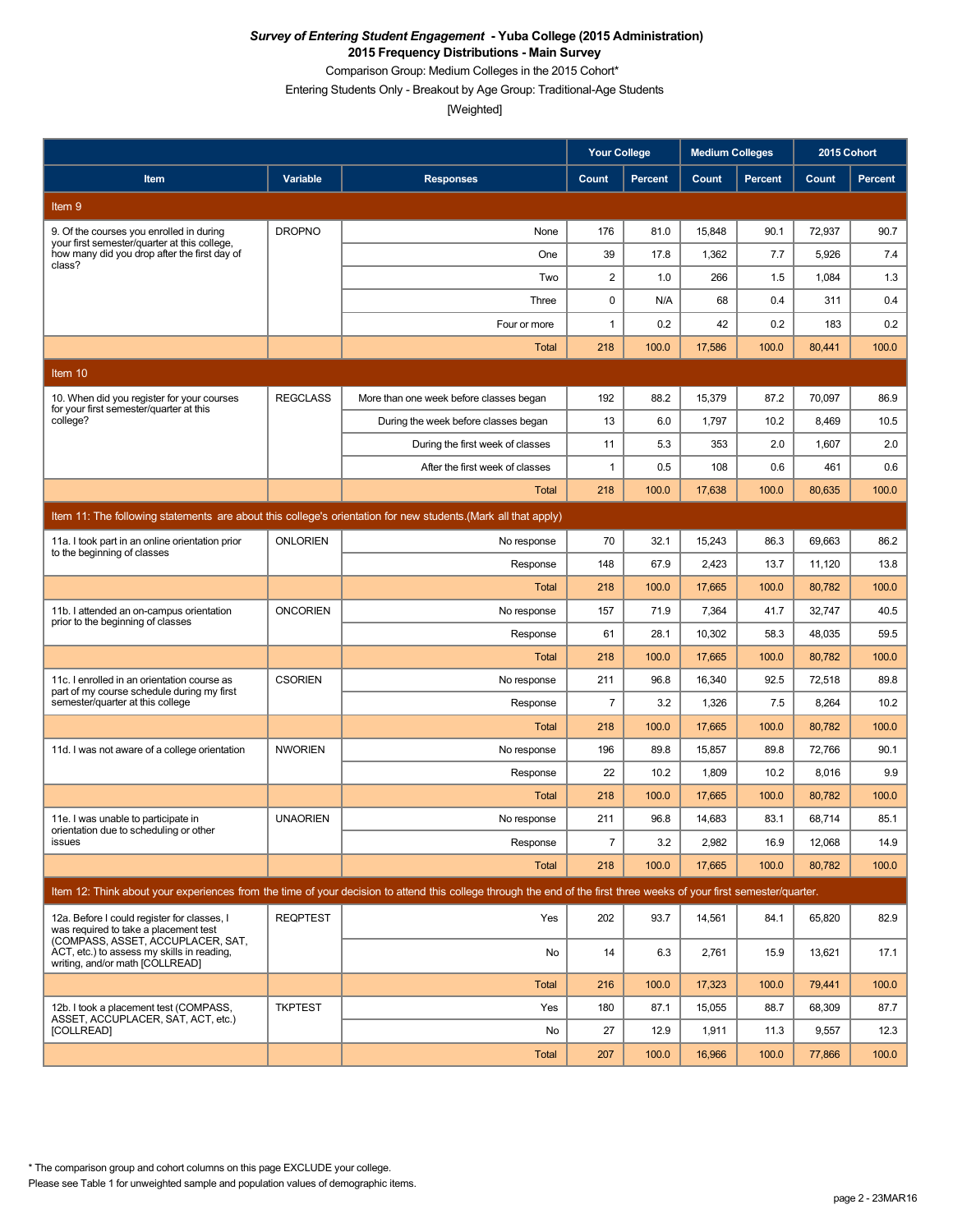Comparison Group: Medium Colleges in the 2015 Cohort\*

Entering Students Only - Breakout by Age Group: Traditional-Age Students

|                                                                                     |                 |                                                                                                                                                                                   | <b>Your College</b> |                | <b>Medium Colleges</b> |         | 2015 Cohort |                |
|-------------------------------------------------------------------------------------|-----------------|-----------------------------------------------------------------------------------------------------------------------------------------------------------------------------------|---------------------|----------------|------------------------|---------|-------------|----------------|
| Item                                                                                | Variable        | <b>Responses</b>                                                                                                                                                                  | Count               | <b>Percent</b> | Count                  | Percent | Count       | <b>Percent</b> |
|                                                                                     |                 | Item 12: Think about your experiences from the time of your decision to attend this college through the end of the first three weeks of your first semester/quarter.              |                     |                |                        |         |             |                |
| 12c. I was exempt from taking a placement<br>test at this college                   | <b>EXPTEST</b>  | Yes                                                                                                                                                                               | 33                  | 15.6           | 2,993                  | 18.0    | 14,979      | 19.5           |
|                                                                                     |                 | No                                                                                                                                                                                | 177                 | 84.4           | 13,653                 | 82.0    | 61,674      | 80.5           |
|                                                                                     |                 | <b>Total</b>                                                                                                                                                                      | 210                 | 100.0          | 16,647                 | 100.0   | 76,652      | 100.0          |
| that apply)                                                                         |                 | Item 13: My placement test scores indicated that I needed to take a Developmental course (also referred to as Basic Skills, College Prep, etc.) in the following areas. (Mark all |                     |                |                        |         |             |                |
| 13a. Didn't take a placement test                                                   | <b>NOTEST</b>   | No response                                                                                                                                                                       | 207                 | 94.7           | 15,692                 | 88.8    | 70,815      | 87.7           |
|                                                                                     |                 | Response                                                                                                                                                                          | 11                  | 5.3            | 1,973                  | 11.2    | 9,967       | 12.3           |
|                                                                                     |                 | Total                                                                                                                                                                             | 218                 | 100.0          | 17,665                 | 100.0   | 80,782      | 100.0          |
| 13b. Developmental Reading                                                          | <b>NEEDREAD</b> | No response                                                                                                                                                                       | 195                 | 89.3           | 13,326                 | 75.4    | 62,513      | 77.4           |
|                                                                                     |                 | Response                                                                                                                                                                          | 23                  | 10.7           | 4,339                  | 24.6    | 18,270      | 22.6           |
|                                                                                     |                 | Total                                                                                                                                                                             | 218                 | 100.0          | 17,665                 | 100.0   | 80,782      | 100.0          |
| 13c. Developmental Writing                                                          | <b>NEEDWRIT</b> | No response                                                                                                                                                                       | 171                 | 78.3           | 13,318                 | 75.4    | 62,117      | 76.9           |
|                                                                                     |                 | Response                                                                                                                                                                          | 47                  | 21.7           | 4,347                  | 24.6    | 18,665      | 23.1           |
|                                                                                     |                 | <b>Total</b>                                                                                                                                                                      | 218                 | 100.0          | 17,665                 | 100.0   | 80,782      | 100.0          |
| 13d. Developmental Math                                                             | <b>NEEDMATH</b> | No response                                                                                                                                                                       | 136                 | 62.3           | 10,786                 | 61.1    | 49,058      | 60.7           |
|                                                                                     |                 | Response                                                                                                                                                                          | 82                  | 37.7           | 6,879                  | 38.9    | 31,725      | 39.3           |
|                                                                                     |                 | Total                                                                                                                                                                             | 218                 | 100.0          | 17,665                 | 100.0   | 80,782      | 100.0          |
| 13e. Didn't place into any Developmental                                            | <b>NEEDNONE</b> | No response                                                                                                                                                                       | 106                 | 48.7           | 11,517                 | 65.2    | 51,814      | 64.1           |
| courses                                                                             |                 | Response                                                                                                                                                                          | 112                 | 51.3           | 6,148                  | 34.8    | 28,969      | 35.9           |
|                                                                                     |                 | <b>Total</b>                                                                                                                                                                      | 218                 | 100.0          | 17,665                 | 100.0   | 80,782      | 100.0          |
| Item 14                                                                             |                 |                                                                                                                                                                                   |                     |                |                        |         |             |                |
| 14. This college required me to enroll in<br>classes indicated by my placement test | <b>REQCLASS</b> | Yes                                                                                                                                                                               | 177                 | 83.1           | 11,538                 | 66.7    | 53,315      | 67.3           |
| scores during my first semester/quarter<br>[COLLREAD]                               |                 | No                                                                                                                                                                                | 36                  | 16.9           | 5,767                  | 33.3    | 25,914      | 32.7           |
|                                                                                     |                 | <b>Total</b>                                                                                                                                                                      | 213                 | 100.0          | 17,304                 | 100.0   | 79,230      | 100.0          |
|                                                                                     |                 | Item 15: With regard to financial assistance (scholarships, grants, or loans, etc.) to help with your college costs:                                                              |                     |                |                        |         |             |                |
| 15a. I applied for financial assistance                                             | <b>APPLIED</b>  | Yes                                                                                                                                                                               | 184                 | 84.7           | 13,368                 | 77.0    | 59,889      | 75.3           |
|                                                                                     |                 | No                                                                                                                                                                                | 33                  | 15.3           | 3,986                  | 23.0    | 19,647      | 24.7           |
|                                                                                     |                 | Total                                                                                                                                                                             | 218                 | 100.0          | 17,354                 | 100.0   | 79,536      | 100.0          |
| 15b. I was notified I was eligible to receive                                       | <b>OFFERED</b>  | Yes                                                                                                                                                                               | 159                 | 73.9           | 11,708                 | 68.4    | 52,571      | 66.9           |
| financial assistance                                                                |                 | No                                                                                                                                                                                | 56                  | 26.1           | 5,401                  | 31.6    | 25,965      | 33.1           |
|                                                                                     |                 | <b>Total</b>                                                                                                                                                                      | 215                 | 100.0          | 17,109                 | 100.0   | 78,536      | 100.0          |
| 15c. I received financial assistance funds                                          | <b>RECEIVED</b> | Yes                                                                                                                                                                               | 78                  | 35.9           | 9,232                  | 53.7    | 39,134      | 49.6           |
| before classes began                                                                |                 | No                                                                                                                                                                                | 139                 | 64.1           | 7,952                  | 46.3    | 39,743      | 50.4           |
|                                                                                     |                 | Total                                                                                                                                                                             | 216                 | 100.0          | 17,184                 | 100.0   | 78,877      | 100.0          |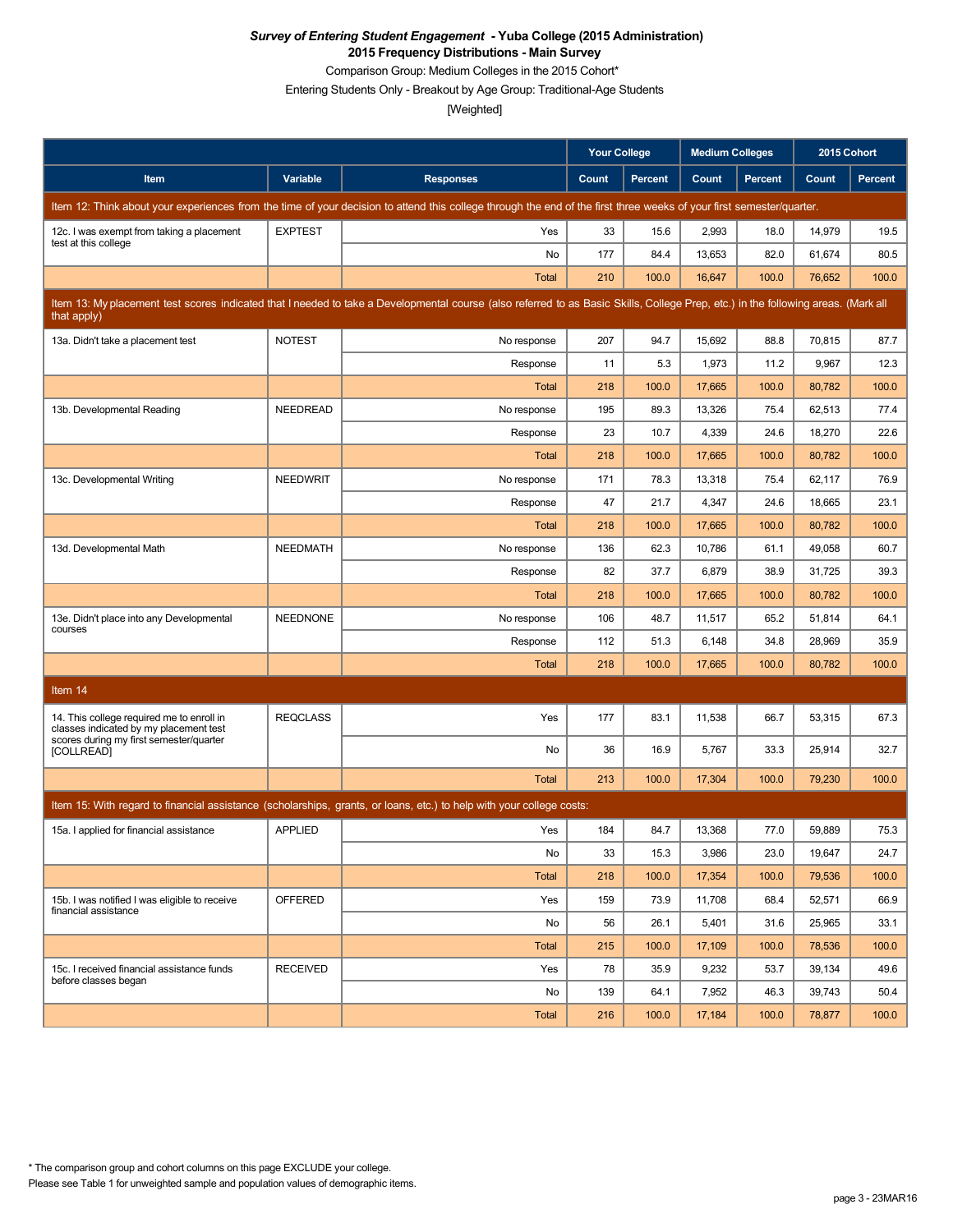Comparison Group: Medium Colleges in the 2015 Cohort\*

Entering Students Only - Breakout by Age Group: Traditional-Age Students

|                                                                                                                           |                 |                                                                                                                                                                      | <b>Your College</b> |                | <b>Medium Colleges</b> |                | 2015 Cohort |                |  |
|---------------------------------------------------------------------------------------------------------------------------|-----------------|----------------------------------------------------------------------------------------------------------------------------------------------------------------------|---------------------|----------------|------------------------|----------------|-------------|----------------|--|
| Item                                                                                                                      | Variable        | <b>Responses</b>                                                                                                                                                     | Count               | <b>Percent</b> | Count                  | <b>Percent</b> | Count       | <b>Percent</b> |  |
| Item 16                                                                                                                   |                 |                                                                                                                                                                      |                     |                |                        |                |             |                |  |
| 16. When did you first apply for financial                                                                                | <b>TIMEAPPL</b> | 3 or more months before classes began                                                                                                                                | 114                 | 52.5           | 7,632                  | 44.0           | 32,853      | 41.4           |  |
| assistance?                                                                                                               |                 | 1 to 2 months before classes began                                                                                                                                   | 47                  | 21.6           | 3,509                  | 20.2           | 16,582      | 20.9           |  |
|                                                                                                                           |                 | Less than 1 month before classes began                                                                                                                               | 20                  | 9.3            | 1,984                  | 11.4           | 9.317       | 11.7           |  |
|                                                                                                                           |                 | After classes began                                                                                                                                                  | 11                  | 5.0            | 494                    | 2.8            | 2,366       | 3.0            |  |
|                                                                                                                           |                 | I did not apply for financial assistance                                                                                                                             | 25                  | 11.6           | 3,725                  | 21.5           | 18,309      | 23.1           |  |
|                                                                                                                           |                 | <b>Total</b>                                                                                                                                                         | 217                 | 100.0          | 17,343                 | 100.0          | 79,428      | 100.0          |  |
| Item 17: In which of the following types of courses were you enrolled during your first semester/quarter at this college? |                 |                                                                                                                                                                      |                     |                |                        |                |             |                |  |
| 17a. Developmental Reading (also referred<br>to as Basic Skills, College Prep, etc.)                                      | <b>EDCPR</b>    | Enrolled                                                                                                                                                             | 37                  | 17.7           | 4,885                  | 28.6           | 21,168      | 27.0           |  |
|                                                                                                                           |                 | Not enrolled                                                                                                                                                         | 174                 | 82.3           | 12,206                 | 71.4           | 57,181      | 73.0           |  |
|                                                                                                                           |                 | Total                                                                                                                                                                | 212                 | 100.0          | 17,091                 | 100.0          | 78,349      | 100.0          |  |
| 17b. Developmental Writing (also referred<br>to as Basic Skills, College Prep, etc.)                                      | <b>EDCPW</b>    | Enrolled                                                                                                                                                             | 74                  | 34.6           | 5,169                  | 30.3           | 22,827      | 29.2           |  |
|                                                                                                                           |                 | Not enrolled                                                                                                                                                         | 140                 | 65.4           | 11,879                 | 69.7           | 55,351      | 70.8           |  |
|                                                                                                                           |                 | Total                                                                                                                                                                | 214                 | 100.0          | 17,048                 | 100.0          | 78,177      | 100.0          |  |
| 17c. Developmental Math (also referred to<br>as Basic Skills, College Prep, etc.)                                         | <b>EDCPM</b>    | Enrolled                                                                                                                                                             | 88                  | 41.9           | 6,709                  | 39.3           | 32,161      | 40.9           |  |
|                                                                                                                           |                 | Not enrolled                                                                                                                                                         | 122                 | 58.1           | 10,360                 | 60.7           | 46,386      | 59.1           |  |
|                                                                                                                           |                 | Total                                                                                                                                                                | 209                 | 100.0          | 17,069                 | 100.0          | 78,546      | 100.0          |  |
| 17d. An English course taught specifically<br>for students whose first language is not                                    | <b>ENRLENG</b>  | Enrolled                                                                                                                                                             | 6                   | 2.9            | 612                    | 3.7            | 3,007       | 3.9            |  |
| English (ESL, ESOL)                                                                                                       |                 | Not enrolled                                                                                                                                                         | 204                 | 97.1           | 16,135                 | 96.3           | 74,000      | 96.1           |  |
|                                                                                                                           |                 | <b>Total</b>                                                                                                                                                         | 210                 | 100.0          | 16,747                 | 100.0          | 77,007      | 100.0          |  |
| 17e. A course specifically designed to teach<br>skills and strategies to help students                                    | <b>ENRLSSDC</b> | Enrolled                                                                                                                                                             | 63                  | 29.3           | 5,990                  | 35.3           | 29,657      | 38.0           |  |
| succeed in college (e.g., a college success<br>or student success course)                                                 |                 | Not enrolled                                                                                                                                                         | 151                 | 70.7           | 10,995                 | 64.7           | 48,459      | 62.0           |  |
|                                                                                                                           |                 | <b>Total</b>                                                                                                                                                         | 214                 | 100.0          | 16,985                 | 100.0          | 78,116      | 100.0          |  |
| 17f. An organized "learning community" (two<br>or more courses that a group of students                                   | <b>ENRLOLC</b>  | Enrolled                                                                                                                                                             | 4                   | 2.1            | 1,051                  | 6.2            | 4,658       | 6.0            |  |
| take together)                                                                                                            |                 | Not enrolled                                                                                                                                                         | 206                 | 97.9           | 15,781                 | 93.8           | 72,778      | 94.0           |  |
|                                                                                                                           |                 | <b>Total</b>                                                                                                                                                         | 210                 | 100.0          | 16,832                 | 100.0          | 77,436      | 100.0          |  |
|                                                                                                                           |                 | Item 18: Think about your experiences from the time of your decision to attend this college through the end of the first three weeks of your first semester/quarter. |                     |                |                        |                |             |                |  |
| 18a. The very first time I came to this<br>college I felt welcome [EARLYCON]                                              | <b>WELCOME</b>  | Strongly disagree                                                                                                                                                    | $\overline{7}$      | 3.0            | 142                    | 0.8            | 539         | 0.7            |  |
|                                                                                                                           |                 | <b>Disagree</b>                                                                                                                                                      | 15                  | 7.0            | 298                    | 1.7            | 1,497       | 1.9            |  |
|                                                                                                                           |                 | Neutral                                                                                                                                                              | 65                  | 29.6           | 3,768                  | 21.6           | 18,363      | 22.9           |  |
|                                                                                                                           |                 | Agree                                                                                                                                                                | 98                  | 45.1           | 8,198                  | 47.0           | 36,661      | 45.8           |  |
|                                                                                                                           |                 | Strongly agree                                                                                                                                                       | 33                  | 15.2           | 5,048                  | 28.9           | 22,958      | 28.7           |  |
|                                                                                                                           |                 | Total                                                                                                                                                                | 218                 | 100.0          | 17,453                 | 100.0          | 80,018      | 100.0          |  |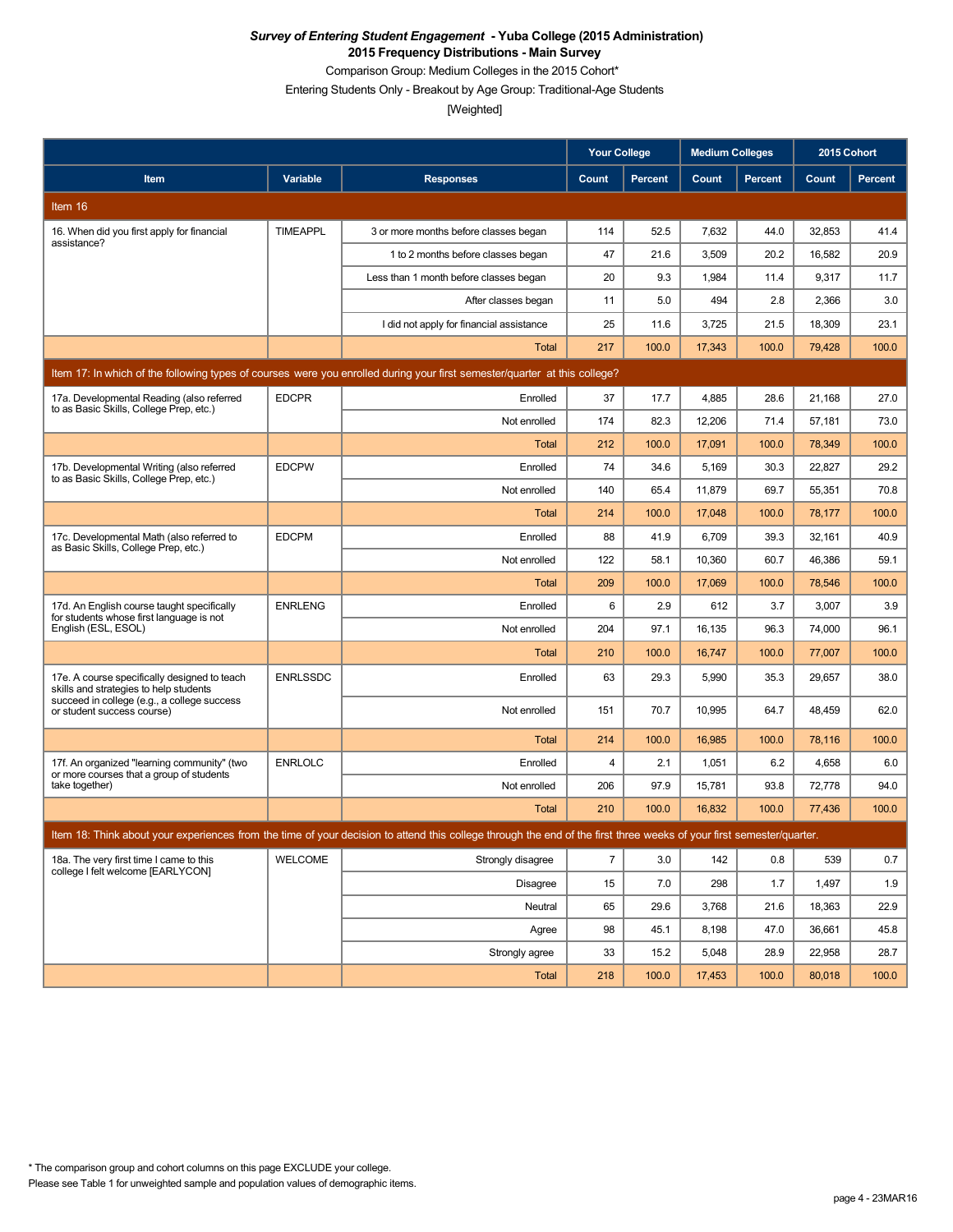Comparison Group: Medium Colleges in the 2015 Cohort\*

Entering Students Only - Breakout by Age Group: Traditional-Age Students

|                                                                                             |                 |                                                                                                                                                                      | <b>Your College</b> |                | <b>Medium Colleges</b> |         | 2015 Cohort |         |
|---------------------------------------------------------------------------------------------|-----------------|----------------------------------------------------------------------------------------------------------------------------------------------------------------------|---------------------|----------------|------------------------|---------|-------------|---------|
| Item                                                                                        | Variable        | <b>Responses</b>                                                                                                                                                     | Count               | <b>Percent</b> | Count                  | Percent | Count       | Percent |
|                                                                                             |                 | Item 18: Think about your experiences from the time of your decision to attend this college through the end of the first three weeks of your first semester/quarter. |                     |                |                        |         |             |         |
| 18b. The instructors at this college want me                                                | <b>WNTSCCD</b>  | Strongly disagree                                                                                                                                                    | $\overline{2}$      | 1.0            | 29                     | 0.2     | 142         | 0.2     |
| to succeed [HIEXPECT]                                                                       |                 | Disagree                                                                                                                                                             | 0                   | N/A            | 104                    | 0.6     | 506         | 0.6     |
|                                                                                             |                 | Neutral                                                                                                                                                              | 54                  | 25.0           | 2,071                  | 11.9    | 9,374       | 11.8    |
|                                                                                             |                 | Agree                                                                                                                                                                | 104                 | 48.0           | 8,182                  | 47.2    | 37,526      | 47.1    |
|                                                                                             |                 | Strongly agree                                                                                                                                                       | 57                  | 26.0           | 6,961                  | 40.1    | 32,081      | 40.3    |
|                                                                                             |                 | Total                                                                                                                                                                | 218                 | 100.0          | 17,347                 | 100.0   | 79,628      | 100.0   |
| 18c. All the courses I needed to take during<br>my first semester/quarter were available at | <b>CONVTIME</b> | Strongly disagree                                                                                                                                                    | $\overline{7}$      | 3.2            | 324                    | 1.9     | 1,609       | 2.0     |
| times convenient for me                                                                     |                 | <b>Disagree</b>                                                                                                                                                      | 19                  | 8.5            | 1,388                  | 8.0     | 6,615       | 8.3     |
|                                                                                             |                 | Neutral                                                                                                                                                              | 48                  | 22.0           | 2,929                  | 16.8    | 12,740      | 16.0    |
|                                                                                             |                 | Agree                                                                                                                                                                | 85                  | 38.9           | 7,025                  | 40.3    | 31,973      | 40.0    |
|                                                                                             |                 | Strongly agree                                                                                                                                                       | 60                  | 27.4           | 5,752                  | 33.0    | 26.898      | 33.7    |
|                                                                                             |                 | Total                                                                                                                                                                | 218                 | 100.0          | 17,417                 | 100.0   | 79,835      | 100.0   |
| 18d. I was able to meet with an academic<br>advisor at times convenient for me              | <b>AACONTIM</b> | Strongly disagree                                                                                                                                                    | $\overline{7}$      | 3.0            | 423                    | 2.5     | 1,858       | 2.3     |
| [ACADPLAN]                                                                                  |                 | <b>Disagree</b>                                                                                                                                                      | 16                  | 7.3            | 1,157                  | 6.7     | 5,706       | 7.2     |
|                                                                                             |                 | Neutral                                                                                                                                                              | 71                  | 33.2           | 4,582                  | 26.6    | 20,413      | 25.7    |
|                                                                                             |                 | Agree                                                                                                                                                                | 82                  | 38.0           | 6,989                  | 40.5    | 31,654      | 39.9    |
|                                                                                             |                 | Strongly agree                                                                                                                                                       | 40                  | 18.5           | 4,107                  | 23.8    | 19,706      | 24.8    |
|                                                                                             |                 | Total                                                                                                                                                                | 215                 | 100.0          | 17,258                 | 100.0   | 79,337      | 100.0   |
| 18e. An advisor helped me to select a<br>course of study, program, or major                 | AASELMAJ        | Strongly disagree                                                                                                                                                    | 10                  | 4.5            | 854                    | 4.9     | 3,884       | 4.9     |
| [ACADPLAN]                                                                                  |                 | <b>Disagree</b>                                                                                                                                                      | 26                  | 11.7           | 2,270                  | 13.0    | 10,021      | 12.5    |
|                                                                                             |                 | Neutral                                                                                                                                                              | 51                  | 23.2           | 3,266                  | 18.8    | 15,179      | 19.0    |
|                                                                                             |                 | Agree                                                                                                                                                                | 83                  | 37.9           | 6,288                  | 36.1    | 28,374      | 35.5    |
|                                                                                             |                 | Strongly agree                                                                                                                                                       | 49                  | 22.7           | 4,721                  | 27.1    | 22,401      | 28.1    |
|                                                                                             |                 | Total                                                                                                                                                                | 218                 | 100.0          | 17,400                 | 100.0   | 79,859      | 100.0   |
| 18f. An advisor helped me to set academic<br>goals and to create a plan for achieving       | <b>ACADGOAL</b> | Strongly disagree                                                                                                                                                    | 8                   | 3.5            | 1,097                  | 6.3     | 5,074       | 6.4     |
| them [ACADPLAN]                                                                             |                 | Disagree                                                                                                                                                             | 43                  | 19.7           | 3,477                  | 20.0    | 15,635      | 19.6    |
|                                                                                             |                 | Neutral                                                                                                                                                              | 54                  | 24.7           | 5,248                  | 30.2    | 23,534      | 29.5    |
|                                                                                             |                 | Agree                                                                                                                                                                | 66                  | 30.1           | 4,616                  | 26.5    | 21,353      | 26.8    |
|                                                                                             |                 | Strongly agree                                                                                                                                                       | 48                  | 21.9           | 2,950                  | 17.0    | 14,156      | 17.7    |
|                                                                                             |                 | Total                                                                                                                                                                | 218                 | 100.0          | 17,388                 | 100.0   | 79,753      | 100.0   |
| 18g. An advisor helped me to identify the<br>courses I needed to take during my first       | CRSADV          | Strongly disagree                                                                                                                                                    | 5                   | 2.5            | 623                    | 3.6     | 2,990       | 3.7     |
| semester/quarter [ACADPLAN]                                                                 |                 | Disagree                                                                                                                                                             | 16                  | 7.5            | 1,411                  | 8.1     | 6,484       | 8.1     |
|                                                                                             |                 | Neutral                                                                                                                                                              | 32                  | 14.5           | 2,458                  | 14.1    | 11,395      | 14.3    |
|                                                                                             |                 | Agree                                                                                                                                                                | 98                  | 44.9           | 7,394                  | 42.5    | 33,348      | 41.8    |
|                                                                                             |                 | Strongly agree                                                                                                                                                       | 67                  | 30.7           | 5,527                  | 31.7    | 25,641      | 32.1    |
|                                                                                             |                 | Total                                                                                                                                                                | 218                 | 100.0          | 17,413                 | 100.0   | 79,858      | 100.0   |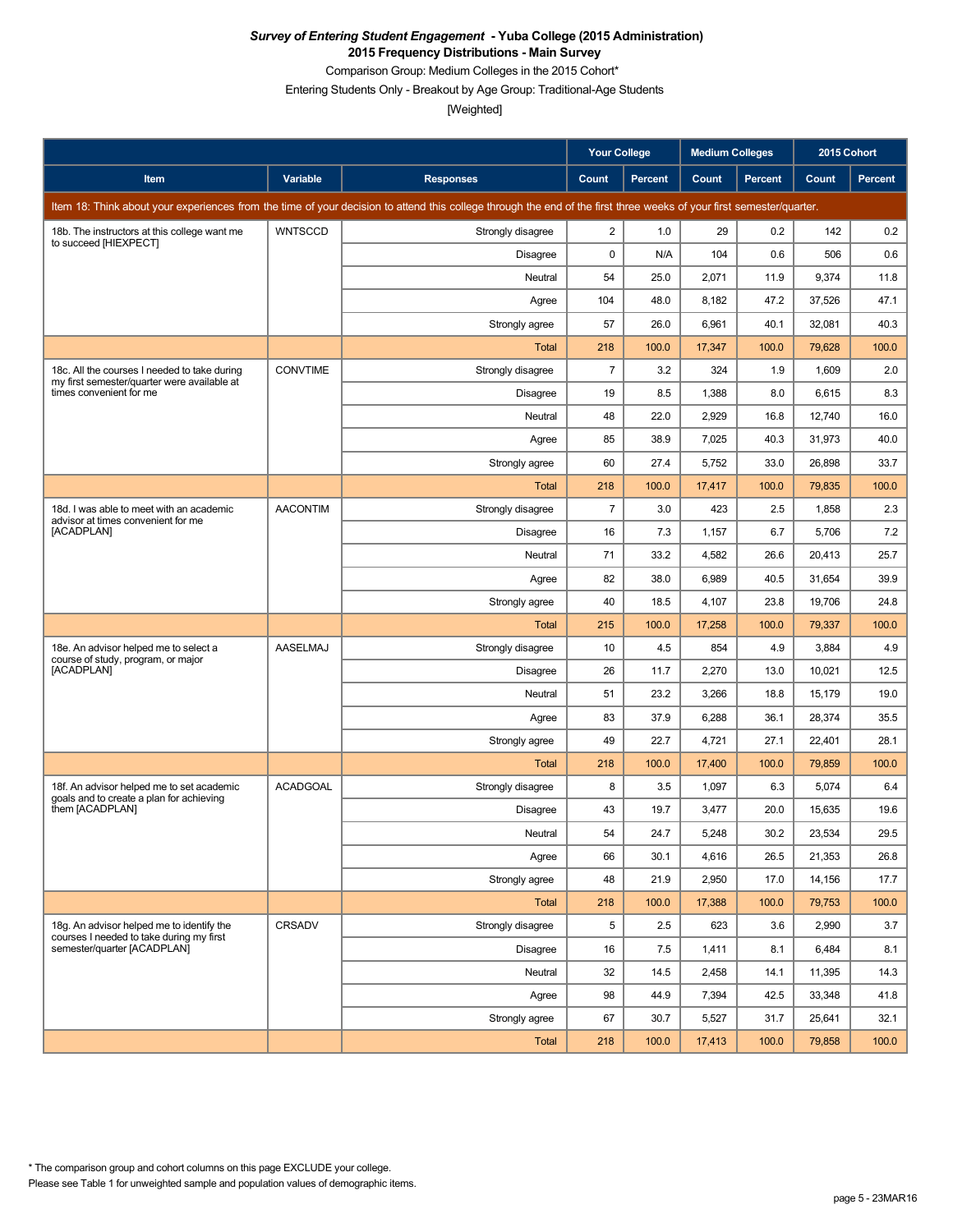Comparison Group: Medium Colleges in the 2015 Cohort\*

Entering Students Only - Breakout by Age Group: Traditional-Age Students

|                                                                                      |                 |                                                                                                                                                                      | <b>Your College</b> |                | <b>Medium Colleges</b> |                | 2015 Cohort |         |
|--------------------------------------------------------------------------------------|-----------------|----------------------------------------------------------------------------------------------------------------------------------------------------------------------|---------------------|----------------|------------------------|----------------|-------------|---------|
| Item                                                                                 | Variable        | <b>Responses</b>                                                                                                                                                     | <b>Count</b>        | <b>Percent</b> | Count                  | <b>Percent</b> | Count       | Percent |
|                                                                                      |                 | Item 18: Think about your experiences from the time of your decision to attend this college through the end of the first three weeks of your first semester/quarter. |                     |                |                        |                |             |         |
| 18h. A college staff member talked with me<br>about my commitments outside of school | <b>OSCOMM</b>   | Strongly disagree                                                                                                                                                    | 22                  | 10.2           | 1,952                  | 11.2           | 9,436       | 11.8    |
| (work, children, dependents, etc.) to help<br>me figure out how many courses to take |                 | Disagree                                                                                                                                                             | 66                  | 30.2           | 5,159                  | 29.6           | 24,210      | 30.3    |
| [ACADPLAN]                                                                           |                 | Neutral                                                                                                                                                              | 73                  | 33.8           | 4,659                  | 26.8           | 20,652      | 25.9    |
|                                                                                      |                 | Agree                                                                                                                                                                | 40                  | 18.5           | 3,544                  | 20.4           | 15,972      | 20.0    |
|                                                                                      |                 | Strongly agree                                                                                                                                                       | 16                  | 7.2            | 2,087                  | 12.0           | 9,602       | 12.0    |
|                                                                                      |                 | Total                                                                                                                                                                | 218                 | 100.0          | 17,401                 | 100.0          | 79,871      | 100.0   |
| 18i. The college provided me with adequate<br>information about financial assistance | <b>FAINFO</b>   | Strongly disagree                                                                                                                                                    | 16                  | 7.2            | 1,032                  | 5.9            | 4,879       | 6.1     |
| (scholarships, grants, loans, etc.)<br>[EARLYCON]                                    |                 | Disagree                                                                                                                                                             | 38                  | 17.2           | 2,341                  | 13.4           | 10,889      | 13.6    |
|                                                                                      |                 | Neutral                                                                                                                                                              | 53                  | 24.4           | 4,637                  | 26.6           | 21,162      | 26.5    |
|                                                                                      |                 | Agree                                                                                                                                                                | 72                  | 32.9           | 6,071                  | 34.9           | 27,514      | 34.4    |
|                                                                                      |                 | Strongly agree                                                                                                                                                       | 40                  | 18.2           | 3,336                  | 19.2           | 15,447      | 19.3    |
|                                                                                      |                 | Total                                                                                                                                                                | 218                 | 100.0          | 17,417                 | 100.0          | 79,892      | 100.0   |
| 18j. A college staff member helped me<br>determine whether I qualified for financial | QUALFA          | Strongly disagree                                                                                                                                                    | 19                  | 8.8            | 1,669                  | 9.6            | 8,134       | 10.2    |
| assistance [EARLYCON]                                                                |                 | <b>Disagree</b>                                                                                                                                                      | 45                  | 20.7           | 4,330                  | 24.9           | 20,298      | 25.5    |
|                                                                                      |                 | Neutral                                                                                                                                                              | 49                  | 22.7           | 4,755                  | 27.3           | 21,289      | 26.7    |
|                                                                                      |                 | Agree                                                                                                                                                                | 71                  | 32.7           | 4,156                  | 23.9           | 18.653      | 23.4    |
|                                                                                      |                 | Strongly agree                                                                                                                                                       | 33                  | 15.0           | 2,481                  | 14.3           | 11,341      | 14.2    |
|                                                                                      |                 | Total                                                                                                                                                                | 218                 | 100.0          | 17,391                 | 100.0          | 79,716      | 100.0   |
| 18k. All instructors had activities to<br>introduce students to one another          | <b>ACTINTRO</b> | Strongly disagree                                                                                                                                                    | 11                  | 5.0            | 1,138                  | 6.5            | 5,257       | 6.6     |
|                                                                                      |                 | <b>Disagree</b>                                                                                                                                                      | 50                  | 23.0           | 3.667                  | 21.1           | 16,272      | 20.4    |
|                                                                                      |                 | Neutral                                                                                                                                                              | 83                  | 38.1           | 4,214                  | 24.2           | 19,765      | 24.8    |
|                                                                                      |                 | Agree                                                                                                                                                                | 52                  | 24.0           | 5,346                  | 30.8           | 24,241      | 30.4    |
|                                                                                      |                 | Strongly agree                                                                                                                                                       | 22                  | 10.0           | 3,017                  | 17.4           | 14,221      | 17.8    |
|                                                                                      |                 | Total                                                                                                                                                                | 218                 | 100.0          | 17,383                 | 100.0          | 79,756      | 100.0   |
| 18I. All instructors clearly explained<br>academic and student support services      | <b>RESOURCE</b> | Strongly disagree                                                                                                                                                    | 9                   | 4.0            | 311                    | 1.8            | 1,401       | 1.8     |
| available at this college [ACSOCSUP]                                                 |                 | Disagree                                                                                                                                                             | 21                  | 9.5            | 1,284                  | 7.4            | 5,690       | 7.1     |
|                                                                                      |                 | Neutral                                                                                                                                                              | 59                  | 26.9           | 3,488                  | 20.1           | 16,130      | 20.2    |
|                                                                                      |                 | Agree                                                                                                                                                                | 101                 | 46.4           | 7,709                  | 44.4           | 34,905      | 43.8    |
|                                                                                      |                 | Strongly agree                                                                                                                                                       | 29                  | 13.2           | 4,562                  | 26.3           | 21,573      | 27.1    |
|                                                                                      |                 | Total                                                                                                                                                                | 218                 | 100.0          | 17,355                 | 100.0          | 79,699      | 100.0   |
| 18m. All instructors clearly explained course<br>grading policies [ACSOCSUP]         | <b>GRADEPOL</b> | Strongly disagree                                                                                                                                                    | 0                   | N/A            | 102                    | 0.6            | 467         | 0.6     |
|                                                                                      |                 | <b>Disagree</b>                                                                                                                                                      | 4                   | 2.0            | 385                    | 2.2            | 1,792       | 2.2     |
|                                                                                      |                 | Neutral                                                                                                                                                              | 23                  | 10.5           | 1,638                  | 9.4            | 7,678       | 9.6     |
|                                                                                      |                 | Agree                                                                                                                                                                | 113                 | 51.9           | 8,309                  | 47.7           | 37,460      | 46.9    |
|                                                                                      |                 | Strongly agree                                                                                                                                                       | 78                  | 35.6           | 6,969                  | 40.0           | 32,404      | 40.6    |
|                                                                                      |                 | Total                                                                                                                                                                | 218                 | 100.0          | 17,403                 | 100.0          | 79,800      | 100.0   |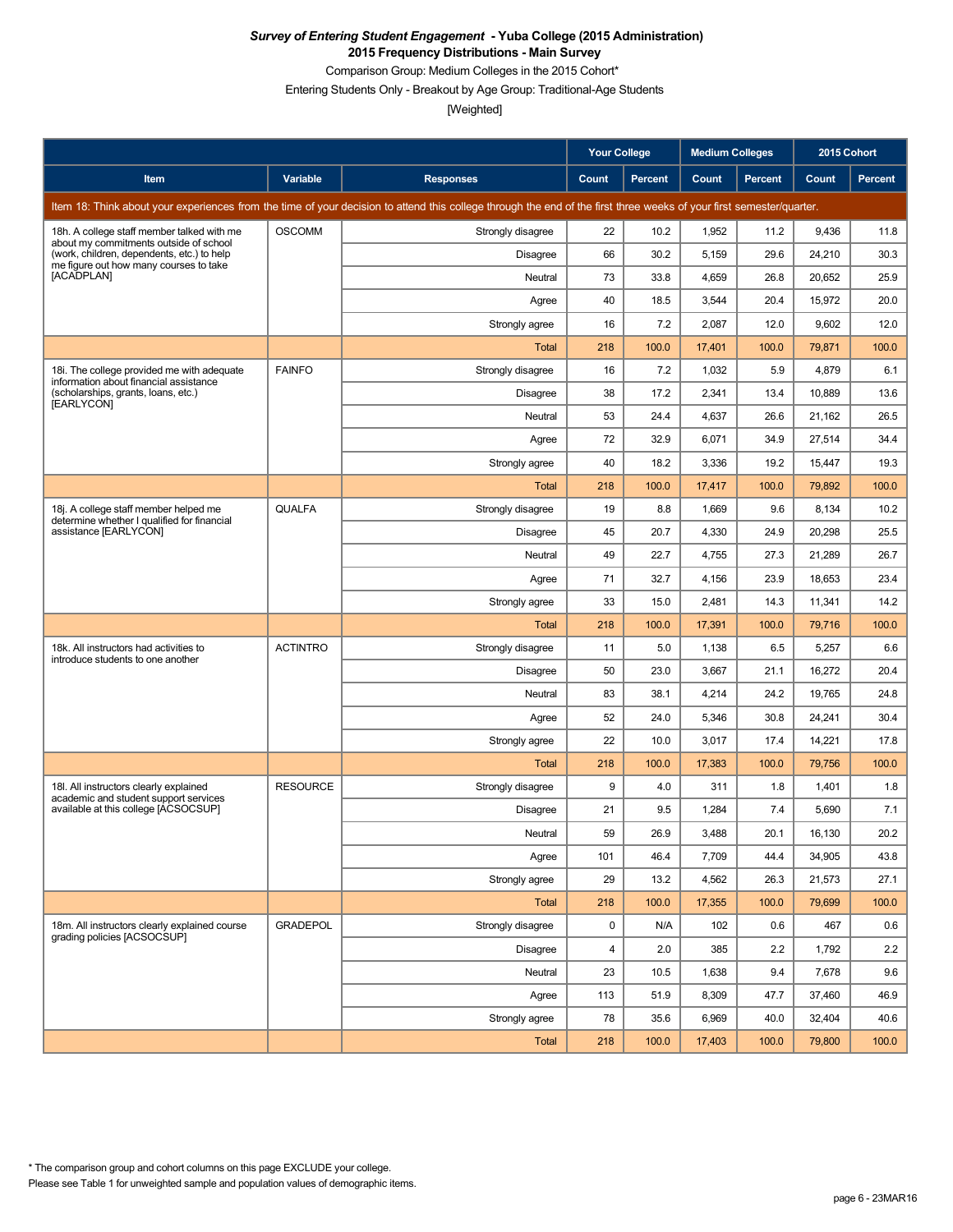Comparison Group: Medium Colleges in the 2015 Cohort\*

Entering Students Only - Breakout by Age Group: Traditional-Age Students

|                                                                                      |                 |                                                                                                                                                                      | <b>Your College</b>     |                | <b>Medium Colleges</b> |                | 2015 Cohort |         |
|--------------------------------------------------------------------------------------|-----------------|----------------------------------------------------------------------------------------------------------------------------------------------------------------------|-------------------------|----------------|------------------------|----------------|-------------|---------|
| Item                                                                                 | Variable        | <b>Responses</b>                                                                                                                                                     | Count                   | <b>Percent</b> | Count                  | <b>Percent</b> | Count       | Percent |
|                                                                                      |                 | Item 18: Think about your experiences from the time of your decision to attend this college through the end of the first three weeks of your first semester/quarter. |                         |                |                        |                |             |         |
| 18n. All instructors clearly explained course                                        | <b>SYLLABI</b>  | Strongly disagree                                                                                                                                                    | 1                       | 0.3            | 60                     | 0.3            | 331         | 0.4     |
| syllabi (syllabuses) [ACSOCSUP]                                                      |                 | Disagree                                                                                                                                                             | 3                       | 1.5            | 256                    | 1.5            | 1,306       | 1.6     |
|                                                                                      |                 | Neutral                                                                                                                                                              | 10                      | 4.6            | 1,257                  | 7.2            | 5,814       | 7.3     |
|                                                                                      |                 | Agree                                                                                                                                                                | 97                      | 45.8           | 7,634                  | 44.0           | 34,679      | 43.5    |
|                                                                                      |                 | Strongly agree                                                                                                                                                       | 102                     | 47.8           | 8,162                  | 47.0           | 37,542      | 47.1    |
|                                                                                      |                 | <b>Total</b>                                                                                                                                                         | 213                     | 100.0          | 17,369                 | 100.0          | 79,673      | 100.0   |
| 18o. I knew how to get in touch with my<br>instructors outside of class [ACSOCSUP]   | <b>FACMEET</b>  | Strongly disagree                                                                                                                                                    | $\overline{\mathbf{c}}$ | 1.0            | 115                    | 0.7            | 489         | 0.6     |
|                                                                                      |                 | <b>Disagree</b>                                                                                                                                                      | 10                      | 4.5            | 361                    | 2.1            | 1,813       | 2.3     |
|                                                                                      |                 | Neutral                                                                                                                                                              | 32                      | 14.5           | 1,488                  | 8.5            | 7,416       | 9.3     |
|                                                                                      |                 | Agree                                                                                                                                                                | 103                     | 47.1           | 7,974                  | 45.8           | 35,809      | 44.8    |
|                                                                                      |                 | Strongly agree                                                                                                                                                       | 72                      | 32.9           | 7,465                  | 42.9           | 34,322      | 43.0    |
|                                                                                      |                 | Total                                                                                                                                                                | 218                     | 100.0          | 17,403                 | 100.0          | 79,849      | 100.0   |
| 18p. At least one college staff member<br>(other than an instructor) learned my name | <b>CSTAFNAM</b> | Strongly disagree                                                                                                                                                    | 24                      | 11.2           | 2,013                  | 11.6           | 9,557       | 12.0    |
| [EARLYCON]                                                                           |                 | <b>Disagree</b>                                                                                                                                                      | 39                      | 17.9           | 3,567                  | 20.5           | 16,379      | 20.5    |
|                                                                                      |                 | Neutral                                                                                                                                                              | 49                      | 22.7           | 3,021                  | 17.4           | 14,053      | 17.6    |
|                                                                                      |                 | Agree                                                                                                                                                                | 65                      | 29.9           | 4,505                  | 25.9           | 20,494      | 25.7    |
|                                                                                      |                 | Strongly agree                                                                                                                                                       | 40                      | 18.2           | 4,302                  | 24.7           | 19,324      | 24.2    |
|                                                                                      |                 | <b>Total</b>                                                                                                                                                         | 218                     | 100.0          | 17,407                 | 100.0          | 79,806      | 100.0   |
| 18q. At least one other student whom I<br>didn't previously know learned my name     | <b>OSTUDNAM</b> | Strongly disagree                                                                                                                                                    | 6                       | 2.8            | 398                    | 2.3            | 1,965       | 2.5     |
| [ACSOCSUP]                                                                           |                 | <b>Disagree</b>                                                                                                                                                      | 9                       | 4.3            | 795                    | 4.6            | 3,896       | 4.9     |
|                                                                                      |                 | Neutral                                                                                                                                                              | 38                      | 17.2           | 1,668                  | 9.6            | 8,040       | 10.1    |
|                                                                                      |                 | Agree                                                                                                                                                                | 96                      | 44.1           | 7,039                  | 40.4           | 31,774      | 39.8    |
|                                                                                      |                 | Strongly agree                                                                                                                                                       | 69                      | 31.6           | 7,517                  | 43.2           | 34,202      | 42.8    |
|                                                                                      |                 | Total                                                                                                                                                                | 218                     | 100.0          | 17,417                 | 100.0          | 79,876      | 100.0   |
| 18r. At least one instructor learned my<br>name [ACSOCSUP]                           | <b>FACNAM</b>   | Strongly disagree                                                                                                                                                    | 5                       | 2.5            | 214                    | 1.2            | 1,206       | 1.5     |
|                                                                                      |                 | Disagree                                                                                                                                                             | 15                      | 6.8            | 497                    | 2.9            | 2,871       | 3.6     |
|                                                                                      |                 | Neutral                                                                                                                                                              | 27                      | 12.5           | 1,438                  | $8.3\,$        | 6,943       | 8.7     |
|                                                                                      |                 | Agree                                                                                                                                                                | 102                     | 46.9           | 7,217                  | 41.6           | 32,148      | 40.4    |
|                                                                                      |                 | Strongly agree                                                                                                                                                       | 68                      | 31.3           | 7,974                  | 46.0           | 36,314      | 45.7    |
|                                                                                      |                 | Total                                                                                                                                                                | 217                     | 100.0          | 17,339                 | 100.0          | 79,483      | 100.0   |
| 18s. I learned the name of at least one<br>other student in most of my classes       | <b>STUNAM</b>   | Strongly disagree                                                                                                                                                    | $\overline{2}$          | 1.0            | 252                    | 1.4            | 1,297       | 1.6     |
| [ACSOCSUP]                                                                           |                 | <b>Disagree</b>                                                                                                                                                      | 11                      | 5.0            | 596                    | 3.4            | 3,079       | 3.9     |
|                                                                                      |                 | Neutral                                                                                                                                                              | 27                      | 12.2           | 1,298                  | 7.4            | 6,504       | 8.1     |
|                                                                                      |                 | Agree                                                                                                                                                                | 101                     | 46.1           | 6,926                  | 39.7           | 31,482      | 39.4    |
|                                                                                      |                 | Strongly agree                                                                                                                                                       | 78                      | 35.6           | 8,355                  | 47.9           | 37,536      | 47.0    |
|                                                                                      |                 | Total                                                                                                                                                                | 218                     | 100.0          | 17,427                 | 100.0          | 79,897      | 100.0   |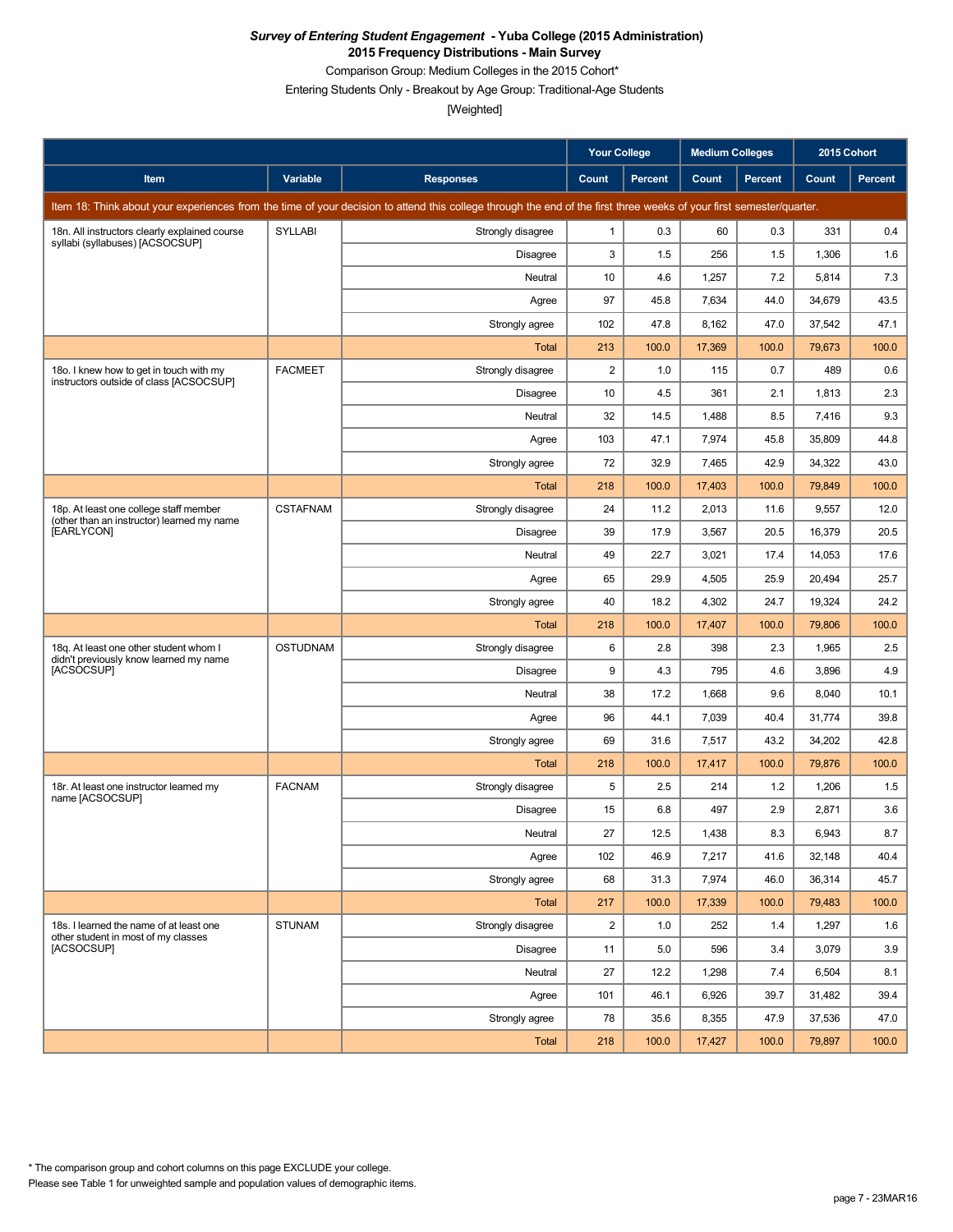Comparison Group: Medium Colleges in the 2015 Cohort\*

Entering Students Only - Breakout by Age Group: Traditional-Age Students

[Weighted]

|                                                                                           |                 |                                                                                                                                                                      | <b>Your College</b> |                | <b>Medium Colleges</b> |         | 2015 Cohort |                |
|-------------------------------------------------------------------------------------------|-----------------|----------------------------------------------------------------------------------------------------------------------------------------------------------------------|---------------------|----------------|------------------------|---------|-------------|----------------|
| Item                                                                                      | Variable        | <b>Responses</b>                                                                                                                                                     | Count               | <b>Percent</b> | Count                  | Percent | Count       | <b>Percent</b> |
|                                                                                           |                 | Item 18: Think about your experiences from the time of your decision to attend this college through the end of the first three weeks of your first semester/quarter. |                     |                |                        |         |             |                |
| 18t. I have the motivation to do what it takes<br>to succeed in college [HIEXPECT]        | <b>ITTAKES</b>  | Strongly disagree                                                                                                                                                    | 0                   | N/A            | 69                     | 0.4     | 393         | 0.5            |
|                                                                                           |                 | Disagree                                                                                                                                                             | 3                   | 1.3            | 257                    | 1.5     | 1,107       | 1.4            |
|                                                                                           |                 | Neutral                                                                                                                                                              | 24                  | 11.0           | 1,681                  | 9.7     | 8,112       | 10.2           |
|                                                                                           |                 | Agree                                                                                                                                                                | 99                  | 45.5           | 6,615                  | 38.1    | 29,223      | 36.7           |
|                                                                                           |                 | Strongly agree                                                                                                                                                       | 92                  | 42.2           | 8,759                  | 50.4    | 40,846      | 51.3           |
|                                                                                           |                 | <b>Total</b>                                                                                                                                                         | 218                 | 100.0          | 17,381                 | 100.0   | 79,681      | 100.0          |
| 18u. I am prepared academically to succeed<br>in college [HIEXPECT]                       | <b>ACPRPRD</b>  | Strongly disagree                                                                                                                                                    | 0                   | N/A            | 95                     | 0.5     | 401         | 0.5            |
|                                                                                           |                 | <b>Disagree</b>                                                                                                                                                      | 4                   | 1.8            | 277                    | 1.6     | 1,222       | 1.5            |
|                                                                                           |                 | Neutral                                                                                                                                                              | 22                  | 10.1           | 2,279                  | 13.1    | 10,356      | 13.0           |
|                                                                                           |                 | Agree                                                                                                                                                                | 101                 | 46.9           | 7,070                  | 40.6    | 31,736      | 39.7           |
|                                                                                           |                 | Strongly agree                                                                                                                                                       | 89                  | 41.3           | 7,702                  | 44.2    | 36,172      | 45.3           |
|                                                                                           |                 | Total                                                                                                                                                                | 216                 | 100.0          | 17,423                 | 100.0   | 79,887      | 100.0          |
|                                                                                           |                 | Item 19: During the first three weeks of your first semester/guarter at this college, about how often did you do the following?                                      |                     |                |                        |         |             |                |
| 19a. Ask questions in class or contribute to<br>class discussions [ENGAGLRN]              | <b>ASKQUES</b>  | Never                                                                                                                                                                | 30                  | 14.1           | 1,607                  | 9.1     | 7,359       | 9.1            |
|                                                                                           |                 | Once                                                                                                                                                                 | 70                  | 32.4           | 4,265                  | 24.2    | 20,068      | 24.9           |
|                                                                                           |                 | Two or three times                                                                                                                                                   | 87                  | 40.2           | 8,180                  | 46.5    | 37,370      | 46.5           |
|                                                                                           |                 | Four or more times                                                                                                                                                   | 29                  | 13.3           | 3,538                  | 20.1    | 15,642      | 19.4           |
|                                                                                           |                 | Total                                                                                                                                                                | 216                 | 100.0          | 17,589                 | 100.0   | 80,440      | 100.0          |
| 19b. Prepare at least two drafts of a paper<br>or assignment before turning it in         | <b>PREPDRFT</b> | Never                                                                                                                                                                | 57                  | 26.2           | 5,272                  | 30.2    | 24,193      | 30.3           |
| [ENGAGLRN]                                                                                |                 | Once                                                                                                                                                                 | 92                  | 42.6           | 6,448                  | 36.9    | 29,527      | 36.9           |
|                                                                                           |                 | Two or three times                                                                                                                                                   | 54                  | 25.0           | 4,735                  | 27.1    | 21,506      | 26.9           |
|                                                                                           |                 | Four or more times                                                                                                                                                   | 14                  | 6.3            | 1,007                  | 5.8     | 4,685       | 5.9            |
|                                                                                           |                 | Total                                                                                                                                                                | 216                 | 100.0          | 17,462                 | 100.0   | 79,911      | 100.0          |
| 19c. Turn in an assignment late [HIEXPECT]                                                | <b>LATETURN</b> | Never                                                                                                                                                                | 152                 | 70.4           | 11,321                 | 64.6    | 51,957      | 64.9           |
|                                                                                           |                 | Once                                                                                                                                                                 | 51                  | 23.5           | 4,514                  | 25.8    | 20,759      | 25.9           |
|                                                                                           |                 | Two or three times                                                                                                                                                   | 11                  | 5.0            | 1,483                  | 8.5     | 6,484       | 8.1            |
|                                                                                           |                 | Four or more times                                                                                                                                                   | 2                   | 1.0            | 196                    | 1.1     | 876         | 1.1            |
|                                                                                           |                 | Total                                                                                                                                                                | 215                 | 100.0          | 17,513                 | 100.0   | 80,075      | 100.0          |
| 19d. Not turn in an assignment [HIEXPECT]                                                 | <b>NOTTURN</b>  | Never                                                                                                                                                                | 130                 | 61.2           | 12,196                 | 70.7    | 54,954      | 69.6           |
|                                                                                           |                 | Once                                                                                                                                                                 | 54                  | 25.5           | 3,536                  | 20.5    | 16,903      | 21.4           |
|                                                                                           |                 | Two or three times                                                                                                                                                   | 23                  | 11.0           | 1,218                  | 7.1     | 5,671       | 7.2            |
|                                                                                           |                 | Four or more times                                                                                                                                                   | 5                   | 2.3            | 300                    | 1.7     | 1,431       | 1.8            |
|                                                                                           |                 | Total                                                                                                                                                                | 213                 | 100.0          | 17,251                 | 100.0   | 78,960      | 100.0          |
| 19e. Participate in supplemental instruction<br>(extra class sessions with an instructor, | <b>SUPINSTR</b> | Never                                                                                                                                                                | 152                 | 70.4           | 12,310                 | 70.0    | 55,230      | 68.7           |
| tutor, or experienced student) [ENGAGLRN]                                                 |                 | Once                                                                                                                                                                 | 24                  | 11.0           | 2,779                  | 15.8    | 13,265      | 16.5           |
|                                                                                           |                 | Two or three times                                                                                                                                                   | 28                  | 12.8           | 1,797                  | 10.2    | 8,506       | 10.6           |
|                                                                                           |                 | Four or more times                                                                                                                                                   | 12                  | 5.8            | 694                    | 3.9     | 3,410       | 4.2            |
|                                                                                           |                 | Total                                                                                                                                                                | 216                 | 100.0          | 17,580                 | 100.0   | 80,411      | 100.0          |

Please see Table 1 for unweighted sample and population values of demographic items. \* The comparison group and cohort columns on this page EXCLUDE your college.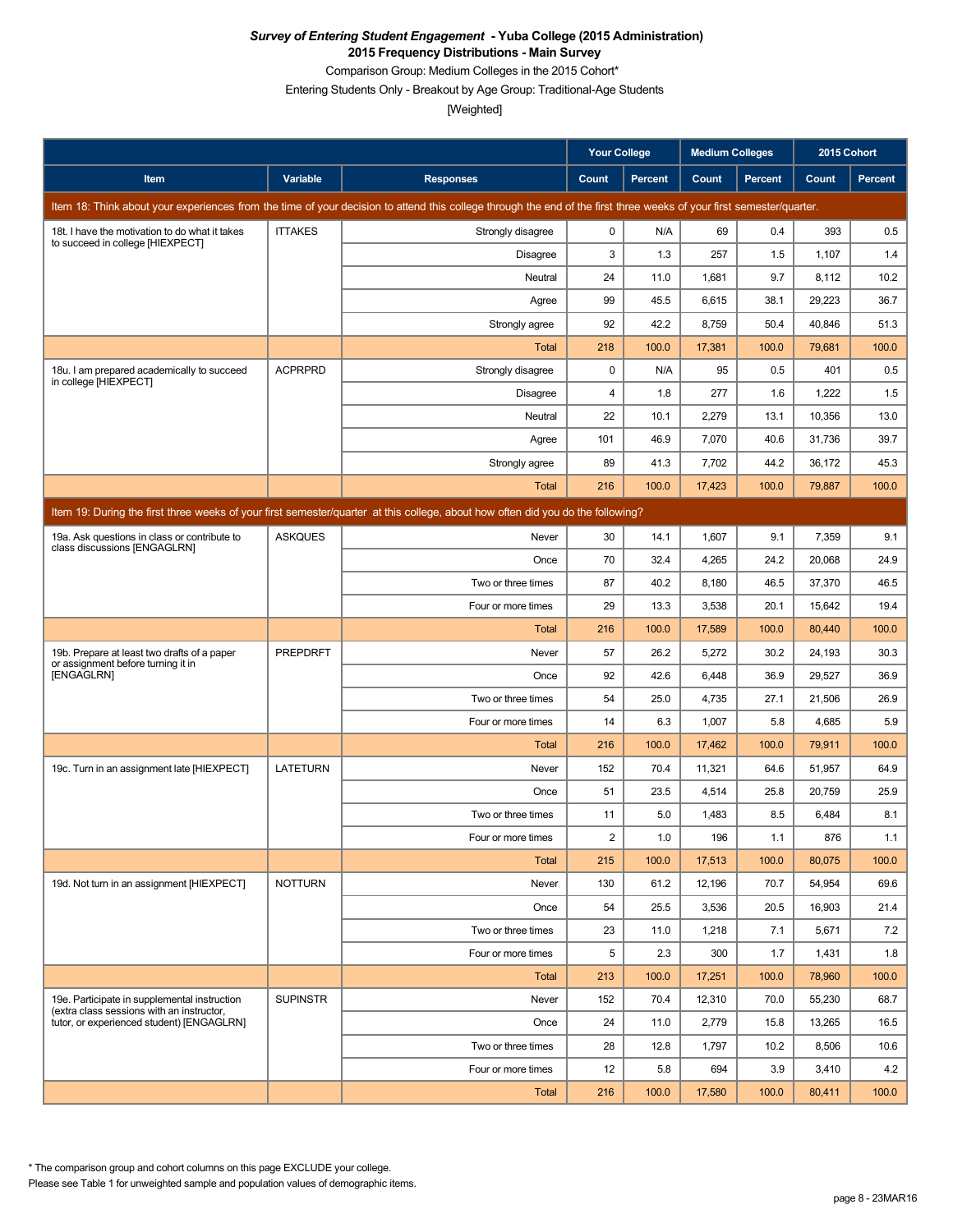Comparison Group: Medium Colleges in the 2015 Cohort\*

Entering Students Only - Breakout by Age Group: Traditional-Age Students

|                                                                                        |                 |                                                                                                                                 | <b>Your College</b> |                | <b>Medium Colleges</b> |         | 2015 Cohort |         |
|----------------------------------------------------------------------------------------|-----------------|---------------------------------------------------------------------------------------------------------------------------------|---------------------|----------------|------------------------|---------|-------------|---------|
| Item                                                                                   | Variable        | <b>Responses</b>                                                                                                                | Count               | <b>Percent</b> | Count                  | Percent | Count       | Percent |
|                                                                                        |                 | Item 19: During the first three weeks of your first semester/quarter at this college, about how often did you do the following? |                     |                |                        |         |             |         |
| 19f. Come to class without completing<br>readings or assignments [HIEXPECT]            | <b>NOTCOMPL</b> | Never                                                                                                                           | 109                 | 50.4           | 9,425                  | 53.7    | 43,803      | 54.6    |
|                                                                                        |                 | Once                                                                                                                            | 78                  | 35.8           | 5,257                  | 30.0    | 24,097      | 30.0    |
|                                                                                        |                 | Two or three times                                                                                                              | 24                  | 11.0           | 2,270                  | 12.9    | 9,835       | 12.3    |
|                                                                                        |                 | Four or more times                                                                                                              | 6                   | 2.8            | 593                    | 3.4     | 2,460       | 3.1     |
|                                                                                        |                 | Total                                                                                                                           | 217                 | 100.0          | 17,545                 | 100.0   | 80,195      | 100.0   |
| 19g. Work with other students on a project<br>or assignment during class [ENGAGLRN]    | <b>PINCLASS</b> | Never                                                                                                                           | 43                  | 19.8           | 3,289                  | 18.7    | 16,022      | 19.9    |
|                                                                                        |                 | Once                                                                                                                            | 65                  | 29.9           | 4,651                  | 26.4    | 21,430      | 26.6    |
|                                                                                        |                 | Two or three times                                                                                                              | 68                  | 31.1           | 6,923                  | 39.4    | 31,123      | 38.7    |
|                                                                                        |                 | Four or more times                                                                                                              | 42                  | 19.2           | 2,728                  | 15.5    | 11,837      | 14.7    |
|                                                                                        |                 | Total                                                                                                                           | 218                 | 100.0          | 17,591                 | 100.0   | 80,412      | 100.0   |
| 19h. Work with classmates outside of class<br>on class projects or assignments         | <b>PREPOUTC</b> | Never                                                                                                                           | 140                 | 65.0           | 10,861                 | 62.1    | 49,576      | 61.9    |
| [ENGAGLRN]                                                                             |                 | Once                                                                                                                            | 41                  | 18.9           | 3,390                  | 19.4    | 15,718      | 19.6    |
|                                                                                        |                 | Two or three times                                                                                                              | 23                  | 10.8           | 2,372                  | 13.6    | 10,766      | 13.4    |
|                                                                                        |                 | Four or more times                                                                                                              | 11                  | 5.3            | 878                    | 5.0     | 3,991       | 5.0     |
|                                                                                        |                 | Total                                                                                                                           | 215                 | 100.0          | 17,501                 | 100.0   | 80,050      | 100.0   |
| 19i. Participate in a required study group<br>outside of class [ENGAGLRN]              | <b>GRPSTUDY</b> | Never                                                                                                                           | 179                 | 82.3           | 14,475                 | 82.3    | 65,364      | 81.3    |
|                                                                                        |                 | Once                                                                                                                            | 27                  | 12.2           | 1,649                  | 9.4     | 8,206       | 10.2    |
|                                                                                        |                 | Two or three times                                                                                                              | 6                   | 3.0            | 1,050                  | 6.0     | 4,822       | 6.0     |
|                                                                                        |                 | Four or more times                                                                                                              | 5                   | 2.5            | 410                    | 2.3     | 2,043       | 2.5     |
|                                                                                        |                 | Total                                                                                                                           | 218                 | 100.0          | 17,584                 | 100.0   | 80,435      | 100.0   |
| 19j. Participate in a student-initiated (not<br>required) study group outside of class | <b>NRGSTUDY</b> | Never                                                                                                                           | 179                 | 82.3           | 14,190                 | 80.9    | 64,463      | 80.5    |
| [ENGAGLRN]                                                                             |                 | Once                                                                                                                            | 20                  | 9.0            | 1,852                  | 10.6    | 8,679       | 10.8    |
|                                                                                        |                 | Two or three times                                                                                                              | 12                  | 5.5            | 1,037                  | 5.9     | 4,890       | 6.1     |
|                                                                                        |                 | Four or more times                                                                                                              | $\overline{7}$      | 3.2            | 460                    | 2.6     | 2,093       | 2.6     |
|                                                                                        |                 | <b>Total</b>                                                                                                                    | 218                 | 100.0          | 17,539                 | 100.0   | 80,125      | 100.0   |
| 19k. Use an electronic tool (e-mail, text<br>messaging, Facebook, MySpace, class Web   | <b>USEINTMG</b> | Never                                                                                                                           | 86                  | 39.2           | 6,671                  | 37.9    | 29,941      | 37.2    |
| site, etc.) to communicate with another<br>student about coursework [ENGAGLRN]         |                 | Once                                                                                                                            | 43                  | 19.9           | 4,021                  | 22.8    | 18,463      | 22.9    |
|                                                                                        |                 | Two or three times                                                                                                              | 45                  | 20.6           | 3,904                  | 22.2    | 18,191      | 22.6    |
|                                                                                        |                 | Four or more times                                                                                                              | 44                  | 20.2           | 3,018                  | 17.1    | 13,921      | 17.3    |
|                                                                                        |                 | Total                                                                                                                           | 218                 | 100.0          | 17,613                 | 100.0   | 80,517      | 100.0   |
| 19I. Use an electronic tool (e-mail, text<br>messaging, Facebook, MySpace, class Web   | <b>MAILFAC</b>  | Never                                                                                                                           | 103                 | 47.5           | 5,217                  | 29.8    | 25,291      | 31.5    |
| site, etc.) to communicate with an instructor<br>about coursework [ENGAGLRN]           |                 | Once                                                                                                                            | 71                  | 32.5           | 4,683                  | 26.7    | 21,769      | 27.1    |
|                                                                                        |                 | Two or three times                                                                                                              | 26                  | 11.7           | 4,943                  | 28.2    | 21,396      | 26.7    |
|                                                                                        |                 | Four or more times                                                                                                              | 18                  | 8.2            | 2,689                  | 15.3    | 11,750      | 14.6    |
|                                                                                        |                 | Total                                                                                                                           | 218                 | 100.0          | 17,532                 | 100.0   | 80,206      | 100.0   |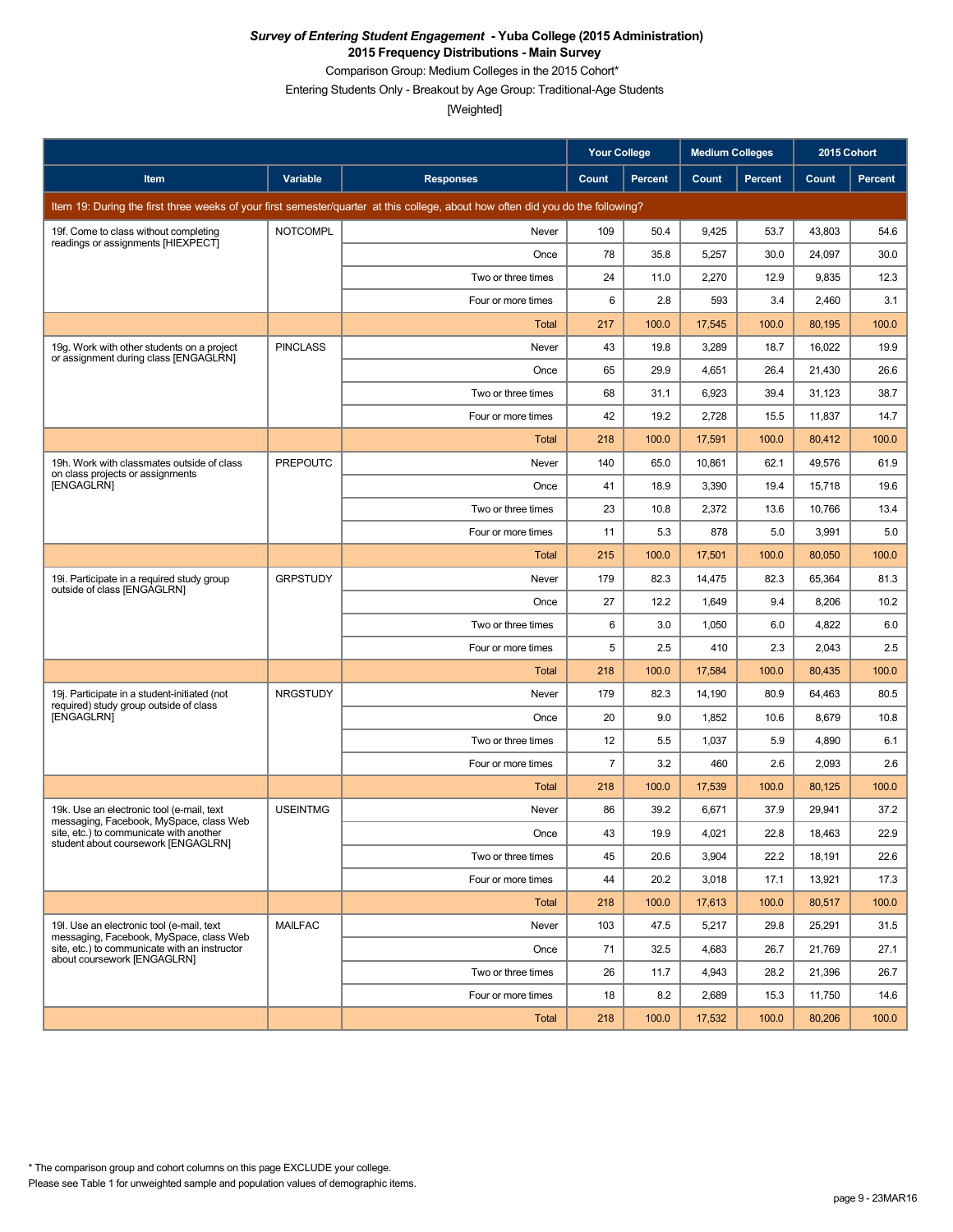Comparison Group: Medium Colleges in the 2015 Cohort\*

Entering Students Only - Breakout by Age Group: Traditional-Age Students

|                                                                                       |                 |                                                                                                                                 | <b>Your College</b> |                | <b>Medium Colleges</b> |         | 2015 Cohort |                |
|---------------------------------------------------------------------------------------|-----------------|---------------------------------------------------------------------------------------------------------------------------------|---------------------|----------------|------------------------|---------|-------------|----------------|
| Item                                                                                  | Variable        | <b>Responses</b>                                                                                                                | Count               | <b>Percent</b> | Count                  | Percent | Count       | <b>Percent</b> |
|                                                                                       |                 | Item 19: During the first three weeks of your first semester/quarter at this college, about how often did you do the following? |                     |                |                        |         |             |                |
| 19m. Discuss an assignment or grade with<br>an instructor [ENGAGLRN]                  | <b>FACASSN</b>  | Never                                                                                                                           | 108                 | 49.5           | 5,685                  | 32.3    | 26,874      | 33.4           |
|                                                                                       |                 | Once                                                                                                                            | 53                  | 24.2           | 6,349                  | 36.1    | 28,439      | 35.4           |
|                                                                                       |                 | Two or three times                                                                                                              | 37                  | 16.9           | 4,306                  | 24.5    | 19,545      | 24.3           |
|                                                                                       |                 | Four or more times                                                                                                              | 20                  | 9.3            | 1,255                  | 7.1     | 5,544       | 6.9            |
|                                                                                       |                 | Total                                                                                                                           | 218                 | 100.0          | 17,596                 | 100.0   | 80,403      | 100.0          |
| 19n. Ask for help from an instructor<br>regarding questions or problems related to    | <b>CLASSREL</b> | Never                                                                                                                           | 75                  | 34.5           | 4,109                  | 23.4    | 18,987      | 23.6           |
| a class [ENGAGLRN]                                                                    |                 | Once                                                                                                                            | 62                  | 28.7           | 5,833                  | 33.2    | 25,877      | 32.2           |
|                                                                                       |                 | Two or three times                                                                                                              | 57                  | 26.2           | 5,636                  | 32.0    | 26,395      | 32.8           |
|                                                                                       |                 | Four or more times                                                                                                              | 23                  | 10.5           | 2,007                  | 11.4    | 9,155       | 11.4           |
|                                                                                       |                 | Total                                                                                                                           | 218                 | 100.0          | 17,585                 | 100.0   | 80,413      | 100.0          |
| 19o. Receive prompt written or oral<br>feedback from instructors on your              | <b>FEEDBACK</b> | Never                                                                                                                           | 66                  | 30.4           | 4,281                  | 24.4    | 20,026      | 24.9           |
| performance [ENGAGLRN]                                                                |                 | Once                                                                                                                            | 67                  | 30.7           | 5,327                  | 30.3    | 24,082      | 29.9           |
|                                                                                       |                 | Two or three times                                                                                                              | 61                  | 27.9           | 5,743                  | 32.7    | 26,222      | 32.6           |
|                                                                                       |                 | Four or more times                                                                                                              | 24                  | 11.0           | 2,230                  | 12.7    | 10,103      | 12.6           |
|                                                                                       |                 | Total                                                                                                                           | 218                 | 100.0          | 17,581                 | 100.0   | 80,434      | 100.0          |
| 19p. Receive grades or points on<br>assignments, quizzes, tests, or papers, etc.      | <b>RCVGRDS</b>  | Never                                                                                                                           | 15                  | 6.8            | 751                    | 4.3     | 3,881       | 4.9            |
|                                                                                       |                 | Once                                                                                                                            | 40                  | 18.6           | 2,312                  | 13.2    | 10,554      | 13.2           |
|                                                                                       |                 | Two or three times                                                                                                              | 63                  | 29.1           | 5,502                  | 31.4    | 24,753      | 31.0           |
|                                                                                       |                 | Four or more times                                                                                                              | 98                  | 45.4           | 8,933                  | 51.1    | 40,740      | 51.0           |
|                                                                                       |                 | Total                                                                                                                           | 216                 | 100.0          | 17,498                 | 100.0   | 79,928      | 100.0          |
| 19g. Discuss ideas from your readings or<br>classes with instructors outside of class | <b>FACIDOC</b>  | Never                                                                                                                           | 159                 | 73.3           | 11,377                 | 64.7    | 51,472      | 64.0           |
| [ENGAGLRN]                                                                            |                 | Once                                                                                                                            | 35                  | 16.3           | 3,460                  | 19.7    | 15,644      | 19.5           |
|                                                                                       |                 | Two or three times                                                                                                              | 15                  | 6.7            | 1,901                  | 10.8    | 9,447       | 11.8           |
|                                                                                       |                 | Four or more times                                                                                                              | 8                   | 3.7            | 838                    | 4.8     | 3,831       | 4.8            |
|                                                                                       |                 | Total                                                                                                                           | 218                 | 100.0          | 17,576                 | 100.0   | 80,394      | 100.0          |
| 19r. Discuss ideas from your readings or<br>classes with others outside of class      | <b>OCIDEAS</b>  | Never                                                                                                                           | 89                  | 40.8           | 6,756                  | 38.6    | 31,621      | 39.5           |
| (students, family, co-workers, etc.)                                                  |                 | Once                                                                                                                            | 58                  | 26.7           | 4,168                  | 23.8    | 18,846      | 23.6           |
|                                                                                       |                 | Two or three times                                                                                                              | 46                  | 21.2           | 4,347                  | 24.8    | 19,671      | 24.6           |
|                                                                                       |                 | Four or more times                                                                                                              | 24                  | 11.2           | 2,252                  | 12.9    | 9,884       | 12.4           |
|                                                                                       |                 | Total                                                                                                                           | 218                 | 100.0          | 17,524                 | 100.0   | 80,022      | 100.0          |
| 19s. Skip class [HIEXPECT]                                                            | <b>SKIPCL</b>   | Never                                                                                                                           | 163                 | 74.6           | 13,033                 | 74.1    | 59,941      | 74.5           |
|                                                                                       |                 | Once                                                                                                                            | 41                  | 18.7           | 3,120                  | 17.7    | 14,074      | 17.5           |
|                                                                                       |                 | Two or three times                                                                                                              | 9                   | 4.3            | 1,210                  | 6.9     | 5,414       | 6.7            |
|                                                                                       |                 | Four or more times                                                                                                              | 5                   | 2.5            | 226                    | 1.3     | 1,056       | 1.3            |
|                                                                                       |                 | Total                                                                                                                           | 218                 | 100.0          | 17,588                 | 100.0   | 80,484      | 100.0          |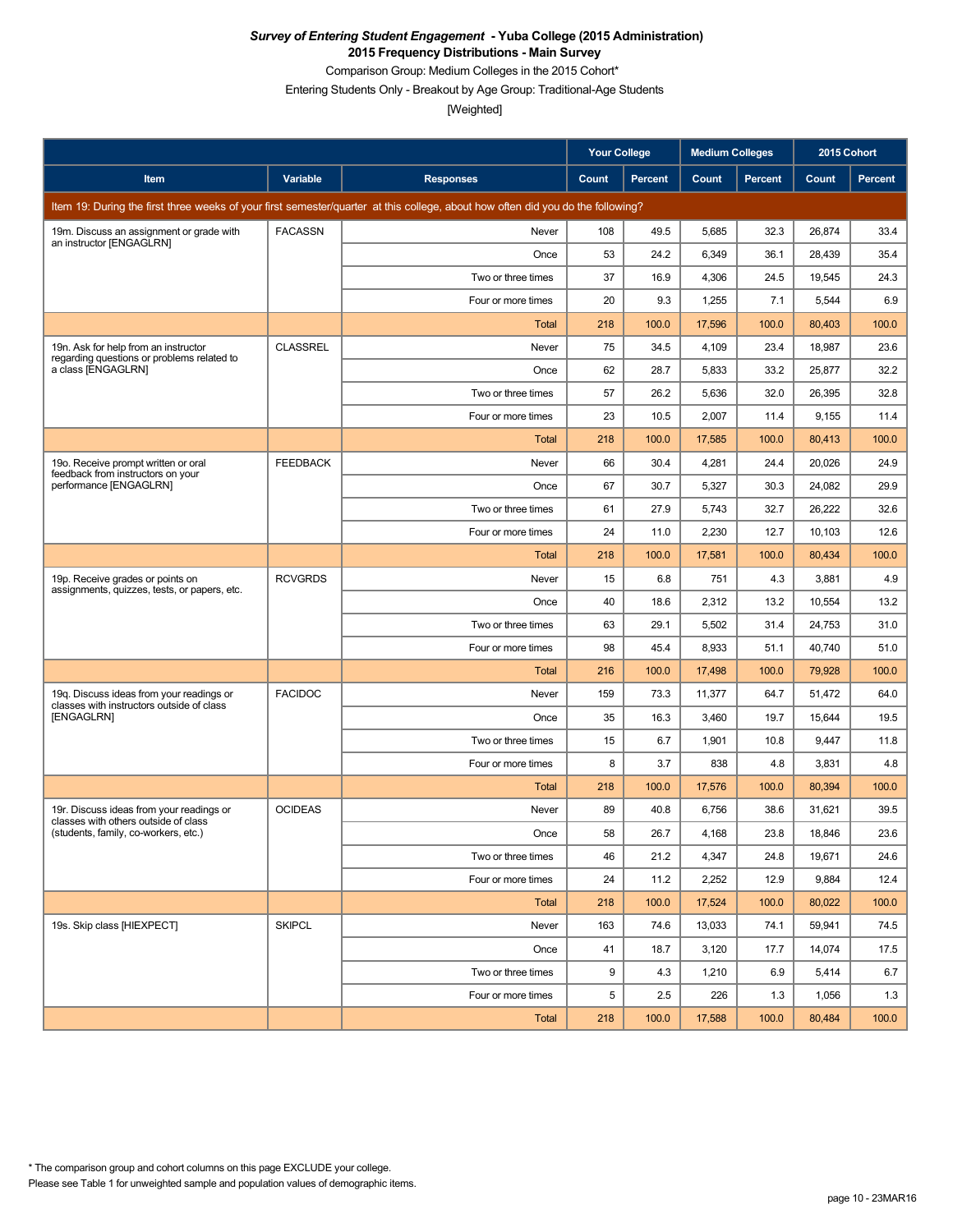Comparison Group: Medium Colleges in the 2015 Cohort\*

Entering Students Only - Breakout by Age Group: Traditional-Age Students

|                                               |                 |                                                                                                                                                                                     | <b>Your College</b> |                | <b>Medium Colleges</b> |         | 2015 Cohort |         |
|-----------------------------------------------|-----------------|-------------------------------------------------------------------------------------------------------------------------------------------------------------------------------------|---------------------|----------------|------------------------|---------|-------------|---------|
| Item                                          | Variable        | <b>Responses</b>                                                                                                                                                                    | Count               | <b>Percent</b> | Count                  | Percent | Count       | Percent |
| about the following services?                 |                 | Item 20.1: Think about your experiences from the time of your decision to attend this college through the end of the first three weeks of your first semester/quarter. Did you know |                     |                |                        |         |             |         |
| 20.1a. Academic advising/planning             | <b>ACADPLNG</b> | Yes                                                                                                                                                                                 | 143                 | 66.6           | 13,593                 | 77.5    | 63,047      | 78.6    |
|                                               |                 | No                                                                                                                                                                                  | 72                  | 33.4           | 3,950                  | 22.5    | 17,159      | 21.4    |
|                                               |                 | <b>Total</b>                                                                                                                                                                        | 215                 | 100.0          | 17,543                 | 100.0   | 80,205      | 100.0   |
| 20.1b. Career counseling                      | CAREERC         | Yes                                                                                                                                                                                 | 149                 | 68.7           | 8,951                  | 51.2    | 42,329      | 52.9    |
|                                               |                 | No                                                                                                                                                                                  | 68                  | 31.3           | 8,546                  | 48.8    | 37,674      | 47.1    |
|                                               |                 | <b>Total</b>                                                                                                                                                                        | 217                 | 100.0          | 17,497                 | 100.0   | 80,003      | 100.0   |
| 20.1c. Job placement assistance               | <b>JOBPLACE</b> | Yes                                                                                                                                                                                 | 51                  | 23.2           | 5,827                  | 33.4    | 27,893      | 35.0    |
|                                               |                 | No                                                                                                                                                                                  | 167                 | 76.8           | 11,600                 | 66.6    | 51,750      | 65.0    |
|                                               |                 | <b>Total</b>                                                                                                                                                                        | 218                 | 100.0          | 17,427                 | 100.0   | 79,643      | 100.0   |
| 20.1d. Face-to-face tutoring                  | <b>FFTUTOR</b>  | Yes                                                                                                                                                                                 | 166                 | 76.5           | 13,852                 | 79.2    | 63,016      | 78.8    |
|                                               |                 | No                                                                                                                                                                                  | 51                  | 23.5           | 3,636                  | 20.8    | 16,922      | 21.2    |
|                                               |                 | <b>Total</b>                                                                                                                                                                        | 218                 | 100.0          | 17,488                 | 100.0   | 79,939      | 100.0   |
| 20.1e. Online tutoring                        | <b>OLTUTOR</b>  | Yes                                                                                                                                                                                 | 77                  | 35.4           | 7,091                  | 40.7    | 32,649      | 41.1    |
|                                               |                 | No                                                                                                                                                                                  | 140                 | 64.6           | 10,311                 | 59.3    | 46,862      | 58.9    |
|                                               |                 | <b>Total</b>                                                                                                                                                                        | 217                 | 100.0          | 17,402                 | 100.0   | 79,512      | 100.0   |
| 20.1f. Writing, math, or other skill lab      | <b>SKILLABS</b> | Yes                                                                                                                                                                                 | 136                 | 62.7           | 12,667                 | 72.6    | 58,587      | 73.5    |
|                                               |                 | No                                                                                                                                                                                  | 81                  | 37.3           | 4,787                  | 27.4    | 21,163      | 26.5    |
|                                               |                 | Total                                                                                                                                                                               | 218                 | 100.0          | 17,454                 | 100.0   | 79,750      | 100.0   |
| 20.1g. Financial assistance advising          | <b>FAADVS</b>   | Yes                                                                                                                                                                                 | 158                 | 73.1           | 13,382                 | 76.8    | 61,959      | 77.8    |
|                                               |                 | No                                                                                                                                                                                  | 58                  | 26.9           | 4,049                  | 23.2    | 17,629      | 22.2    |
|                                               |                 | Total                                                                                                                                                                               | 216                 | 100.0          | 17,431                 | 100.0   | 79,588      | 100.0   |
| 20.1h. Computer lab                           | <b>COMPLAB</b>  | Yes                                                                                                                                                                                 | 170                 | 78.7           | 14,983                 | 85.7    | 68,272      | 85.4    |
|                                               |                 | No                                                                                                                                                                                  | 46                  | 21.3           | 2,509                  | 14.3    | 11,645      | 14.6    |
|                                               |                 | <b>Total</b>                                                                                                                                                                        | 215                 | 100.0          | 17,493                 | 100.0   | 79,918      | 100.0   |
| 20.1i. Student organizations                  | <b>STUORGS</b>  | Yes                                                                                                                                                                                 | 93                  | 43.4           | 10,538                 | 60.4    | 49,294      | 61.8    |
|                                               |                 | No                                                                                                                                                                                  | 121                 | 56.6           | 6,923                  | 39.6    | 30,442      | 38.2    |
|                                               |                 | Total                                                                                                                                                                               | 214                 | 100.0          | 17,461                 | 100.0   | 79,736      | 100.0   |
| 20.1j. Transfer credit assistance             | TRANSFCR        | Yes                                                                                                                                                                                 | 99                  | 45.4           | 8,371                  | 47.8    | 38,504      | 48.2    |
|                                               |                 | No                                                                                                                                                                                  | 119                 | 54.6           | 9,132                  | 52.2    | 41,431      | 51.8    |
|                                               |                 | Total                                                                                                                                                                               | 218                 | 100.0          | 17,503                 | 100.0   | 79,935      | 100.0   |
| 20.1k. Services to students with disabilities | <b>DISABSVS</b> | Yes                                                                                                                                                                                 | 108                 | 50.2           | 9,632                  | 55.2    | 44,193      | 55.4    |
|                                               |                 | No                                                                                                                                                                                  | 107                 | 49.8           | 7,828                  | 44.8    | 35,625      | 44.6    |
|                                               |                 | Total                                                                                                                                                                               | 214                 | 100.0          | 17,460                 | 100.0   | 79,818      | 100.0   |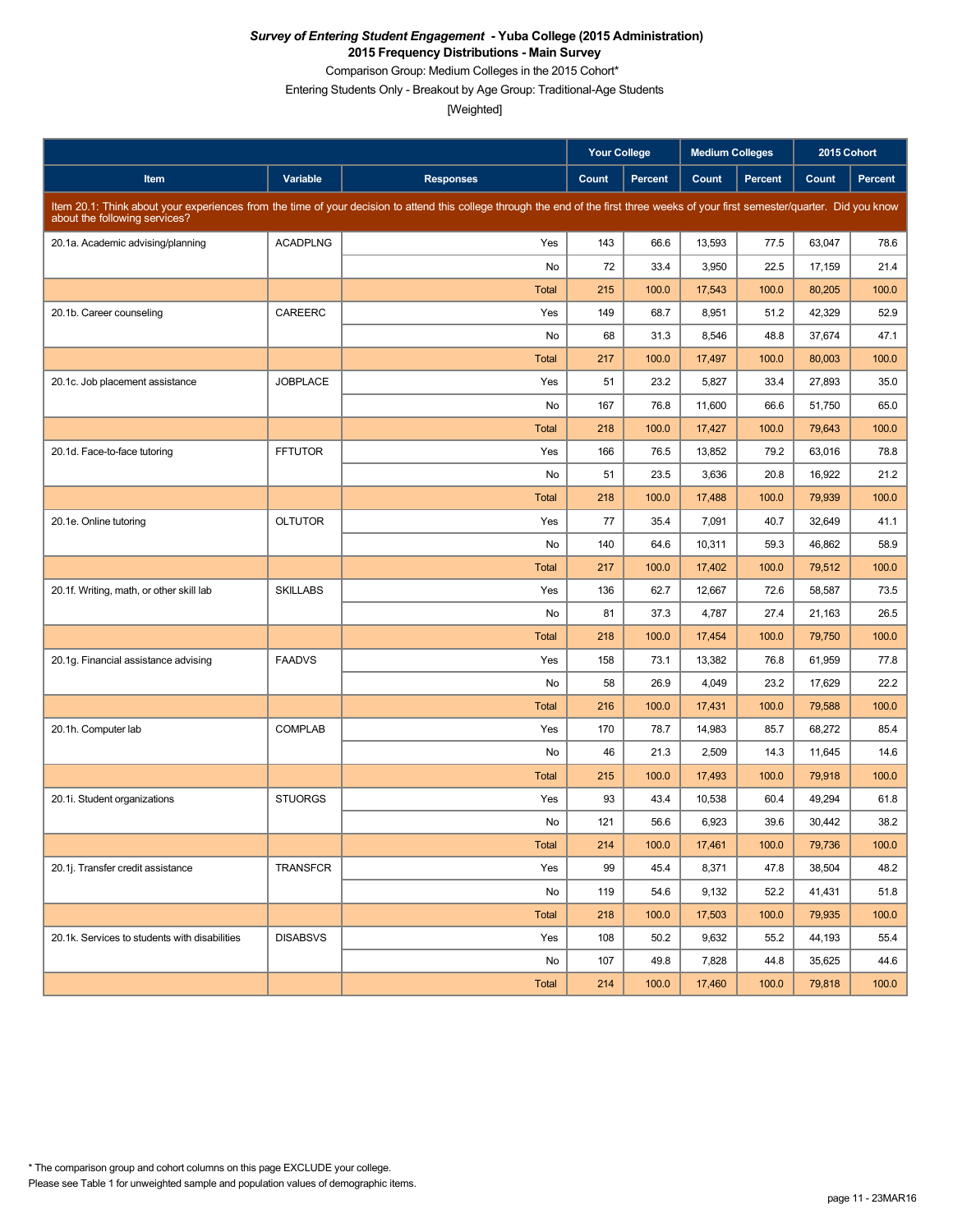Comparison Group: Medium Colleges in the 2015 Cohort\*

Entering Students Only - Breakout by Age Group: Traditional-Age Students

|                                          |                 |                                                                                                                                                                                      | <b>Your College</b>     |         | <b>Medium Colleges</b> |         | 2015 Cohort |                |
|------------------------------------------|-----------------|--------------------------------------------------------------------------------------------------------------------------------------------------------------------------------------|-------------------------|---------|------------------------|---------|-------------|----------------|
| Item                                     | Variable        | <b>Responses</b>                                                                                                                                                                     | Count                   | Percent | Count                  | Percent | Count       | <b>Percent</b> |
| you use the following services?          |                 | Item 20.2: Think about your experiences from the time of your decision to attend this college through the end of the first three weeks of your first semester/quarter. How often did |                         |         |                        |         |             |                |
| 20.2a. Academic advising/planning        | <b>ACADPUSE</b> | Never                                                                                                                                                                                | 104                     | 49.4    | 7,589                  | 44.6    | 33,062      | 42.3           |
|                                          |                 | Once                                                                                                                                                                                 | 74                      | 35.4    | 6,048                  | 35.5    | 27,829      | 35.6           |
|                                          |                 | Two or three times                                                                                                                                                                   | 29                      | 13.7    | 2,892                  | 17.0    | 14,622      | 18.7           |
|                                          |                 | Four or more times                                                                                                                                                                   | 3                       | 1.5     | 501                    | 2.9     | 2,627       | 3.4            |
|                                          |                 | Total                                                                                                                                                                                | 210                     | 100.0   | 17,031                 | 100.0   | 78,140      | 100.0          |
| 20.2b. Career counseling                 | <b>CARCUSE</b>  | Never                                                                                                                                                                                | 144                     | 68.4    | 13,826                 | 82.4    | 63,097      | 81.8           |
|                                          |                 | Once                                                                                                                                                                                 | 45                      | 21.5    | 2,095                  | 12.5    | 10,037      | 13.0           |
|                                          |                 | Two or three times                                                                                                                                                                   | 15                      | 7.2     | 699                    | 4.2     | 3,275       | 4.2            |
|                                          |                 | Four or more times                                                                                                                                                                   | 6                       | 2.8     | 167                    | 1.0     | 740         | 1.0            |
|                                          |                 | Total                                                                                                                                                                                | 210                     | 100.0   | 16,787                 | 100.0   | 77,149      | 100.0          |
| 20.2c. Job placement assistance          | <b>JOBPLUSE</b> | Never                                                                                                                                                                                | 197                     | 94.5    | 15,565                 | 93.9    | 71,105      | 93.4           |
|                                          |                 | Once                                                                                                                                                                                 | 11                      | 5.5     | 748                    | 4.5     | 3,658       | 4.8            |
|                                          |                 | Two or three times                                                                                                                                                                   | 0                       | N/A     | 218                    | 1.3     | 1,039       | 1.4            |
|                                          |                 | Four or more times                                                                                                                                                                   | 0                       | N/A     | 49                     | 0.3     | 323         | 0.4            |
|                                          |                 | <b>Total</b>                                                                                                                                                                         | 209                     | 100.0   | 16,580                 | 100.0   | 76,125      | 100.0          |
| 20.2d. Face-to-face tutoring [ENGAGLRN]  | <b>FFTUSE</b>   | Never                                                                                                                                                                                | 179                     | 83.9    | 14,303                 | 84.6    | 64,960      | 83.6           |
|                                          |                 | Once                                                                                                                                                                                 | 19                      | 8.9     | 1,495                  | 8.8     | 6,993       | 9.0            |
|                                          |                 | Two or three times                                                                                                                                                                   | 5                       | 2.5     | 698                    | 4.1     | 3,642       | 4.7            |
|                                          |                 | Four or more times                                                                                                                                                                   | 10                      | 4.6     | 413                    | 2.4     | 2,119       | 2.7            |
|                                          |                 | Total                                                                                                                                                                                | 213                     | 100.0   | 16,909                 | 100.0   | 77,715      | 100.0          |
| 20.2e. Online tutoring                   | <b>OLTUSE</b>   | Never                                                                                                                                                                                | 204                     | 97.4    | 15,606                 | 94.1    | 71,425      | 93.7           |
|                                          |                 | Once                                                                                                                                                                                 | $\mathbf{1}$            | 0.5     | 546                    | 3.3     | 2,644       | 3.5            |
|                                          |                 | Two or three times                                                                                                                                                                   | $\overline{\mathbf{c}}$ | 1.0     | 303                    | 1.8     | 1,368       | 1.8            |
|                                          |                 | Four or more times                                                                                                                                                                   | $\overline{2}$          | 1.0     | 135                    | 0.8     | 760         | 1.0            |
|                                          |                 | <b>Total</b>                                                                                                                                                                         | 209                     | 100.0   | 16,591                 | 100.0   | 76,197      | 100.0          |
| 20.2f. Writing, math, or other skill lab | <b>SKLABUSE</b> | Never                                                                                                                                                                                | 164                     | 77.8    | 10,912                 | 65.0    | 50,635      | 65.5           |
| [ENGAGLRN]                               |                 | Once                                                                                                                                                                                 | 20                      | 9.2     | 1,942                  | 11.6    | 9,576       | 12.4           |
|                                          |                 | Two or three times                                                                                                                                                                   | 19                      | 9.1     | 1,627                  | 9.7     | 7,698       | 10.0           |
|                                          |                 | Four or more times                                                                                                                                                                   | 8                       | 3.8     | 2,307                  | 13.7    | 9,350       | 12.1           |
|                                          |                 | Total                                                                                                                                                                                | 211                     | 100.0   | 16,788                 | 100.0   | 77,258      | 100.0          |
| 20.2g. Financial assistance advising     | <b>FAUSE</b>    | Never                                                                                                                                                                                | 100                     | 47.4    | 9,202                  | 54.7    | 41,525      | 53.8           |
|                                          |                 | Once                                                                                                                                                                                 | 53                      | 25.1    | 4,141                  | 24.6    | 18,769      | 24.3           |
|                                          |                 | Two or three times                                                                                                                                                                   | 40                      | 19.1    | 2,455                  | 14.6    | 11,873      | 15.4           |
|                                          |                 | Four or more times                                                                                                                                                                   | 17                      | 8.3     | 1,029                  | 6.1     | 5,006       | 6.5            |
|                                          |                 | Total                                                                                                                                                                                | 210                     | 100.0   | 16,828                 | 100.0   | 77,173      | 100.0          |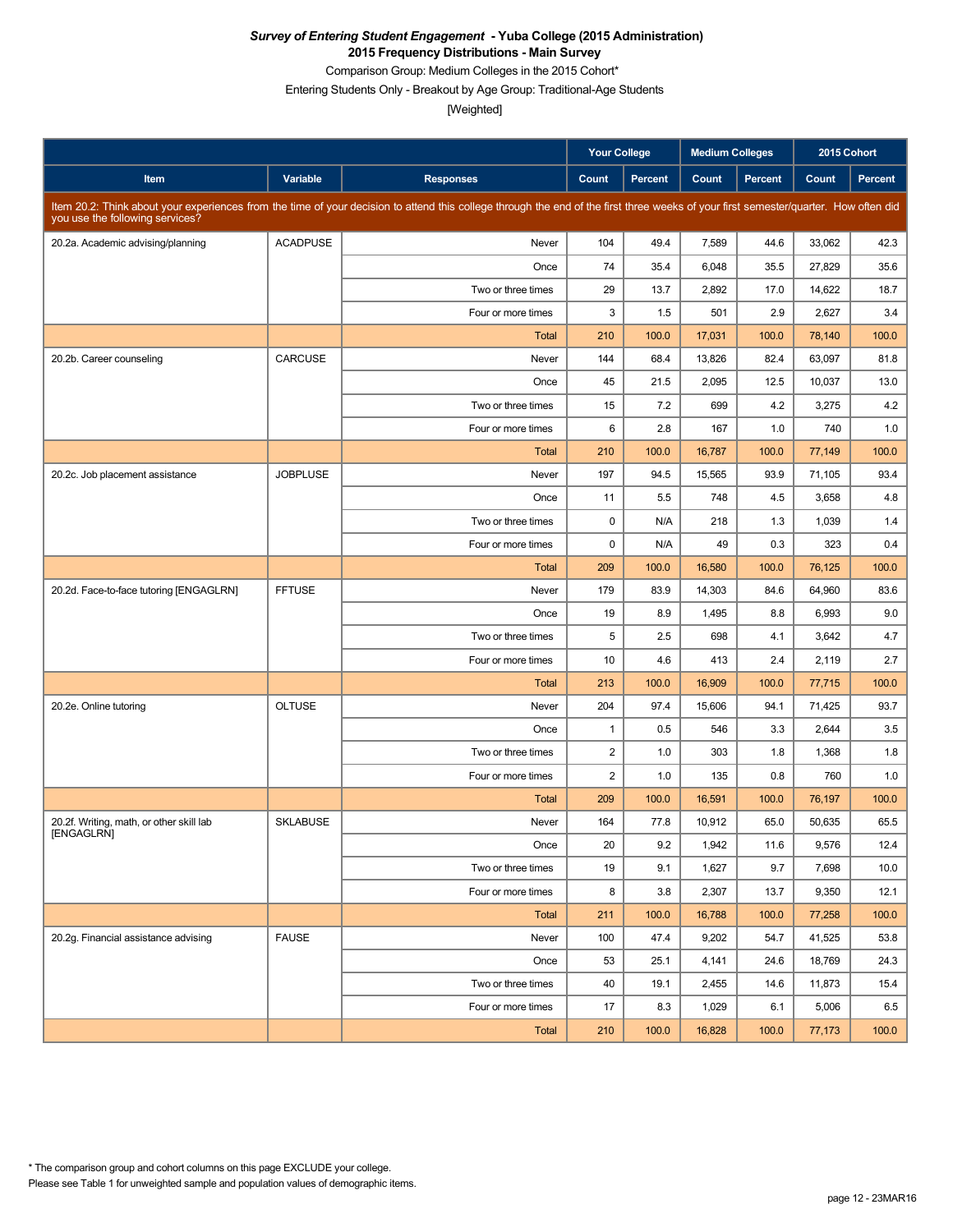Comparison Group: Medium Colleges in the 2015 Cohort\*

Entering Students Only - Breakout by Age Group: Traditional-Age Students

|                                               |                 |                                                                                                                                                                                      | <b>Your College</b>     |                | <b>Medium Colleges</b> |         | 2015 Cohort |         |
|-----------------------------------------------|-----------------|--------------------------------------------------------------------------------------------------------------------------------------------------------------------------------------|-------------------------|----------------|------------------------|---------|-------------|---------|
| Item                                          | Variable        | <b>Responses</b>                                                                                                                                                                     | Count                   | <b>Percent</b> | Count                  | Percent | Count       | Percent |
| you use the following services?               |                 | Item 20.2: Think about your experiences from the time of your decision to attend this college through the end of the first three weeks of your first semester/quarter. How often did |                         |                |                        |         |             |         |
| 20.2h. Computer lab [ENGAGLRN]                | <b>COMLBUSE</b> | Never                                                                                                                                                                                | 135                     | 65.5           | 7,622                  | 44.8    | 35,401      | 45.4    |
|                                               |                 | Once                                                                                                                                                                                 | 40                      | 19.3           | 3,141                  | 18.5    | 14,317      | 18.4    |
|                                               |                 | Two or three times                                                                                                                                                                   | 18                      | 8.9            | 3,039                  | 17.9    | 13,807      | 17.7    |
|                                               |                 | Four or more times                                                                                                                                                                   | 13                      | 6.3            | 3,219                  | 18.9    | 14,479      | 18.6    |
|                                               |                 | <b>Total</b>                                                                                                                                                                         | 206                     | 100.0          | 17,021                 | 100.0   | 78,003      | 100.0   |
| 20.2i. Student organizations                  | <b>STORGUSE</b> | Never                                                                                                                                                                                | 190                     | 92.6           | 14,368                 | 86.3    | 65,369      | 85.3    |
|                                               |                 | Once                                                                                                                                                                                 | 9                       | 4.5            | 1,295                  | 7.8     | 6,457       | 8.4     |
|                                               |                 | Two or three times                                                                                                                                                                   | $\overline{2}$          | 1.1            | 652                    | 3.9     | 3,078       | 4.0     |
|                                               |                 | Four or more times                                                                                                                                                                   | $\overline{\mathbf{4}}$ | 1.9            | 341                    | 2.0     | 1,759       | 2.3     |
|                                               |                 | Total                                                                                                                                                                                | 205                     | 100.0          | 16,656                 | 100.0   | 76,664      | 100.0   |
| 20.2j. Transfer credit assistance             | <b>TRNFCRAS</b> | Never                                                                                                                                                                                | 186                     | 88.9           | 14,808                 | 88.6    | 67,805      | 88.4    |
|                                               |                 | Once                                                                                                                                                                                 | 16                      | 7.5            | 1,460                  | 8.7     | 6,625       | 8.6     |
|                                               |                 | Two or three times                                                                                                                                                                   | $\overline{\mathbf{4}}$ | 2.1            | 348                    | 2.1     | 1,663       | 2.2     |
|                                               |                 | Four or more times                                                                                                                                                                   | 3                       | 1.6            | 104                    | 0.6     | 594         | 0.8     |
|                                               |                 | <b>Total</b>                                                                                                                                                                         | 209                     | 100.0          | 16,720                 | 100.0   | 76,688      | 100.0   |
| 20.2k. Services to students with disabilities | <b>DISVSUSE</b> | Never                                                                                                                                                                                | 197                     | 95.5           | 15,660                 | 93.3    | 71,603      | 93.3    |
|                                               |                 | Once                                                                                                                                                                                 | 8                       | 4.0            | 556                    | 3.3     | 2,632       | 3.4     |
|                                               |                 | Two or three times                                                                                                                                                                   | 0                       | N/A            | 307                    | 1.8     | 1,382       | 1.8     |
|                                               |                 | Four or more times                                                                                                                                                                   | $\mathbf{1}$            | 0.5            | 253                    | 1.5     | 1,160       | 1.5     |
|                                               |                 | <b>Total</b>                                                                                                                                                                         | 206                     | 100.0          | 16,776                 | 100.0   | 76,778      | 100.0   |
| were you with the following services?         |                 | Item 20.3: Think about your experiences from the time of your decision to attend this college through the end of the first three weeks of your first semester/quarter. How satisfied |                         |                |                        |         |             |         |
| 20.3a. Academic advising/planning             | <b>ACADPSAT</b> | Not applicable                                                                                                                                                                       | 94                      | 45.1           | 6,907                  | 41.4    | 30,127      | 39.3    |
|                                               |                 | Not at all                                                                                                                                                                           | 9                       | 4.2            | 649                    | 3.9     | 2,889       | 3.8     |
|                                               |                 | Somewhat                                                                                                                                                                             | 66                      | 31.7           | 4,961                  | 29.7    | 23,426      | 30.6    |
|                                               |                 | Very                                                                                                                                                                                 | 40                      | 19.1           | 4,164                  | 25.0    | 20,194      | 26.4    |
|                                               |                 | Total                                                                                                                                                                                | 208                     | 100.0          | 16,681                 | 100.0   | 76,636      | 100.0   |
| 20.3b. Career counseling                      | CARCSAT         | Not applicable                                                                                                                                                                       | 131                     | 63.1           | 12,492                 | 76.3    | 57,173      | 76.0    |
|                                               |                 | Not at all                                                                                                                                                                           | $\bf 7$                 | 3.1            | 525                    | 3.2     | 2,421       | 3.2     |
|                                               |                 | Somewhat                                                                                                                                                                             | 43                      | 20.7           | 1,654                  | 10.1    | 7,773       | 10.3    |
|                                               |                 | Very                                                                                                                                                                                 | 27                      | 13.1           | 1,691                  | 10.3    | 7,883       | 10.5    |
|                                               |                 | Total                                                                                                                                                                                | 208                     | 100.0          | 16,362                 | 100.0   | 75,250      | 100.0   |
| 20.3c. Job placement assistance               | <b>JOBPLSAT</b> | Not applicable                                                                                                                                                                       | 183                     | 88.9           | 14,082                 | 86.9    | 64,526      | 86.5    |
|                                               |                 | Not at all                                                                                                                                                                           | 9                       | 4.2            | 595                    | 3.7     | 2,589       | 3.5     |
|                                               |                 | Somewhat                                                                                                                                                                             | 8                       | 4.0            | 889                    | 5.5     | 4,091       | 5.5     |
|                                               |                 | Very                                                                                                                                                                                 | 6                       | 2.9            | 638                    | 3.9     | 3,389       | 4.5     |
|                                               |                 | Total                                                                                                                                                                                | 206                     | 100.0          | 16,205                 | 100.0   | 74,596      | 100.0   |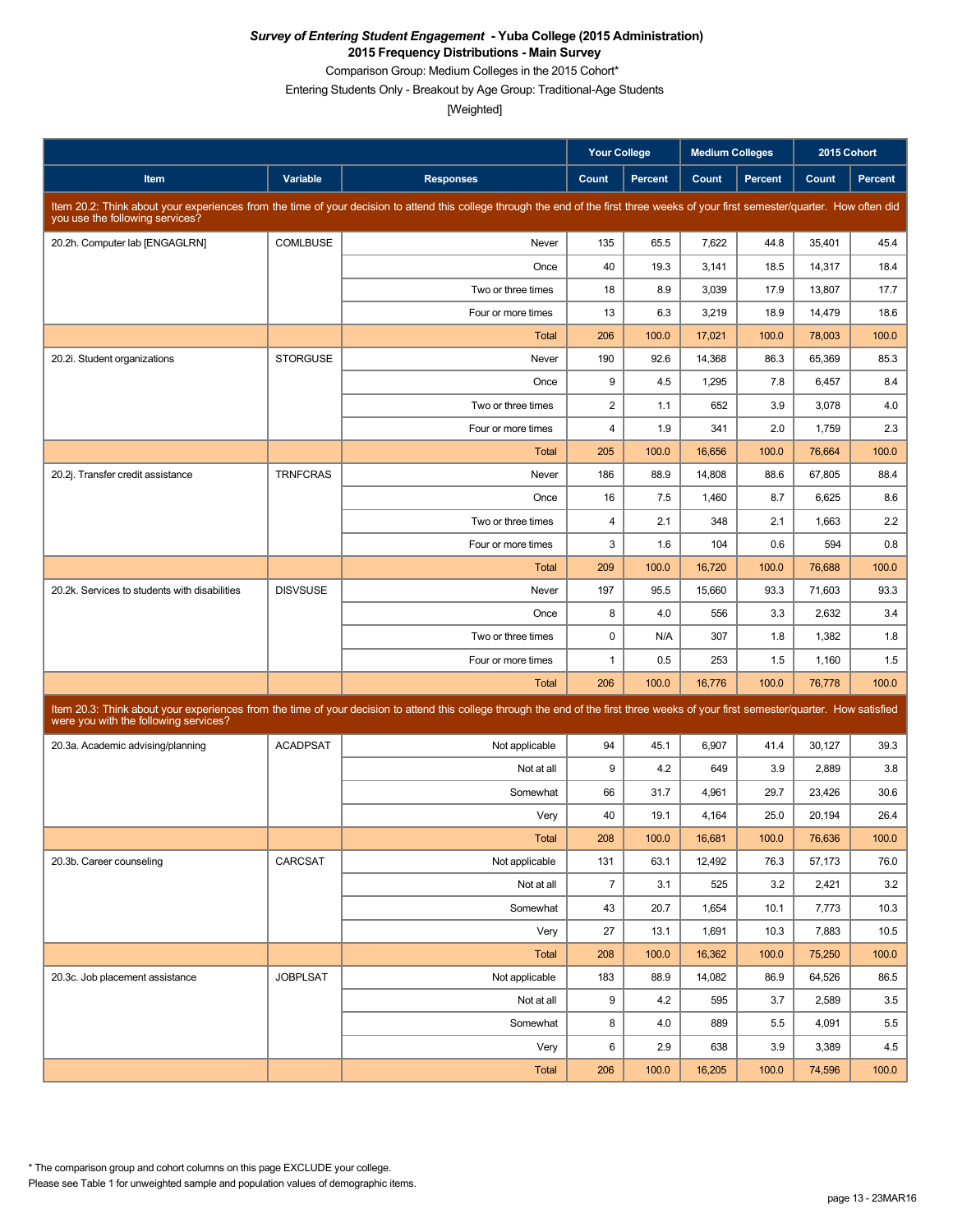Comparison Group: Medium Colleges in the 2015 Cohort\*

Entering Students Only - Breakout by Age Group: Traditional-Age Students

|                                          |                 |                                                                                                                                                                                      | <b>Your College</b> |                | <b>Medium Colleges</b> |         | 2015 Cohort |                |
|------------------------------------------|-----------------|--------------------------------------------------------------------------------------------------------------------------------------------------------------------------------------|---------------------|----------------|------------------------|---------|-------------|----------------|
| Item                                     | Variable        | <b>Responses</b>                                                                                                                                                                     | Count               | <b>Percent</b> | Count                  | Percent | Count       | <b>Percent</b> |
| were you with the following services?    |                 | Item 20.3: Think about your experiences from the time of your decision to attend this college through the end of the first three weeks of your first semester/quarter. How satisfied |                     |                |                        |         |             |                |
| 20.3d. Face-to-face tutoring             | <b>FFTSAT</b>   | Not applicable                                                                                                                                                                       | 164                 | 79.1           | 12,798                 | 78.2    | 58,082      | 77.1           |
|                                          |                 | Not at all                                                                                                                                                                           | 5                   | 2.6            | 391                    | 2.4     | 1,876       | 2.5            |
|                                          |                 | Somewhat                                                                                                                                                                             | 22                  | 10.5           | 1,227                  | 7.5     | 5,811       | 7.7            |
|                                          |                 | Very                                                                                                                                                                                 | 16                  | 7.8            | 1,947                  | 11.9    | 9,532       | 12.7           |
|                                          |                 | <b>Total</b>                                                                                                                                                                         | 208                 | 100.0          | 16,363                 | 100.0   | 75,301      | 100.0          |
| 20.3e. Online tutoring                   | <b>OLTSAT</b>   | Not applicable                                                                                                                                                                       | 184                 | 90.2           | 14,104                 | 87.5    | 64,699      | 87.1           |
|                                          |                 | Not at all                                                                                                                                                                           | $\overline{7}$      | 3.5            | 494                    | 3.1     | 2,264       | 3.0            |
|                                          |                 | Somewhat                                                                                                                                                                             | 5                   | 2.7            | 790                    | 4.9     | 3,705       | 5.0            |
|                                          |                 | Very                                                                                                                                                                                 | 8                   | 3.7            | 736                    | 4.6     | 3,612       | 4.9            |
|                                          |                 | <b>Total</b>                                                                                                                                                                         | 204                 | 100.0          | 16,125                 | 100.0   | 74,280      | 100.0          |
| 20.3f. Writing, math, or other skill lab | <b>SKLBSAT</b>  | Not applicable                                                                                                                                                                       | 154                 | 75.3           | 10,072                 | 61.7    | 46,500      | 61.9           |
|                                          |                 | Not at all                                                                                                                                                                           | 8                   | 4.0            | 409                    | 2.5     | 1,816       | 2.4            |
|                                          |                 | Somewhat                                                                                                                                                                             | 26                  | 12.7           | 2,543                  | 15.6    | 11,758      | 15.6           |
|                                          |                 | Very                                                                                                                                                                                 | 16                  | 7.9            | 3,312                  | 20.3    | 15,085      | 20.1           |
|                                          |                 | <b>Total</b>                                                                                                                                                                         | 205                 | 100.0          | 16,336                 | 100.0   | 75,159      | 100.0          |
| 20.3g. Financial assistance advising     | <b>FAADVSAT</b> | Not applicable                                                                                                                                                                       | 91                  | 43.2           | 8,321                  | 51.0    | 37,780      | 50.3           |
|                                          |                 | Not at all                                                                                                                                                                           | 18                  | 8.5            | 1,004                  | 6.2     | 4,975       | 6.6            |
|                                          |                 | Somewhat                                                                                                                                                                             | 50                  | 23.5           | 3,116                  | 19.1    | 14,804      | 19.7           |
|                                          |                 | Very                                                                                                                                                                                 | 52                  | 24.8           | 3,887                  | 23.8    | 17,606      | 23.4           |
|                                          |                 | <b>Total</b>                                                                                                                                                                         | 210                 | 100.0          | 16,328                 | 100.0   | 75,165      | 100.0          |
| 20.3h. Computer lab                      | <b>COMLBSAT</b> | Not applicable                                                                                                                                                                       | 119                 | 58.2           | 6,994                  | 42.3    | 32,763      | 43.2           |
|                                          |                 | Not at all                                                                                                                                                                           | 10                  | 4.8            | 291                    | 1.8     | 1,428       | 1.9            |
|                                          |                 | Somewhat                                                                                                                                                                             | 32                  | 15.6           | 2,930                  | 17.7    | 13,454      | 17.7           |
|                                          |                 | Very                                                                                                                                                                                 | 44                  | 21.4           | 6,309                  | 38.2    | 28,247      | 37.2           |
|                                          |                 | <b>Total</b>                                                                                                                                                                         | 205                 | 100.0          | 16,524                 | 100.0   | 75,893      | 100.0          |
| 20.3i. Student organizations             | <b>STORGSAT</b> | Not applicable                                                                                                                                                                       | 169                 | 82.7           | 13,013                 | 80.3    | 58,992      | 79.1           |
|                                          |                 | Not at all                                                                                                                                                                           | 8                   | 3.7            | 445                    | 2.7     | 2,010       | 2.7            |
|                                          |                 | Somewhat                                                                                                                                                                             | 16                  | 8.0            | 1,320                  | 8.2     | 6,372       | 8.5            |
|                                          |                 | Very                                                                                                                                                                                 | 11                  | 5.6            | 1,422                  | 8.8     | 7,209       | 9.7            |
|                                          |                 | Total                                                                                                                                                                                | 204                 | 100.0          | 16,199                 | 100.0   | 74,584      | 100.0          |
| 20.3j. Transfer credit assistance        | TRCRASAT        | Not applicable                                                                                                                                                                       | 165                 | 80.4           | 13,369                 | 82.2    | 61,262      | 81.9           |
|                                          |                 | Not at all                                                                                                                                                                           | 15                  | 7.2            | 540                    | 3.3     | 2,490       | 3.3            |
|                                          |                 | Somewhat                                                                                                                                                                             | 14                  | 6.9            | 1,124                  | 6.9     | 5,341       | 7.1            |
|                                          |                 | Very                                                                                                                                                                                 | 11                  | 5.5            | 1,237                  | 7.6     | 5,730       | 7.7            |
|                                          |                 | Total                                                                                                                                                                                | 206                 | 100.0          | 16,270                 | 100.0   | 74,822      | 100.0          |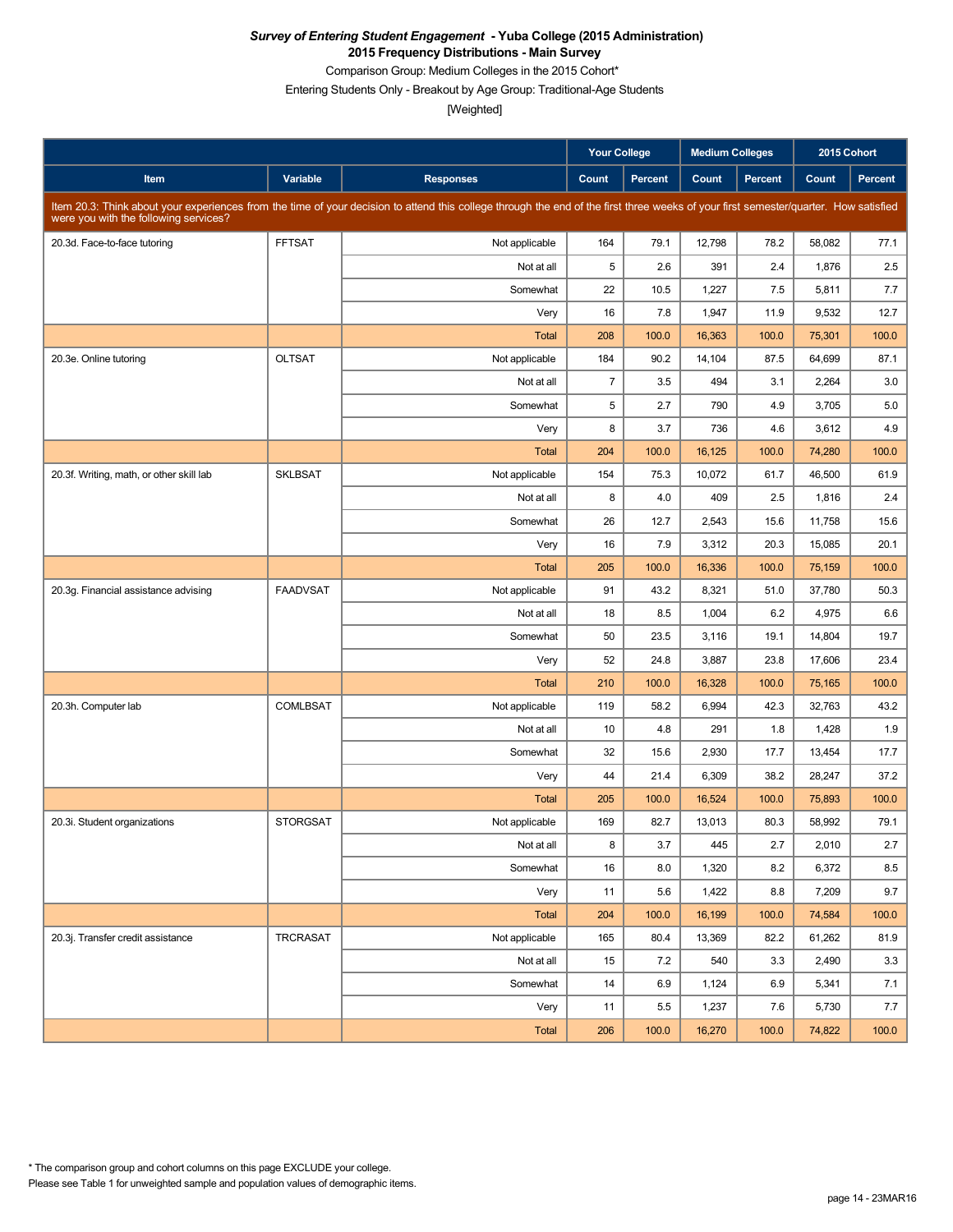Comparison Group: Medium Colleges in the 2015 Cohort\*

Entering Students Only - Breakout by Age Group: Traditional-Age Students

[Weighted]

|                                                                                                                                                                                                                                        |                 |                                                                                                                                                                                      | <b>Your College</b> |         | <b>Medium Colleges</b> |         |        | 2015 Cohort    |
|----------------------------------------------------------------------------------------------------------------------------------------------------------------------------------------------------------------------------------------|-----------------|--------------------------------------------------------------------------------------------------------------------------------------------------------------------------------------|---------------------|---------|------------------------|---------|--------|----------------|
| Item                                                                                                                                                                                                                                   | <b>Variable</b> | <b>Responses</b>                                                                                                                                                                     | Count               | Percent | Count                  | Percent | Count  | <b>Percent</b> |
| were you with the following services?                                                                                                                                                                                                  |                 | Item 20.3: Think about your experiences from the time of your decision to attend this college through the end of the first three weeks of your first semester/quarter. How satisfied |                     |         |                        |         |        |                |
| 20.3k. Services to students with disabilities                                                                                                                                                                                          | <b>DISVSAT</b>  | Not applicable                                                                                                                                                                       | 183                 | 88.7    | 14,044                 | 86.5    | 64,452 | 86.2           |
|                                                                                                                                                                                                                                        |                 | Not at all                                                                                                                                                                           | 13                  | 6.1     | 363                    | 2.2     | 1,719  | 2.3            |
|                                                                                                                                                                                                                                        |                 | Somewhat                                                                                                                                                                             | 8                   | 3.7     | 704                    | 4.3     | 3,208  | 4.3            |
|                                                                                                                                                                                                                                        |                 | Very                                                                                                                                                                                 | 3                   | 1.6     | 1,132                  | 7.0     | 5,408  | 7.2            |
|                                                                                                                                                                                                                                        |                 | Total                                                                                                                                                                                | 206                 | 100.0   | 16,243                 | 100.0   | 74,787 | 100.0          |
| Item 21: Think about your experiences from the time of your decision to attend this college through the end of the first three weeks of your first semester/quarter. Within a class,<br>or through another experience at this college: |                 |                                                                                                                                                                                      |                     |         |                        |         |        |                |
| 21a. I learned to improve my study skills<br>(listening, note taking, highlighting readings,                                                                                                                                           | <b>LNDSTUDY</b> | Strongly disagree                                                                                                                                                                    | 3                   | 1.3     | 345                    | 2.0     | 1,253  | 1.6            |
| working with others, etc.) [COLLREAD]                                                                                                                                                                                                  |                 | Disagree                                                                                                                                                                             | 9                   | 4.3     | 714                    | 4.1     | 3,187  | 4.0            |
|                                                                                                                                                                                                                                        |                 | Neutral                                                                                                                                                                              | 49                  | 22.5    | 3,630                  | 20.6    | 16,583 | 20.6           |
|                                                                                                                                                                                                                                        |                 | Agree                                                                                                                                                                                | 96                  | 44.3    | 7,623                  | 43.3    | 34,230 | 42.6           |
|                                                                                                                                                                                                                                        |                 | Strongly agree                                                                                                                                                                       | 60                  | 27.7    | 5,279                  | 30.0    | 25,151 | 31.3           |
|                                                                                                                                                                                                                                        |                 | Total                                                                                                                                                                                | 218                 | 100.0   | 17,591                 | 100.0   | 80,404 | 100.0          |
| 21b. I learned to understand my academic<br>strengths and weaknesses [COLLREAD]                                                                                                                                                        | <b>LNDACAWK</b> | Strongly disagree                                                                                                                                                                    | 4                   | 2.0     | 267                    | 1.5     | 1,008  | 1.3            |
|                                                                                                                                                                                                                                        |                 | Disagree                                                                                                                                                                             | 10                  | 4.8     | 742                    | 4.2     | 3,013  | 3.8            |
|                                                                                                                                                                                                                                        |                 | Neutral                                                                                                                                                                              | 53                  | 24.5    | 3,977                  | 22.6    | 18,064 | 22.5           |
|                                                                                                                                                                                                                                        |                 | Agree                                                                                                                                                                                | 102                 | 46.8    | 7,862                  | 44.7    | 35,816 | 44.6           |
|                                                                                                                                                                                                                                        |                 | Strongly agree                                                                                                                                                                       | 48                  | 22.0    | 4,734                  | 26.9    | 22,415 | 27.9           |
|                                                                                                                                                                                                                                        |                 | Total                                                                                                                                                                                | 218                 | 100.0   | 17,582                 | 100.0   | 80,317 | 100.0          |
| 21c. I learned skills and strategies to<br>improve my test-taking ability [COLLREAD]                                                                                                                                                   | <b>LNDSKLLS</b> | Strongly disagree                                                                                                                                                                    | 10                  | 4.5     | 593                    | 3.4     | 2,274  | 2.8            |
|                                                                                                                                                                                                                                        |                 | Disagree                                                                                                                                                                             | 20                  | 9.3     | 1,824                  | 10.4    | 7,960  | 9.9            |
|                                                                                                                                                                                                                                        |                 | Neutral                                                                                                                                                                              | 77                  | 35.6    | 5,612                  | 31.9    | 25,490 | 31.7           |
|                                                                                                                                                                                                                                        |                 | Agree                                                                                                                                                                                | 72                  | 33.3    | 5,713                  | 32.5    | 26,109 | 32.5           |
|                                                                                                                                                                                                                                        |                 | Strongly agree                                                                                                                                                                       | 37                  | 17.3    | 3,837                  | 21.8    | 18,505 | 23.0           |
|                                                                                                                                                                                                                                        |                 | Total                                                                                                                                                                                | 217                 | 100.0   | 17,579                 | 100.0   | 80,338 | 100.0          |
| Item <sub>22</sub>                                                                                                                                                                                                                     |                 |                                                                                                                                                                                      |                     |         |                        |         |        |                |
| 22. What has been your MAIN source of<br>academic advising (help with academic                                                                                                                                                         | <b>PSOURACA</b> | Instructors                                                                                                                                                                          | 41                  | 20.6    | 4,212                  | 26.3    | 20,081 | 27.5           |
| goal-setting, planning, course<br>recommendations, graduation requirements,                                                                                                                                                            |                 | College staff (not instructors)                                                                                                                                                      | 38                  | 19.2    | 2,001                  | 12.5    | 9,106  | 12.5           |
| $etc.$ )?                                                                                                                                                                                                                              |                 | Friends, family, or other students                                                                                                                                                   | 101                 | 50.9    | 7,872                  | 49.2    | 35,063 | 48.0           |
|                                                                                                                                                                                                                                        |                 | Computerized degree advisor system                                                                                                                                                   | $\mathbf{1}$        | 0.3     | 190                    | 1.2     | 916    | 1.3            |
|                                                                                                                                                                                                                                        |                 | College Web site                                                                                                                                                                     | 10                  | 5.2     | 1,169                  | 7.3     | 5,300  | 7.3            |
|                                                                                                                                                                                                                                        |                 | Other college materials                                                                                                                                                              | 8                   | 3.8     | 562                    | 3.5     | 2,558  | 3.5            |
|                                                                                                                                                                                                                                        |                 | Total                                                                                                                                                                                | 198                 | 100.0   | 16,006                 | 100.0   | 73,025 | 100.0          |
| Item 23                                                                                                                                                                                                                                |                 |                                                                                                                                                                                      |                     |         |                        |         |        |                |
| 23. Was a specific person assigned to you                                                                                                                                                                                              | <b>ASNPERS</b>  | Yes                                                                                                                                                                                  | 46                  | 21.4    | 5,488                  | 31.9    | 23,894 | 30.4           |
| so you could see him/her each time you<br>needed information or assistance?                                                                                                                                                            |                 | No                                                                                                                                                                                   | 168                 | 78.6    | 11,704                 | 68.1    | 54,658 | 69.6           |
|                                                                                                                                                                                                                                        |                 | Total                                                                                                                                                                                | 213                 | 100.0   | 17,192                 | 100.0   | 78,552 | 100.0          |

\* The comparison group and cohort columns on this page EXCLUDE your college.

Please see Table 1 for unweighted sample and population values of demographic items.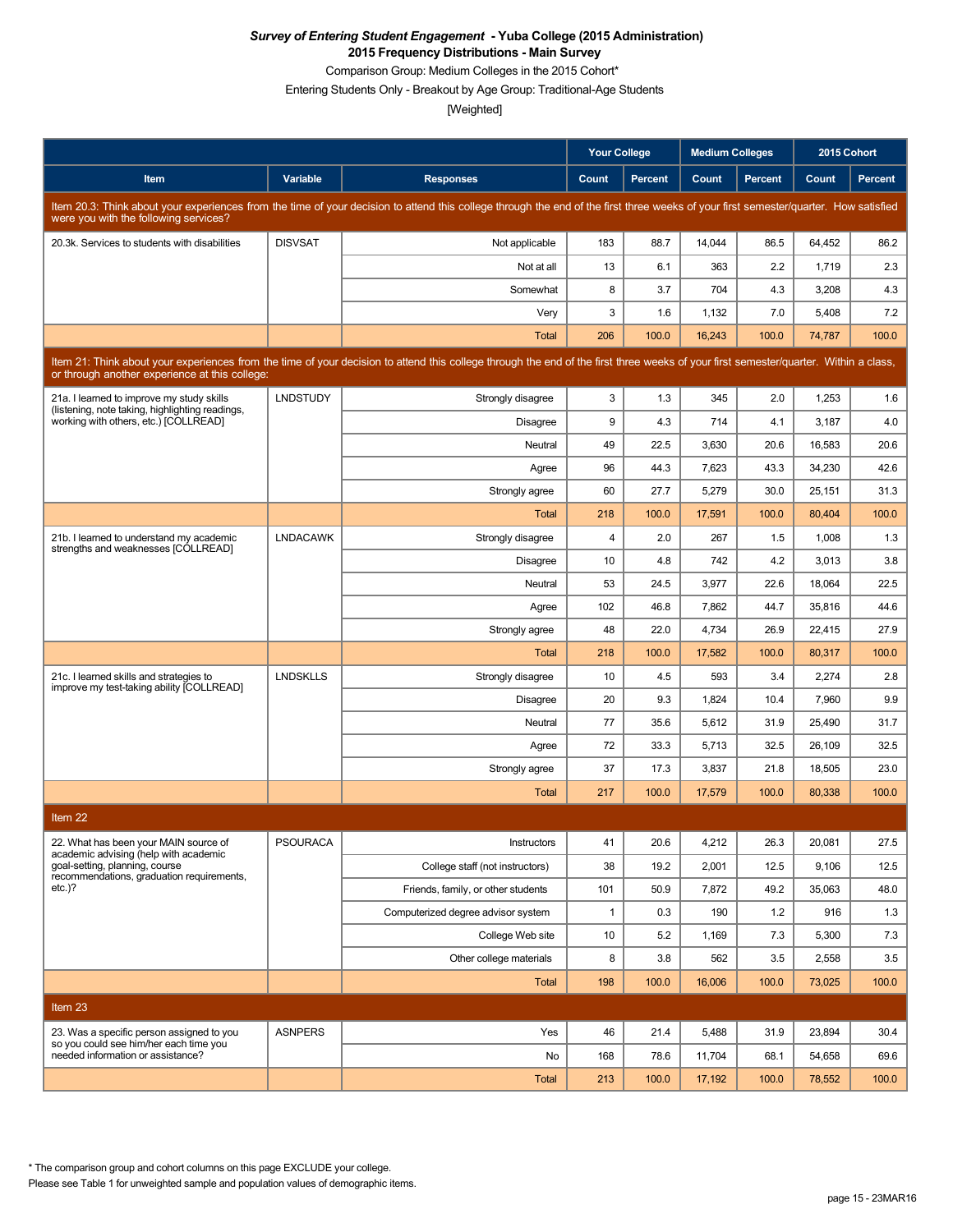Comparison Group: Medium Colleges in the 2015 Cohort\*

Entering Students Only - Breakout by Age Group: Traditional-Age Students

[Weighted]

|                                                                |                 |                                                                                                                                                                               | <b>Your College</b> |                | <b>Medium Colleges</b> |         | 2015 Cohort |                |
|----------------------------------------------------------------|-----------------|-------------------------------------------------------------------------------------------------------------------------------------------------------------------------------|---------------------|----------------|------------------------|---------|-------------|----------------|
| Item                                                           | Variable        | <b>Responses</b>                                                                                                                                                              | Count               | <b>Percent</b> | Count                  | Percent | Count       | <b>Percent</b> |
|                                                                |                 | Item 24: During the first three weeks of your first semester/quarter at this college, about how many hours did you spend in a typical 7-day week doing each of the following? |                     |                |                        |         |             |                |
| 24a. Preparing for class                                       | <b>PREPCLAS</b> | None                                                                                                                                                                          | 14                  | 6.3            | 913                    | 5.2     | 4,128       | 5.2            |
|                                                                |                 | 1-5 hours                                                                                                                                                                     | 132                 | 61.0           | 9,750                  | 55.8    | 45,499      | 57.0           |
|                                                                |                 | 6-10 hours                                                                                                                                                                    | 48                  | 22.2           | 4,098                  | 23.5    | 18,283      | 22.9           |
|                                                                |                 | 11-20 hours                                                                                                                                                                   | 17                  | 8.0            | 1,987                  | 11.4    | 8,658       | 10.8           |
|                                                                |                 | 21-30 hours                                                                                                                                                                   | 3                   | 1.2            | 507                    | 2.9     | 2,152       | 2.7            |
|                                                                |                 | More than 30 hours                                                                                                                                                            | 3                   | 1.2            | 218                    | 1.2     | 1,105       | 1.4            |
|                                                                |                 | <b>Total</b>                                                                                                                                                                  | 216                 | 100.0          | 17,473                 | 100.0   | 79,826      | 100.0          |
| 24b. Working for pay                                           | <b>WORKPAY</b>  | None                                                                                                                                                                          | 91                  | 43.1           | 5,799                  | 34.2    | 27,797      | 35.9           |
|                                                                |                 | 1-5 hours                                                                                                                                                                     | 28                  | 13.4           | 1,493                  | 8.8     | 6,991       | 9.0            |
|                                                                |                 | 6-10 hours                                                                                                                                                                    | 8                   | 3.9            | 1,322                  | 7.8     | 5,710       | 7.4            |
|                                                                |                 | 11-20 hours                                                                                                                                                                   | 17                  | 8.0            | 2,361                  | 13.9    | 10,580      | 13.7           |
|                                                                |                 | 21-30 hours                                                                                                                                                                   | 28                  | 13.4           | 3,035                  | 17.9    | 13,530      | 17.5           |
|                                                                |                 | More than 30 hours                                                                                                                                                            | 39                  | 18.3           | 2,924                  | 17.3    | 12,725      | 16.5           |
|                                                                |                 | <b>Total</b>                                                                                                                                                                  | 212                 | 100.0          | 16,935                 | 100.0   | 77,333      | 100.0          |
| Item 25                                                        |                 |                                                                                                                                                                               |                     |                |                        |         |             |                |
| 25. When do you plan to take classes at this<br>college again? | <b>AGAINCL</b>  | I will accomplish my goal(s) during this<br>semester/quarter and will not be returning                                                                                        | 14                  | 6.6            | 1,221                  | 7.0     | 5,765       | 7.2            |
|                                                                |                 | I have no current plans to return                                                                                                                                             | 14                  | 6.4            | 393                    | 2.3     | 2,009       | 2.5            |
|                                                                |                 | Within the next 12 months                                                                                                                                                     | 131                 | 61.3           | 12,012                 | 69.0    | 54,014      | 67.9           |
|                                                                |                 | Uncertain                                                                                                                                                                     | 55                  | 25.7           | 3,784                  | 21.7    | 17,750      | 22.3           |
|                                                                |                 | Total                                                                                                                                                                         | 214                 | 100.0          | 17,410                 | 100.0   | 79,538      | 100.0          |
| Item 26: While in high school, did you:                        |                 |                                                                                                                                                                               |                     |                |                        |         |             |                |
| 26a. Take math every school year?                              | <b>MATHALLF</b> | Not applicable                                                                                                                                                                | $\mathbf{1}$        | 0.2            | 144                    | 0.8     | 603         | 0.8            |
|                                                                |                 | Yes                                                                                                                                                                           | 141                 | 65.0           | 14,381                 | 81.8    | 66,618      | 82.9           |
|                                                                |                 | No                                                                                                                                                                            | 76                  | 34.8           | 3,052                  | 17.4    | 13,147      | 16.4           |
|                                                                |                 | Total                                                                                                                                                                         | 218                 | 100.0          | 17,577                 | 100.0   | 80,368      | 100.0          |
| 26b. Take math during your senior year?                        | <b>MATHSNYR</b> | Not applicable                                                                                                                                                                | $\overline{2}$      | 0.8            | 395                    | 2.3     | 1,478       | 1.9            |
|                                                                |                 | Yes                                                                                                                                                                           | 118                 | 56.4           | 13,582                 | 79.2    | 63,029      | 80.4           |
|                                                                |                 | No                                                                                                                                                                            | 90                  | 42.8           | 3,183                  | 18.5    | 13,906      | 17.7           |
|                                                                |                 | Total                                                                                                                                                                         | 210                 | 100.0          | 17,159                 | 100.0   | 78,414      | 100.0          |
| Item 27                                                        |                 |                                                                                                                                                                               |                     |                |                        |         |             |                |
| 27. Would you recommend this college to a                      | <b>RECOCOLL</b> | Yes                                                                                                                                                                           | 198                 | 91.0           | 16,461                 | 93.7    | 75,419      | 93.9           |
| friend or family member?                                       |                 | No                                                                                                                                                                            | 20                  | 9.0            | 1,105                  | 6.3     | 4,871       | 6.1            |
|                                                                |                 | Total                                                                                                                                                                         | 218                 | 100.0          | 17,566                 | 100.0   | 80,290      | 100.0          |

Please see Table 1 for unweighted sample and population values of demographic items. \* The comparison group and cohort columns on this page EXCLUDE your college.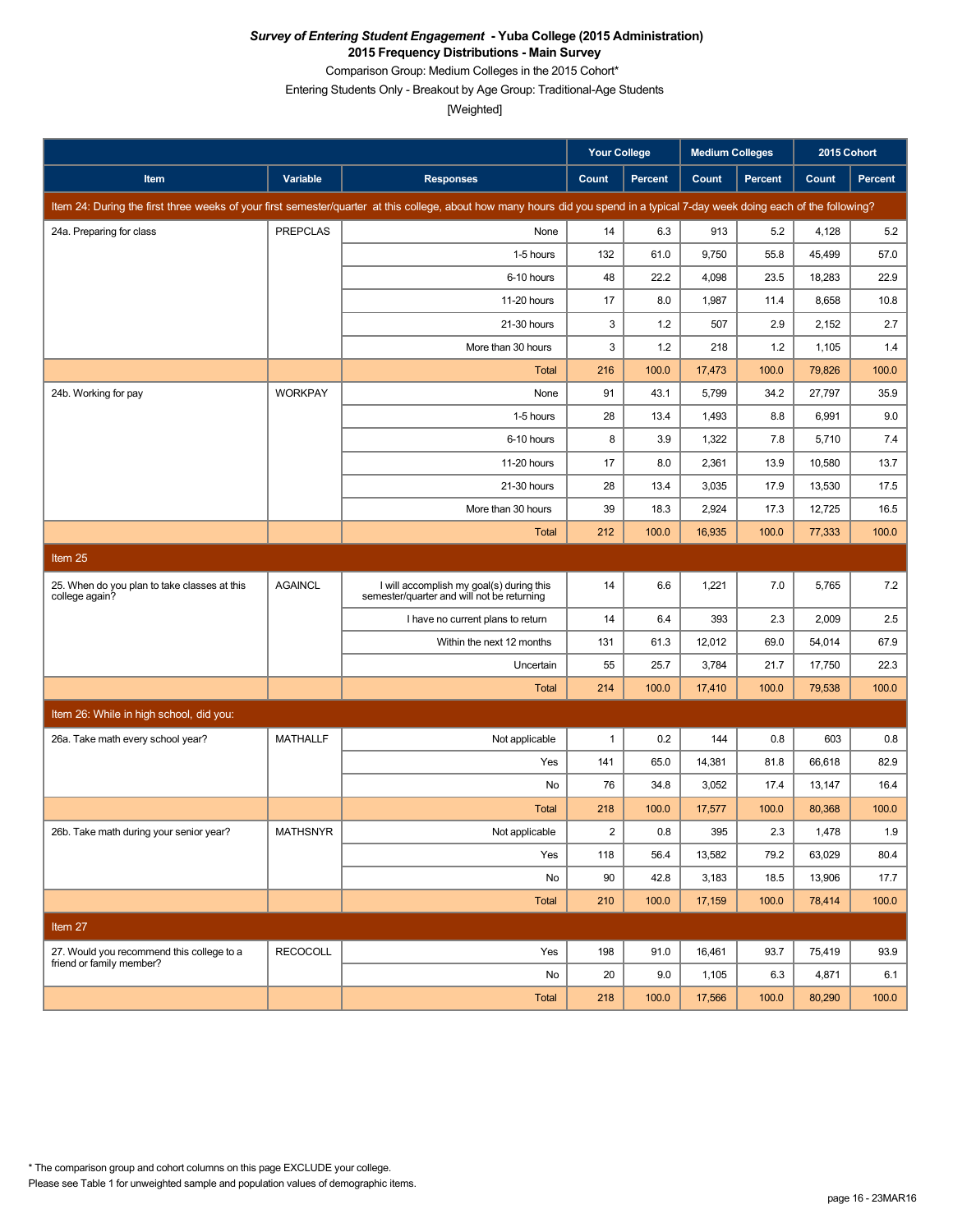Comparison Group: Medium Colleges in the 2015 Cohort\*

Entering Students Only - Breakout by Age Group: Traditional-Age Students

[Weighted]

|                                                                                                 |                 |                                       | <b>Your College</b>     |         | <b>Medium Colleges</b> |         | 2015 Cohort |         |
|-------------------------------------------------------------------------------------------------|-----------------|---------------------------------------|-------------------------|---------|------------------------|---------|-------------|---------|
| Item                                                                                            | Variable        | <b>Responses</b>                      | Count                   | Percent | Count                  | Percent | Count       | Percent |
| Item <sub>28</sub>                                                                              |                 |                                       |                         |         |                        |         |             |         |
| 28. In what range was your overall high<br>school grade average?                                | <b>HSGRADE</b>  | Α                                     | 5                       | 2.3     | 1,315                  | 7.5     | 5,617       | 7.0     |
|                                                                                                 |                 | $A - to B +$                          | 62                      | 29.0    | 5,703                  | 32.6    | 26,126      | 32.6    |
|                                                                                                 |                 | В                                     | 51                      | 23.5    | 4,222                  | 24.1    | 19,315      | 24.1    |
|                                                                                                 |                 | $B$ - to $C$ +                        | 71                      | 32.9    | 4,505                  | 25.7    | 21,430      | 26.7    |
|                                                                                                 |                 | C                                     | 17                      | 8.1     | 1,353                  | 7.7     | 5,861       | 7.3     |
|                                                                                                 |                 | C- or lower                           | 9                       | 4.3     | 421                    | 2.4     | 1,842       | 2.3     |
|                                                                                                 |                 | <b>Total</b>                          | 215                     | 100.0   | 17,519                 | 100.0   | 80,191      | 100.0   |
| Item 31                                                                                         |                 |                                       |                         |         |                        |         |             |         |
| 31. Are you married?                                                                            | <b>MARRSTAT</b> | Yes                                   | 14                      | 6.3     | 369                    | 2.1     | 1,837       | 2.3     |
|                                                                                                 |                 | No                                    | 204                     | 93.7    | 17,245                 | 97.9    | 78,726      | 97.7    |
|                                                                                                 |                 | <b>Total</b>                          | 218                     | 100.0   | 17,614                 | 100.0   | 80,563      | 100.0   |
| Item $32$                                                                                       |                 |                                       |                         |         |                        |         |             |         |
| 32. Do you have children who live with you                                                      | <b>CHILDREN</b> | Yes                                   | 12                      | 5.5     | 1,209                  | 6.9     | 5,144       | 6.4     |
| and depend on you for their care?                                                               |                 | No                                    | 206                     | 94.5    | 16,360                 | 93.1    | 75,173      | 93.6    |
|                                                                                                 |                 | <b>Total</b>                          | 218                     | 100.0   | 17,568                 | 100.0   | 80,317      | 100.0   |
| Item 33                                                                                         |                 |                                       |                         |         |                        |         |             |         |
| 33. Is English your native (first) language?                                                    | <b>ENGNAT</b>   | Yes                                   | 143                     | 66.2    | 15,010                 | 85.3    | 66,618      | 82.8    |
|                                                                                                 |                 | No                                    | 73                      | 33.8    | 2,578                  | 14.7    | 13,809      | 17.2    |
|                                                                                                 |                 | <b>Total</b>                          | 215                     | 100.0   | 17,588                 | 100.0   | 80,426      | 100.0   |
| Item 36                                                                                         |                 |                                       |                         |         |                        |         |             |         |
| 36. What is the highest academic certificate                                                    | <b>DEGREE</b>   | None                                  | $\mathbf{1}$            | 0.5     | 397                    | 2.3     | 1,363       | 1.7     |
| or degree you have earned?                                                                      |                 | GED                                   | $\mathbf{1}$            | 0.2     | 458                    | 2.6     | 2,114       | 2.6     |
|                                                                                                 |                 | High school diploma                   | 210                     | 96.5    | 16,132                 | 92.2    | 74,066      | 92.5    |
|                                                                                                 |                 | Vocational/technical certificate      | $\overline{4}$          | 1.7     | 361                    | 2.1     | 1,653       | 2.1     |
|                                                                                                 |                 | Associate degree                      | $\overline{\mathbf{c}}$ | 1.0     | 81                     | 0.5     | 442         | 0.6     |
|                                                                                                 |                 | Bachelor's degree                     | 0                       | N/A     | 49                     | 0.3     | 280         | 0.3     |
|                                                                                                 |                 | Master's/Doctoral/Professional degree | 0                       | N/A     | 24                     | 0.1     | 142         | 0.2     |
|                                                                                                 |                 | Total                                 | 218                     | 100.0   | 17,501                 | 100.0   | 80,061      | 100.0   |
| Item 37: Please indicate whether your goal(s) for attending this college include the following: |                 |                                       |                         |         |                        |         |             |         |
| 37a. To complete a certificate                                                                  | <b>CERTPRG</b>  | Yes                                   | 137                     | 64.4    | 10,794                 | 62.9    | 48,845      | 62.3    |
|                                                                                                 | М               | No                                    | 76                      | 35.6    | 6,354                  | 37.1    | 29,595      | 37.7    |
|                                                                                                 |                 | Total                                 | 213                     | 100.0   | 17,148                 | 100.0   | 78,440      | 100.0   |
| 37b. To obtain an Associate degree                                                              | ASSOCDEG        | Yes                                   | 185                     | 86.7    | 13,810                 | 80.4    | 63,439      | 80.8    |
|                                                                                                 |                 | No                                    | 28                      | 13.3    | 3,360                  | 19.6    | 15,117      | 19.2    |
|                                                                                                 |                 | Total                                 | 214                     | 100.0   | 17,170                 | 100.0   | 78,555      | 100.0   |

Please see Table 1 for unweighted sample and population values of demographic items. \* The comparison group and cohort columns on this page EXCLUDE your college.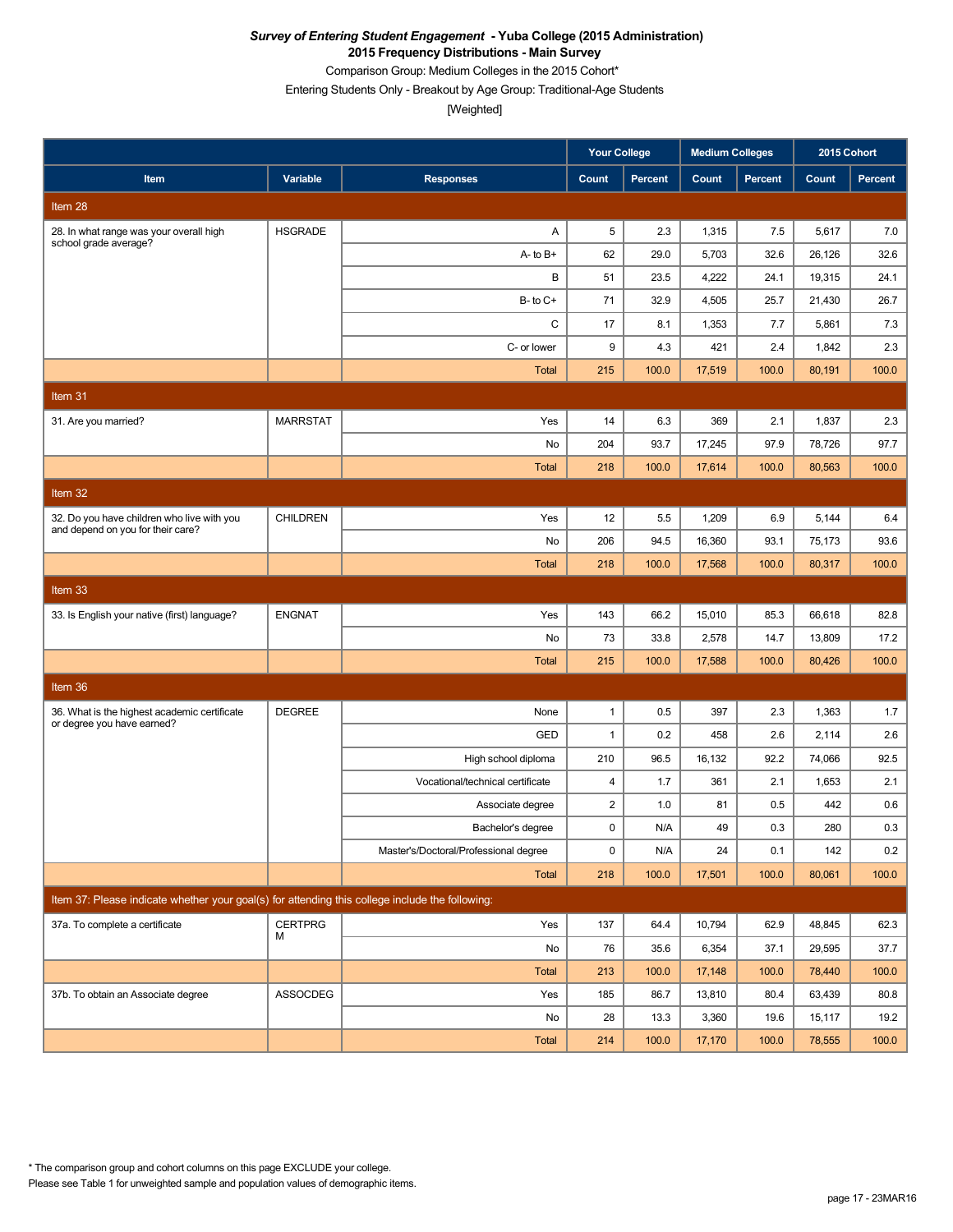Comparison Group: Medium Colleges in the 2015 Cohort\*

Entering Students Only - Breakout by Age Group: Traditional-Age Students

|                                                                                                 |                 |                  | <b>Your College</b> |         | <b>Medium Colleges</b> |                | 2015 Cohort |         |
|-------------------------------------------------------------------------------------------------|-----------------|------------------|---------------------|---------|------------------------|----------------|-------------|---------|
| Item                                                                                            | Variable        | <b>Responses</b> | Count               | Percent | Count                  | <b>Percent</b> | Count       | Percent |
| Item 37: Please indicate whether your goal(s) for attending this college include the following: |                 |                  |                     |         |                        |                |             |         |
| 37c. To transfer to a 4-year college or<br>university                                           | TR4YR           | Yes              | 184                 | 85.5    | 13,537                 | 78.7           | 64,052      | 81.4    |
|                                                                                                 |                 | No               | 31                  | 14.5    | 3,654                  | 21.3           | 14,613      | 18.6    |
|                                                                                                 |                 | <b>Total</b>     | 215                 | 100.0   | 17,191                 | 100.0          | 78,665      | 100.0   |
| Item 38: Who in your family has attended at least some college? (Mark all that apply)           |                 |                  |                     |         |                        |                |             |         |
| 38a. Mother                                                                                     | <b>MOTHED</b>   | No response      | 130                 | 59.6    | 8,221                  | 46.5           | 38,422      | 47.6    |
|                                                                                                 |                 | Response         | 88                  | 40.4    | 9,444                  | 53.5           | 42,360      | 52.4    |
|                                                                                                 |                 | <b>Total</b>     | 218                 | 100.0   | 17,665                 | 100.0          | 80,782      | 100.0   |
| 38b. Father                                                                                     | <b>FATHED</b>   | No response      | 153                 | 70.1    | 10,570                 | 59.8           | 48,747      | 60.3    |
|                                                                                                 |                 | Response         | 65                  | 29.9    | 7,096                  | 40.2           | 32,035      | 39.7    |
|                                                                                                 |                 | <b>Total</b>     | 218                 | 100.0   | 17,665                 | 100.0          | 80,782      | 100.0   |
| 38c. Brother/Sister                                                                             | <b>SIBLINED</b> | No response      | 113                 | 51.9    | 10,058                 | 56.9           | 45,409      | 56.2    |
|                                                                                                 |                 | Response         | 105                 | 48.1    | 7,608                  | 43.1           | 35,373      | 43.8    |
|                                                                                                 |                 | Total            | 218                 | 100.0   | 17,665                 | 100.0          | 80,782      | 100.0   |
| 38d. Child                                                                                      | <b>CHILDED</b>  | No response      | 218                 | 100.0   | 17,654                 | 99.9           | 80,704      | 99.9    |
|                                                                                                 |                 | Response         | $\mathbf 0$         | N/A     | 12                     | 0.1            | 79          | 0.1     |
|                                                                                                 |                 | <b>Total</b>     | 218                 | 100.0   | 17,665                 | 100.0          | 80,782      | 100.0   |
| 38e. Spouse/Partner                                                                             | SPOUCED         | No response      | 208                 | 95.5    | 16,893                 | 95.6           | 77,303      | 95.7    |
|                                                                                                 |                 | Response         | 10                  | 4.5     | 772                    | 4.4            | 3,479       | 4.3     |
|                                                                                                 |                 | Total            | 218                 | 100.0   | 17,665                 | 100.0          | 80,782      | 100.0   |
| 38f. Legal Guardian                                                                             | <b>LGUARDED</b> | No response      | 216                 | 99.0    | 17,046                 | 96.5           | 78,250      | 96.9    |
|                                                                                                 |                 | Response         | $\overline{2}$      | 1.0     | 619                    | 3.5            | 2,532       | 3.1     |
|                                                                                                 |                 | <b>Total</b>     | 218                 | 100.0   | 17,665                 | 100.0          | 80,782      | 100.0   |
| 38g. None of the above                                                                          | <b>NONED</b>    | No response      | 161                 | 74.0    | 13,921                 | 78.8           | 63,854      | 79.0    |
|                                                                                                 |                 | Response         | 57                  | 26.0    | 3,744                  | 21.2           | 16,929      | 21.0    |
|                                                                                                 |                 | Total            | 218                 | 100.0   | 17,665                 | 100.0          | 80,782      | 100.0   |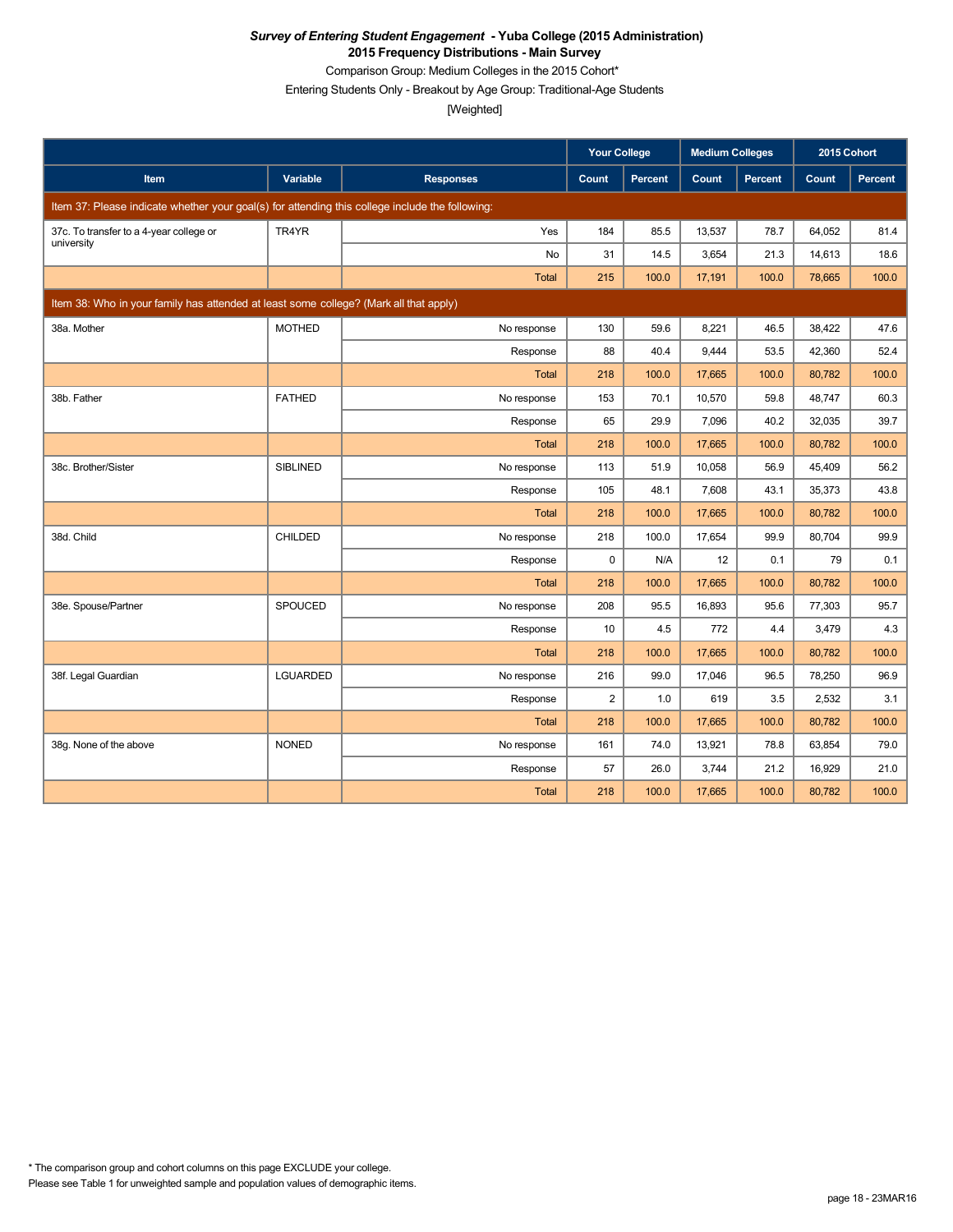Comparison Group: Medium Colleges in the 2015 Cohort\*

Entering Students Only - Breakout by Age Group: Nontraditional-Age Students

[Weighted]

|                                                                                                          |                 |                                                                                  | <b>Your College</b> |                | <b>Medium Colleges</b> |         | 2015 Cohort |         |
|----------------------------------------------------------------------------------------------------------|-----------------|----------------------------------------------------------------------------------|---------------------|----------------|------------------------|---------|-------------|---------|
| Item                                                                                                     | Variable        | <b>Responses</b>                                                                 | Count               | <b>Percent</b> | Count                  | Percent | Count       | Percent |
| Item 3                                                                                                   |                 |                                                                                  |                     |                |                        |         |             |         |
| 3. Did you begin college at this college or                                                              | <b>ENTER</b>    | Started here                                                                     | 22                  | 65.0           | 2,255                  | 68.3    | 9,528       | 68.0    |
| elsewhere?                                                                                               |                 | Started elsewhere                                                                | 12                  | 35.0           | 1,046                  | 31.7    | 4,488       | 32.0    |
|                                                                                                          |                 | <b>Total</b>                                                                     | 34                  | 100.0          | 3,300                  | 100.0   | 14,016      | 100.0   |
| Item 4: While in high school, did you earn college credit for one or more courses? (Mark all that apply) |                 |                                                                                  |                     |                |                        |         |             |         |
| 4a. No                                                                                                   | <b>NOHS</b>     | No response                                                                      | 3                   | 8.9            | 459                    | 13.6    | 1,623       | 11.3    |
|                                                                                                          |                 | Response                                                                         | 33                  | 91.1           | 2,915                  | 86.4    | 12,689      | 88.7    |
|                                                                                                          |                 | <b>Total</b>                                                                     | 37                  | 100.0          | 3,374                  | 100.0   | 14,312      | 100.0   |
| 4b. Yes, at this college                                                                                 | <b>THISC</b>    | No response                                                                      | 34                  | 92.5           | 3,302                  | 97.9    | 14,034      | 98.1    |
|                                                                                                          |                 | Response                                                                         | 3                   | 7.5            | 72                     | 2.1     | 278         | 1.9     |
|                                                                                                          |                 | <b>Total</b>                                                                     | 37                  | 100.0          | 3,374                  | 100.0   | 14,312      | 100.0   |
| 4c. Yes, at a different college                                                                          | <b>DIFFC</b>    | No response                                                                      | 34                  | 94.0           | 3,175                  | 94.1    | 13,631      | 95.2    |
|                                                                                                          |                 | Response                                                                         | $\overline{2}$      | 6.0            | 198                    | 5.9     | 681         | 4.8     |
|                                                                                                          |                 | <b>Total</b>                                                                     | 37                  | 100.0          | 3,374                  | 100.0   | 14,312      | 100.0   |
| 4d. Yes, at my high school                                                                               | <b>MYHS</b>     | No response                                                                      | 35                  | 97.0           | 3,172                  | 94.0    | 13,599      | 95.0    |
|                                                                                                          |                 | Response                                                                         | $\mathbf{1}$        | 3.0            | 201                    | 6.0     | 713         | 5.0     |
|                                                                                                          |                 | <b>Total</b>                                                                     | 37                  | 100.0          | 3,374                  | 100.0   | 14,312      | 100.0   |
| Item <sub>5</sub>                                                                                        |                 |                                                                                  |                     |                |                        |         |             |         |
| 5. In addition to taking courses at this<br>college, were/are you also enrolled at a                     | <b>OTHERENR</b> | Yes                                                                              | $\overline{4}$      | 12.0           | 115                    | 3.4     | 580         | 4.1     |
| 4-year college or university during your first<br>semester/quarter?                                      |                 | No                                                                               | 32                  | 88.0           | 3,240                  | 96.6    | 13,644      | 95.9    |
|                                                                                                          |                 | <b>Total</b>                                                                     | 37                  | 100.0          | 3,355                  | 100.0   | 14,224      | 100.0   |
| Item <sub>7</sub>                                                                                        |                 |                                                                                  |                     |                |                        |         |             |         |
| 7. How many courses did you enroll in for                                                                | COURSENO        | One                                                                              | 5                   | 13.5           | 392                    | 11.6    | 1,656       | 11.6    |
| your first semester/quarter at this college?                                                             |                 | Two                                                                              | 14                  | 37.5           | 1,097                  | 32.6    | 4,464       | 31.3    |
|                                                                                                          |                 | Three                                                                            | 10                  | 28.4           | 896                    | 26.6    | 3,797       | 26.6    |
|                                                                                                          |                 | Four or more                                                                     | 8                   | 20.7           | 984                    | 29.2    | 4,361       | 30.5    |
|                                                                                                          |                 | <b>Total</b>                                                                     | 37                  | 100.0          | 3,368                  | 100.0   | 14,278      | 100.0   |
| Item 8                                                                                                   |                 |                                                                                  |                     |                |                        |         |             |         |
| 8. Did you add or drop any classes within<br>the first three weeks of your first                         | <b>ADDROP</b>   | Yes, without discussing my decision with a<br>college staff member or instructor | 5                   | 13.5           | 228                    | 6.8     | 879         | 6.2     |
| semester/quarter at this college?                                                                        |                 | Yes, after discussing my decision with a<br>college staff member or instructor   | $\overline{2}$      | 4.4            | 280                    | 8.3     | 1,092       | 7.7     |
|                                                                                                          |                 | No, I did not add or drop any courses                                            | 30                  | 82.1           | 2,857                  | 84.9    | 12,265      | 86.2    |
|                                                                                                          |                 | Total                                                                            | 37                  | 100.0          | 3,364                  | 100.0   | 14,236      | 100.0   |

Please see Table 1 for unweighted sample and population values of demographic items. \* The comparison group and cohort columns on this page EXCLUDE your college.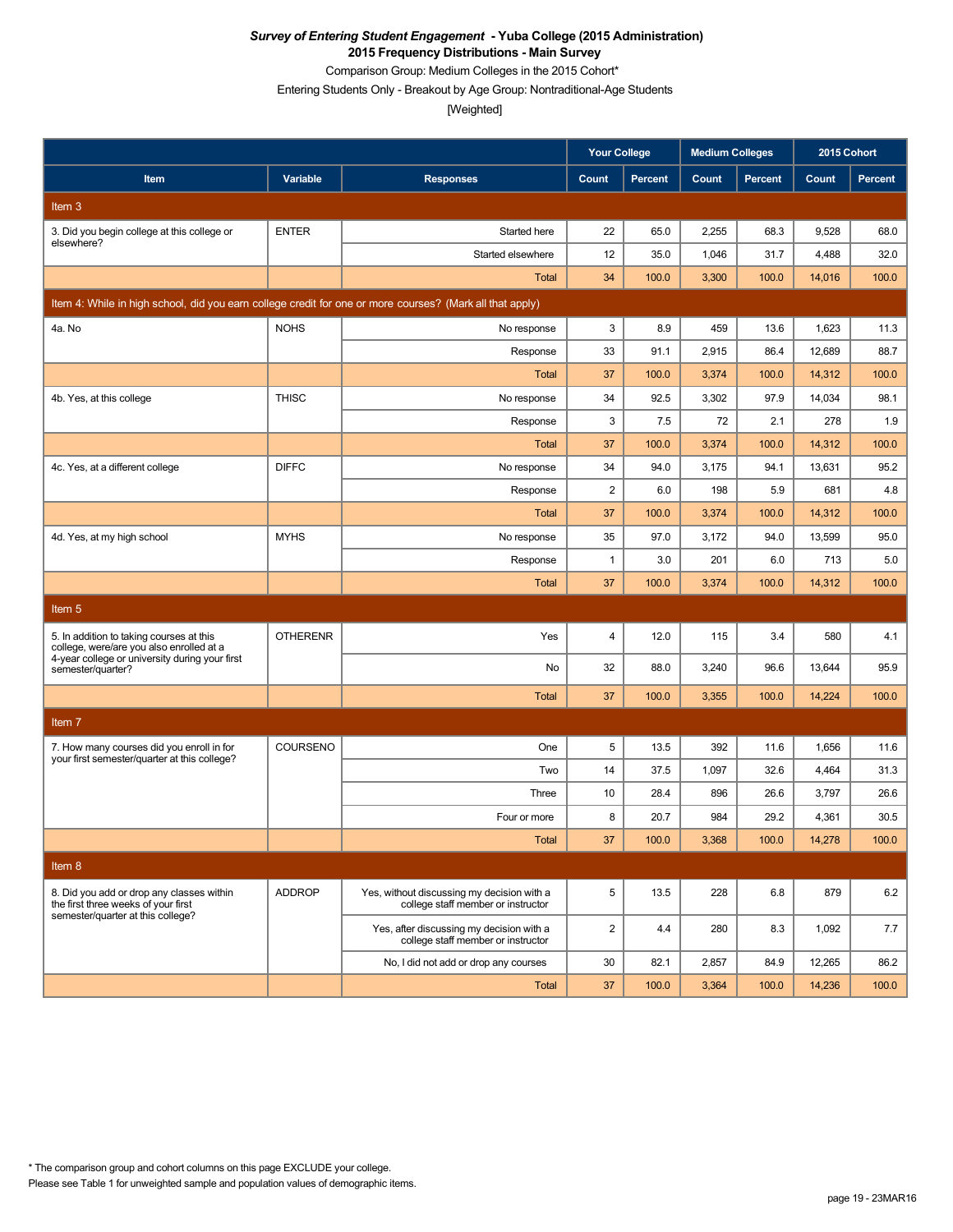Comparison Group: Medium Colleges in the 2015 Cohort\*

Entering Students Only - Breakout by Age Group: Nontraditional-Age Students

[Weighted]

|                                                                                                                           |                 |                                                                                                                                                                      | <b>Your College</b> |                | <b>Medium Colleges</b> |               | 2015 Cohort     |               |
|---------------------------------------------------------------------------------------------------------------------------|-----------------|----------------------------------------------------------------------------------------------------------------------------------------------------------------------|---------------------|----------------|------------------------|---------------|-----------------|---------------|
| Item                                                                                                                      | Variable        | <b>Responses</b>                                                                                                                                                     | Count               | <b>Percent</b> | Count                  | Percent       | Count           | Percent       |
| Item 9                                                                                                                    |                 |                                                                                                                                                                      |                     |                |                        |               |                 |               |
| 9. Of the courses you enrolled in during<br>your first semester/quarter at this college,                                  | <b>DROPNO</b>   | None                                                                                                                                                                 | 33                  | 91.1           | 3,079                  | 91.9          | 13,131          | 92.2          |
| how many did you drop after the first day of<br>class?                                                                    |                 | One                                                                                                                                                                  | 3                   | 8.9            | 196                    | 5.9           | 892             | 6.3           |
|                                                                                                                           |                 | Two                                                                                                                                                                  | 0                   | N/A            | 54                     | 1.6           | 149             | 1.0           |
|                                                                                                                           |                 | Three                                                                                                                                                                | 0                   | N/A            | 15                     | 0.4           | 40              | 0.3           |
|                                                                                                                           |                 | Four or more                                                                                                                                                         | 0                   | N/A            | 6                      | 0.2           | 23              | 0.2           |
|                                                                                                                           |                 | <b>Total</b>                                                                                                                                                         | 37                  | 100.0          | 3,349                  | 100.0         | 14,236          | 100.0         |
| Item $10$                                                                                                                 |                 |                                                                                                                                                                      |                     |                |                        |               |                 |               |
| 10. When did you register for your courses<br>for your first semester/quarter at this                                     | <b>REGCLASS</b> | More than one week before classes began                                                                                                                              | 29                  | 79.1           | 2,849                  | 84.7          | 12,080          | 84.6          |
| college?                                                                                                                  |                 | During the week before classes began                                                                                                                                 | 3                   | 7.5            | 397                    | 11.8          | 1,700           | 11.9          |
|                                                                                                                           |                 | During the first week of classes                                                                                                                                     | 5                   | 13.5           | 88                     | 2.6           | 386             | 2.7           |
|                                                                                                                           |                 | After the first week of classes                                                                                                                                      | 0                   | N/A            | 31                     | 0.9           | 119             | 0.8           |
|                                                                                                                           |                 | Total                                                                                                                                                                | 37                  | 100.0          | 3,365                  | 100.0         | 14,285          | 100.0         |
|                                                                                                                           |                 | Item 11: The following statements are about this college's orientation for new students. (Mark all that apply)                                                       |                     |                |                        |               |                 |               |
| 11a. I took part in an online orientation prior<br>to the beginning of classes                                            | <b>ONLORIEN</b> | No response                                                                                                                                                          | $\overline{7}$      | 19.4           | 2,888                  | 85.6          | 12,126          | 84.7          |
|                                                                                                                           |                 | Response                                                                                                                                                             | 29                  | 80.6           | 485                    | 14.4          | 2,186           | 15.3          |
|                                                                                                                           |                 | Total                                                                                                                                                                | 37                  | 100.0          | 3,374                  | 100.0         | 14,312          | 100.0         |
| 11b. I attended an on-campus orientation<br>prior to the beginning of classes                                             | <b>ONCORIEN</b> | No response                                                                                                                                                          | 33                  | 91.1           | 1,916                  | 56.8          | 8,203           | 57.3          |
|                                                                                                                           |                 | Response                                                                                                                                                             | 3                   | 8.9            | 1,458                  | 43.2          | 6,108           | 42.7          |
|                                                                                                                           |                 | <b>Total</b>                                                                                                                                                         | 37                  | 100.0          | 3,374                  | 100.0         | 14,312          | 100.0         |
| 11c. I enrolled in an orientation course as<br>part of my course schedule during my first                                 | <b>CSORIEN</b>  | No response                                                                                                                                                          | 35                  | 97.0           | 3,213                  | 95.2          | 13,331          | 93.1          |
| semester/quarter at this college                                                                                          |                 | Response                                                                                                                                                             | $\mathbf{1}$        | 3.0            | 160                    | 4.8           | 981             | 6.9           |
|                                                                                                                           |                 | <b>Total</b>                                                                                                                                                         | 37                  | 100.0          | 3,374                  | 100.0         | 14,312          | 100.0         |
| 11d. I was not aware of a college orientation                                                                             | <b>NWORIEN</b>  | No response                                                                                                                                                          | 34                  | 92.5           | 2,845                  | 84.3          | 12,033          | 84.1          |
|                                                                                                                           |                 | Response                                                                                                                                                             | 3                   | 7.5            | 529                    | 15.7          | 2,279           | 15.9          |
|                                                                                                                           |                 | <b>Total</b>                                                                                                                                                         | 37                  | 100.0          | 3,374                  | 100.0         | 14,312          | 100.0         |
| 11e. I was unable to participate in<br>orientation due to scheduling or other                                             | <b>UNAORIEN</b> | No response                                                                                                                                                          | 37                  | 100.0          | 2,575                  | 76.3          | 11,162          | 78.0          |
| issues                                                                                                                    |                 | Response<br>Total                                                                                                                                                    | 0<br>37             | N/A<br>100.0   | 799<br>3,374           | 23.7<br>100.0 | 3,150<br>14,312 | 22.0<br>100.0 |
|                                                                                                                           |                 |                                                                                                                                                                      |                     |                |                        |               |                 |               |
|                                                                                                                           |                 | Item 12: Think about your experiences from the time of your decision to attend this college through the end of the first three weeks of your first semester/quarter. |                     |                |                        |               |                 |               |
| 12a. Before I could register for classes, I<br>was required to take a placement test<br>(COMPASS, ASSET, ACCUPLACER, SAT, | <b>REQPTEST</b> | Yes                                                                                                                                                                  | 24                  | 66.6           | 2,763                  | 83.5          | 11,667          | 83.0          |
| ACT, etc.) to assess my skills in reading,<br>writing, and/or math [COLLREAD]                                             |                 | No                                                                                                                                                                   | 12                  | 33.4           | 546                    | 16.5          | 2,385           | 17.0          |
|                                                                                                                           |                 | Total                                                                                                                                                                | 36                  | 100.0          | 3,309                  | 100.0         | 14,052          | 100.0         |
| 12b. I took a placement test (COMPASS,<br>ASSET, ACCUPLACER, SAT, ACT, etc.)                                              | <b>TKPTEST</b>  | Yes                                                                                                                                                                  | 25                  | 83.6           | 2,690                  | 85.4          | 11,187          | 83.8          |
| [COLLREAD]                                                                                                                |                 | No                                                                                                                                                                   | 5                   | 16.4           | 461                    | 14.6          | 2,160           | 16.2          |
|                                                                                                                           |                 | Total                                                                                                                                                                | 30                  | 100.0          | 3,151                  | 100.0         | 13,347          | 100.0         |

\* The comparison group and cohort columns on this page EXCLUDE your college.

Please see Table 1 for unweighted sample and population values of demographic items.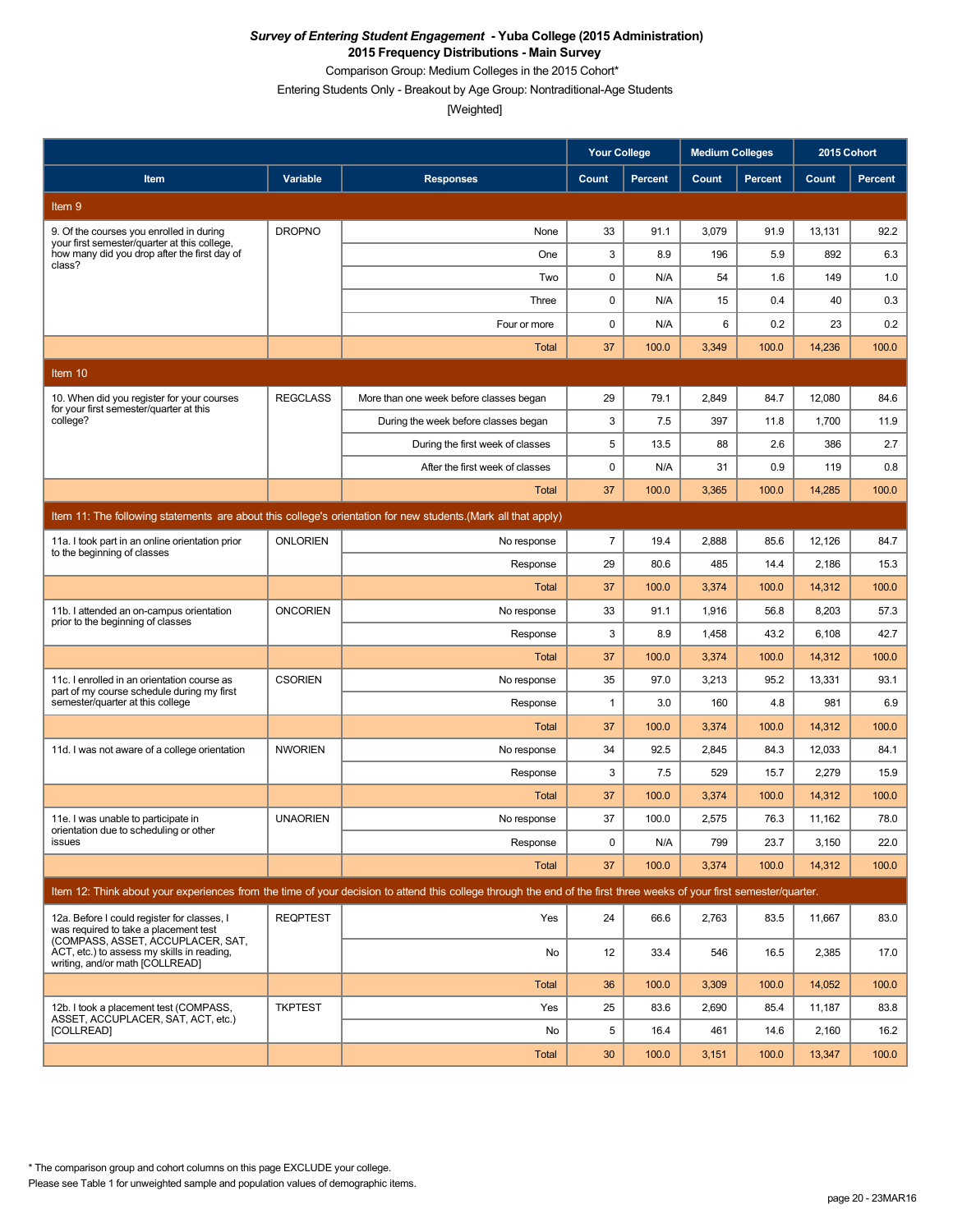Comparison Group: Medium Colleges in the 2015 Cohort\*

Entering Students Only - Breakout by Age Group: Nontraditional-Age Students

|                                                                                     |                 |                                                                                                                                                                                   | <b>Your College</b> |                | <b>Medium Colleges</b> |                | 2015 Cohort |                |
|-------------------------------------------------------------------------------------|-----------------|-----------------------------------------------------------------------------------------------------------------------------------------------------------------------------------|---------------------|----------------|------------------------|----------------|-------------|----------------|
| Item                                                                                | Variable        | <b>Responses</b>                                                                                                                                                                  | Count               | <b>Percent</b> | Count                  | <b>Percent</b> | Count       | <b>Percent</b> |
|                                                                                     |                 | Item 12: Think about your experiences from the time of your decision to attend this college through the end of the first three weeks of your first semester/quarter.              |                     |                |                        |                |             |                |
| 12c. I was exempt from taking a placement                                           | <b>EXPTEST</b>  | Yes                                                                                                                                                                               | 9                   | 26.2           | 499                    | 15.8           | 2,052       | 15.4           |
| test at this college                                                                |                 | No                                                                                                                                                                                | 26                  | 73.8           | 2,663                  | 84.2           | 11,250      | 84.6           |
|                                                                                     |                 | Total                                                                                                                                                                             | 35                  | 100.0          | 3,162                  | 100.0          | 13,302      | 100.0          |
| that apply)                                                                         |                 | Item 13: My placement test scores indicated that I needed to take a Developmental course (also referred to as Basic Skills, College Prep, etc.) in the following areas. (Mark all |                     |                |                        |                |             |                |
| 13a. Didn't take a placement test                                                   | <b>NOTEST</b>   | No response                                                                                                                                                                       | 32                  | 86.5           | 3,010                  | 89.2           | 12,541      | 87.6           |
|                                                                                     |                 | Response                                                                                                                                                                          | 5                   | 13.5           | 363                    | 10.8           | 1,771       | 12.4           |
|                                                                                     |                 | <b>Total</b>                                                                                                                                                                      | 37                  | 100.0          | 3,374                  | 100.0          | 14,312      | 100.0          |
| 13b. Developmental Reading                                                          | <b>NEEDREAD</b> | No response                                                                                                                                                                       | 34                  | 92.5           | 2,580                  | 76.5           | 11,136      | 77.8           |
|                                                                                     |                 | Response                                                                                                                                                                          | 3                   | 7.5            | 794                    | 23.5           | 3,176       | 22.2           |
|                                                                                     |                 | Total                                                                                                                                                                             | 37                  | 100.0          | 3,374                  | 100.0          | 14,312      | 100.0          |
| 13c. Developmental Writing                                                          | <b>NEEDWRIT</b> | No response                                                                                                                                                                       | 25                  | 67.1           | 2,405                  | 71.3           | 10,270      | 71.8           |
|                                                                                     |                 | Response                                                                                                                                                                          | 12                  | 32.9           | 968                    | 28.7           | 4,042       | 28.2           |
|                                                                                     |                 | Total                                                                                                                                                                             | 37                  | 100.0          | 3,374                  | 100.0          | 14,312      | 100.0          |
| 13d. Developmental Math                                                             | <b>NEEDMATH</b> | No response                                                                                                                                                                       | 17                  | 47.7           | 1,506                  | 44.6           | 6,351       | 44.4           |
|                                                                                     |                 | Response                                                                                                                                                                          | 19                  | 52.3           | 1,867                  | 55.4           | 7,961       | 55.6           |
|                                                                                     |                 | <b>Total</b>                                                                                                                                                                      | 37                  | 100.0          | 3,374                  | 100.0          | 14,312      | 100.0          |
| 13e. Didn't place into any Developmental<br>courses                                 | <b>NEEDNONE</b> | No response                                                                                                                                                                       | 26                  | 71.8           | 2,635                  | 78.1           | 11,223      | 78.4           |
|                                                                                     |                 | Response                                                                                                                                                                          | 10                  | 28.2           | 738                    | 21.9           | 3,089       | 21.6           |
|                                                                                     |                 | Total                                                                                                                                                                             | 37                  | 100.0          | 3,374                  | 100.0          | 14,312      | 100.0          |
| Item 14                                                                             |                 |                                                                                                                                                                                   |                     |                |                        |                |             |                |
| 14. This college required me to enroll in<br>classes indicated by my placement test | <b>REQCLASS</b> | Yes                                                                                                                                                                               | 21                  | 61.8           | 2,269                  | 68.8           | 9,649       | 69.0           |
| scores during my first semester/quarter<br>[COLLREAD]                               |                 | No                                                                                                                                                                                | 13                  | 38.2           | 1,029                  | 31.2           | 4,327       | 31.0           |
|                                                                                     |                 | Total                                                                                                                                                                             | 34                  | 100.0          | 3,299                  | 100.0          | 13,976      | 100.0          |
|                                                                                     |                 | Item 15: With regard to financial assistance (scholarships, grants, or loans, etc.) to help with your college costs:                                                              |                     |                |                        |                |             |                |
| 15a. I applied for financial assistance                                             | <b>APPLIED</b>  | Yes                                                                                                                                                                               | 29                  | 80.5           | 2,720                  | 81.8           | 11,071      | 78.7           |
|                                                                                     |                 | No                                                                                                                                                                                | $\overline{7}$      | 19.5           | 606                    | 18.2           | 2,989       | 21.3           |
|                                                                                     |                 | Total                                                                                                                                                                             | 37                  | 100.0          | 3,326                  | 100.0          | 14,060      | 100.0          |
| 15b. I was notified I was eligible to receive                                       | <b>OFFERED</b>  | Yes                                                                                                                                                                               | 25                  | 75.4           | 2,346                  | 72.5           | 9,565       | 69.9           |
| financial assistance                                                                |                 | No                                                                                                                                                                                | 8                   | 24.6           | 889                    | 27.5           | 4,112       | 30.1           |
|                                                                                     |                 | Total                                                                                                                                                                             | 33                  | 100.0          | 3,235                  | 100.0          | 13,676      | 100.0          |
| 15c. I received financial assistance funds<br>before classes began                  | <b>RECEIVED</b> | Yes                                                                                                                                                                               | 14                  | 38.7           | 1,742                  | 52.9           | 6,830       | 49.1           |
|                                                                                     |                 | No                                                                                                                                                                                | 22                  | 61.3           | 1,552                  | 47.1           | 7,073       | 50.9           |
|                                                                                     |                 | Total                                                                                                                                                                             | 37                  | 100.0          | 3,295                  | 100.0          | 13,903      | 100.0          |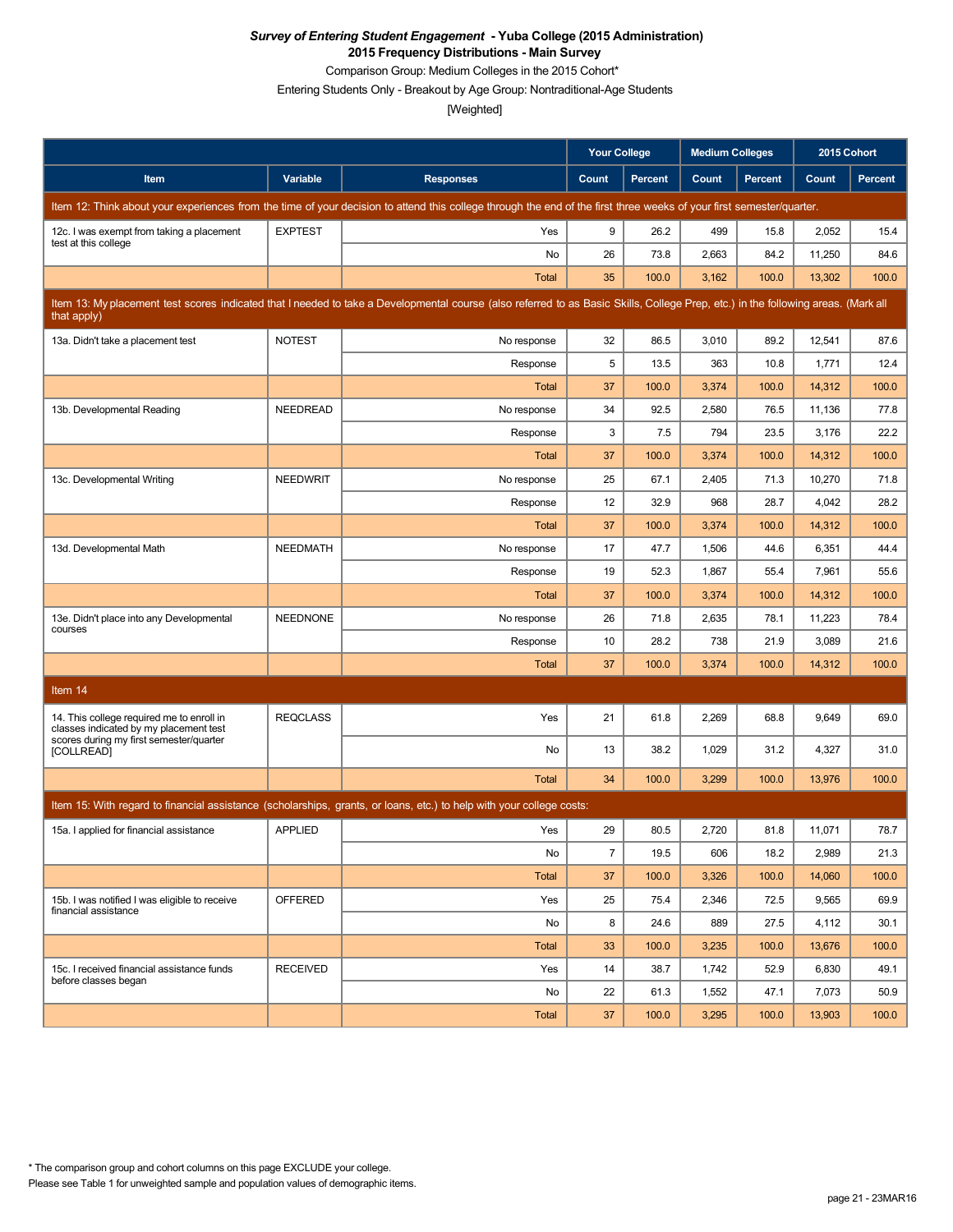Comparison Group: Medium Colleges in the 2015 Cohort\*

Entering Students Only - Breakout by Age Group: Nontraditional-Age Students

|                                                                                         |                 |                                                                                                                                                                      | <b>Your College</b> |                | <b>Medium Colleges</b> |                | 2015 Cohort |         |
|-----------------------------------------------------------------------------------------|-----------------|----------------------------------------------------------------------------------------------------------------------------------------------------------------------|---------------------|----------------|------------------------|----------------|-------------|---------|
| Item                                                                                    | <b>Variable</b> | <b>Responses</b>                                                                                                                                                     | Count               | <b>Percent</b> | Count                  | <b>Percent</b> | Count       | Percent |
| Item 16                                                                                 |                 |                                                                                                                                                                      |                     |                |                        |                |             |         |
| 16. When did you first apply for financial                                              | <b>TIMEAPPL</b> | 3 or more months before classes began                                                                                                                                | $\overline{2}$      | 5.9            | 1,052                  | 31.6           | 4,338       | 30.8    |
| assistance?                                                                             |                 | 1 to 2 months before classes began                                                                                                                                   | 12                  | 32.7           | 1,035                  | 31.1           | 4,146       | 29.4    |
|                                                                                         |                 | Less than 1 month before classes began                                                                                                                               | 14                  | 37.5           | 555                    | 16.7           | 2,297       | 16.3    |
|                                                                                         |                 | After classes began                                                                                                                                                  | $\overline{2}$      | 4.4            | 129                    | 3.9            | 477         | 3.4     |
|                                                                                         |                 | I did not apply for financial assistance                                                                                                                             | $\overline{7}$      | 19.5           | 553                    | 16.6           | 2,821       | 20.0    |
|                                                                                         |                 | <b>Total</b>                                                                                                                                                         | 37                  | 100.0          | 3,325                  | 100.0          | 14,079      | 100.0   |
|                                                                                         |                 | Item 17: In which of the following types of courses were you enrolled during your first semester/quarter at this college?                                            |                     |                |                        |                |             |         |
| 17a. Developmental Reading (also referred<br>to as Basic Skills, College Prep, etc.)    | <b>EDCPR</b>    | Enrolled                                                                                                                                                             | $\overline{7}$      | 18.2           | 791                    | 24.4           | 3,264       | 23.8    |
|                                                                                         |                 | Not enrolled                                                                                                                                                         | 29                  | 81.8           | 2,456                  | 75.6           | 10,464      | 76.2    |
|                                                                                         |                 | <b>Total</b>                                                                                                                                                         | 36                  | 100.0          | 3,247                  | 100.0          | 13,728      | 100.0   |
| 17b. Developmental Writing (also referred<br>to as Basic Skills, College Prep, etc.)    | <b>EDCPW</b>    | Enrolled                                                                                                                                                             | 10                  | 27.3           | 981                    | 30.2           | 4,146       | 30.2    |
|                                                                                         |                 | Not enrolled                                                                                                                                                         | 26                  | 72.7           | 2,266                  | 69.8           | 9,600       | 69.8    |
|                                                                                         |                 | <b>Total</b>                                                                                                                                                         | 36                  | 100.0          | 3,247                  | 100.0          | 13,746      | 100.0   |
| 17c. Developmental Math (also referred to<br>as Basic Skills, College Prep, etc.)       | <b>EDCPM</b>    | Enrolled                                                                                                                                                             | 24                  | 65.8           | 1,601                  | 49.4           | 7,110       | 51.6    |
|                                                                                         |                 | Not enrolled                                                                                                                                                         | 13                  | 34.2           | 1,642                  | 50.6           | 6,670       | 48.4    |
|                                                                                         |                 | Total                                                                                                                                                                | 37                  | 100.0          | 3,244                  | 100.0          | 13,780      | 100.0   |
| 17d. An English course taught specifically<br>for students whose first language is not  | <b>ENRLENG</b>  | Enrolled                                                                                                                                                             | 3                   | 7.5            | 136                    | 4.3            | 632         | 4.7     |
| English (ESL, ESOL)                                                                     |                 | Not enrolled                                                                                                                                                         | 34                  | 92.5           | 3,034                  | 95.7           | 12,839      | 95.3    |
|                                                                                         |                 | Total                                                                                                                                                                | 37                  | 100.0          | 3,171                  | 100.0          | 13,471      | 100.0   |
| 17e. A course specifically designed to teach<br>skills and strategies to help students  | <b>ENRLSSDC</b> | Enrolled                                                                                                                                                             | $\overline{7}$      | 17.9           | 982                    | 30.4           | 4,324       | 31.5    |
| succeed in college (e.g., a college success<br>or student success course)               |                 | Not enrolled                                                                                                                                                         | 30                  | 82.1           | 2,252                  | 69.6           | 9,387       | 68.5    |
|                                                                                         |                 | <b>Total</b>                                                                                                                                                         | 37                  | 100.0          | 3,234                  | 100.0          | 13,711      | 100.0   |
| 17f. An organized "learning community" (two<br>or more courses that a group of students | <b>ENRLOLC</b>  | Enrolled                                                                                                                                                             | 0                   | N/A            | 195                    | 6.1            | 755         | 5.6     |
| take together)                                                                          |                 | Not enrolled                                                                                                                                                         | 37                  | 100.0          | 3,005                  | 93.9           | 12,834      | 94.4    |
|                                                                                         |                 | <b>Total</b>                                                                                                                                                         | 37                  | 100.0          | 3,200                  | 100.0          | 13,588      | 100.0   |
|                                                                                         |                 | Item 18: Think about your experiences from the time of your decision to attend this college through the end of the first three weeks of your first semester/quarter. |                     |                |                        |                |             |         |
| 18a. The very first time I came to this<br>college I felt welcome [EARLYCON]            | WELCOME         | Strongly disagree                                                                                                                                                    | $\mathsf{O}$        | N/A            | 21                     | 0.6            | 152         | 1.1     |
|                                                                                         |                 | Disagree                                                                                                                                                             | 0                   | N/A            | 56                     | 1.7            | 281         | 2.0     |
|                                                                                         |                 | Neutral                                                                                                                                                              | 10                  | 26.8           | 563                    | 16.9           | 2,453       | 17.4    |
|                                                                                         |                 | Agree                                                                                                                                                                | 15                  | 41.8           | 1,446                  | 43.4           | 5,987       | 42.4    |
|                                                                                         |                 | Strongly agree                                                                                                                                                       | 11                  | 31.4           | 1,246                  | 37.4           | 5,261       | 37.2    |
|                                                                                         |                 | Total                                                                                                                                                                | 37                  | 100.0          | 3,333                  | 100.0          | 14,134      | 100.0   |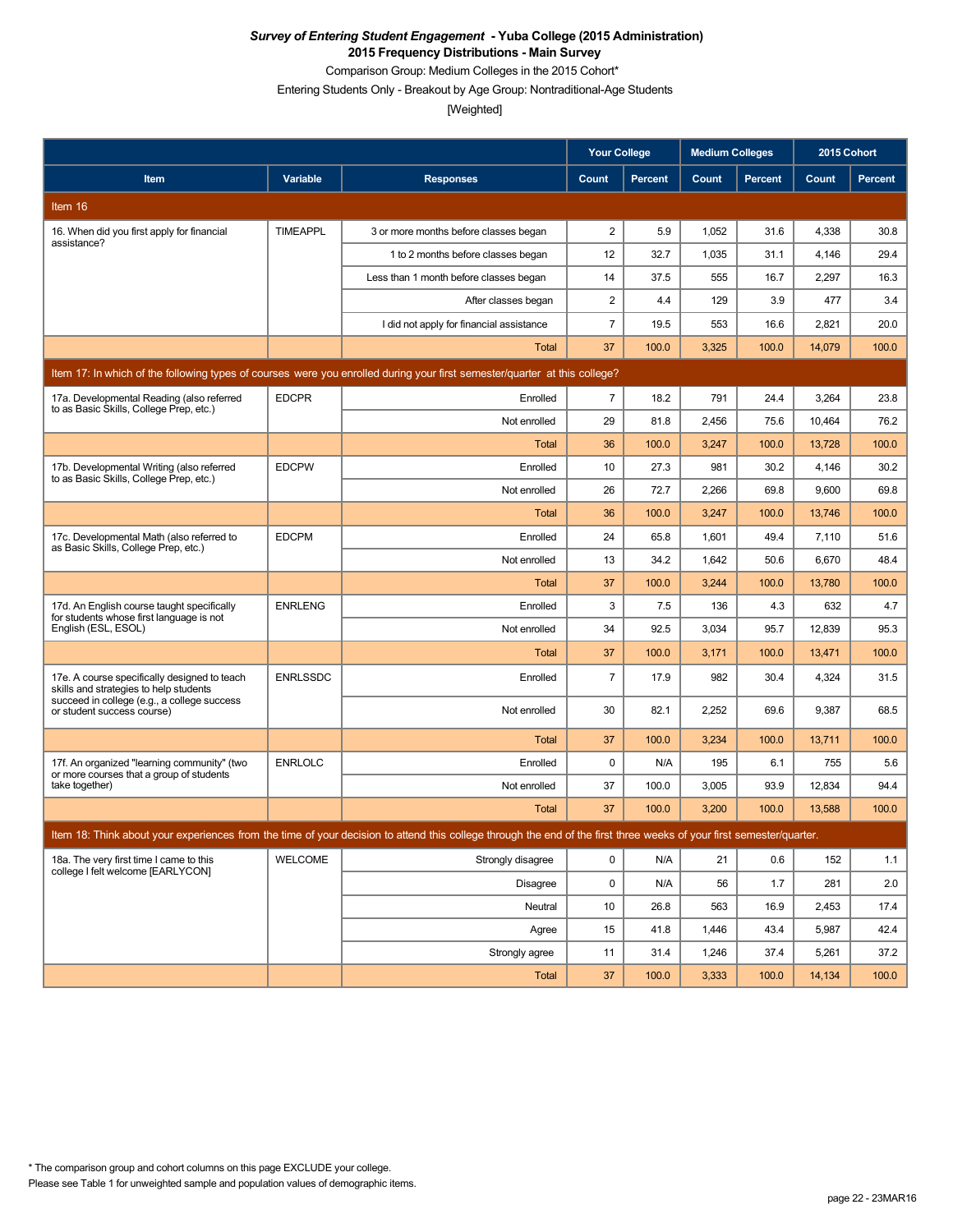Comparison Group: Medium Colleges in the 2015 Cohort\*

Entering Students Only - Breakout by Age Group: Nontraditional-Age Students

|                                                                                             |                 |                                                                                                                                                                      | <b>Your College</b> |                | <b>Medium Colleges</b> |         | 2015 Cohort |         |
|---------------------------------------------------------------------------------------------|-----------------|----------------------------------------------------------------------------------------------------------------------------------------------------------------------|---------------------|----------------|------------------------|---------|-------------|---------|
| Item                                                                                        | <b>Variable</b> | <b>Responses</b>                                                                                                                                                     | Count               | <b>Percent</b> | Count                  | Percent | Count       | Percent |
|                                                                                             |                 | Item 18: Think about your experiences from the time of your decision to attend this college through the end of the first three weeks of your first semester/quarter. |                     |                |                        |         |             |         |
| 18b. The instructors at this college want me<br>to succeed [HIEXPECT]                       | <b>WNTSCCD</b>  | Strongly disagree                                                                                                                                                    | $\mathbf 0$         | N/A            | 6                      | 0.2     | 41          | 0.3     |
|                                                                                             |                 | <b>Disagree</b>                                                                                                                                                      | $\mathbf{1}$        | 1.5            | 19                     | 0.6     | 84          | 0.6     |
|                                                                                             |                 | Neutral                                                                                                                                                              | 6                   | 16.4           | 274                    | 8.3     | 1,163       | 8.3     |
|                                                                                             |                 | Agree                                                                                                                                                                | 15                  | 41.8           | 1,297                  | 39.2    | 5,580       | 39.8    |
|                                                                                             |                 | Strongly agree                                                                                                                                                       | 15                  | 40.3           | 1,712                  | 51.8    | 7,155       | 51.0    |
|                                                                                             |                 | Total                                                                                                                                                                | 37                  | 100.0          | 3,309                  | 100.0   | 14,022      | 100.0   |
| 18c. All the courses I needed to take during<br>my first semester/quarter were available at | <b>CONVTIME</b> | Strongly disagree                                                                                                                                                    | 3                   | 7.5            | 86                     | 2.6     | 380         | 2.7     |
| times convenient for me                                                                     |                 | Disagree                                                                                                                                                             | 4                   | 10.4           | 341                    | 10.2    | 1,399       | 9.9     |
|                                                                                             |                 | Neutral                                                                                                                                                              | $\overline{7}$      | 17.9           | 471                    | 14.1    | 1,878       | 13.3    |
|                                                                                             |                 | Agree                                                                                                                                                                | 16                  | 44.8           | 1,198                  | 36.0    | 5,149       | 36.5    |
|                                                                                             |                 | Strongly agree                                                                                                                                                       | $\overline{7}$      | 19.4           | 1,232                  | 37.0    | 5,295       | 37.6    |
|                                                                                             |                 | <b>Total</b>                                                                                                                                                         | 37                  | 100.0          | 3,329                  | 100.0   | 14,100      | 100.0   |
| 18d. I was able to meet with an academic<br>advisor at times convenient for me              | <b>AACONTIM</b> | Strongly disagree                                                                                                                                                    | $\mathbf{1}$        | 1.5            | 85                     | 2.6     | 412         | 2.9     |
| [ACADPLAN]                                                                                  |                 | <b>Disagree</b>                                                                                                                                                      | 3                   | 7.5            | 255                    | 7.7     | 996         | 7.1     |
|                                                                                             |                 | Neutral                                                                                                                                                              | 9                   | 23.9           | 729                    | 22.1    | 2,988       | 21.4    |
|                                                                                             |                 | Agree                                                                                                                                                                | 17                  | 46.2           | 1,202                  | 36.5    | 5,202       | 37.2    |
|                                                                                             |                 | Strongly agree                                                                                                                                                       | 8                   | 20.9           | 1,025                  | 31.1    | 4,397       | 31.4    |
|                                                                                             |                 | <b>Total</b>                                                                                                                                                         | 37                  | 100.0          | 3,296                  | 100.0   | 13,995      | 100.0   |
| 18e. An advisor helped me to select a<br>course of study, program, or major                 | AASELMAJ        | Strongly disagree                                                                                                                                                    | $\mathbf{1}$        | 3.0            | 184                    | 5.5     | 790         | 5.6     |
| [ACADPLAN]                                                                                  |                 | Disagree                                                                                                                                                             | 3                   | 7.5            | 412                    | 12.4    | 1,659       | 11.8    |
|                                                                                             |                 | Neutral                                                                                                                                                              | $\overline{4}$      | 12.0           | 630                    | 18.9    | 2,613       | 18.5    |
|                                                                                             |                 | Agree                                                                                                                                                                | 20                  | 55.2           | 1,079                  | 32.5    | 4,569       | 32.4    |
|                                                                                             |                 | Strongly agree                                                                                                                                                       | 8                   | 22.4           | 1,017                  | 30.6    | 4,469       | 31.7    |
|                                                                                             |                 | Total                                                                                                                                                                | 37                  | 100.0          | 3,323                  | 100.0   | 14,099      | 100.0   |
| 18f. An advisor helped me to set academic<br>goals and to create a plan for achieving       | <b>ACADGOAL</b> | Strongly disagree                                                                                                                                                    | 3                   | 8.9            | 230                    | 6.9     | 955         | 6.8     |
| them [ACADPLAN]                                                                             |                 | <b>Disagree</b>                                                                                                                                                      | 3                   | 8.9            | 590                    | 17.8    | 2,386       | 17.0    |
|                                                                                             |                 | Neutral                                                                                                                                                              | 5                   | 13.5           | 928                    | 28.0    | 3,918       | 27.8    |
|                                                                                             |                 | Agree                                                                                                                                                                | 19                  | 50.7           | 877                    | 26.4    | 3,649       | 25.9    |
|                                                                                             |                 | Strongly agree                                                                                                                                                       | $\overline{7}$      | 17.9           | 691                    | 20.8    | 3,162       | 22.5    |
|                                                                                             |                 | Total                                                                                                                                                                | 37                  | 100.0          | 3,315                  | 100.0   | 14,069      | 100.0   |
| 18g. An advisor helped me to identify the<br>courses I needed to take during my first       | CRSADV          | Strongly disagree                                                                                                                                                    | $\mathbf{1}$        | 3.0            | 144                    | 4.3     | 614         | 4.4     |
| semester/quarter [ACADPLAN]                                                                 |                 | Disagree                                                                                                                                                             | $\mathbf 0$         | N/A            | 280                    | 8.4     | 1,198       | 8.5     |
|                                                                                             |                 | Neutral                                                                                                                                                              | 4                   | 12.0           | 474                    | 14.3    | 2,095       | 14.9    |
|                                                                                             |                 | Agree                                                                                                                                                                | 18                  | 49.2           | 1,296                  | 39.0    | 5,309       | 37.7    |
|                                                                                             |                 | Strongly agree                                                                                                                                                       | 13                  | 35.9           | 1,129                  | 34.0    | 4,878       | 34.6    |
|                                                                                             |                 | Total                                                                                                                                                                | 37                  | 100.0          | 3,323                  | 100.0   | 14,094      | 100.0   |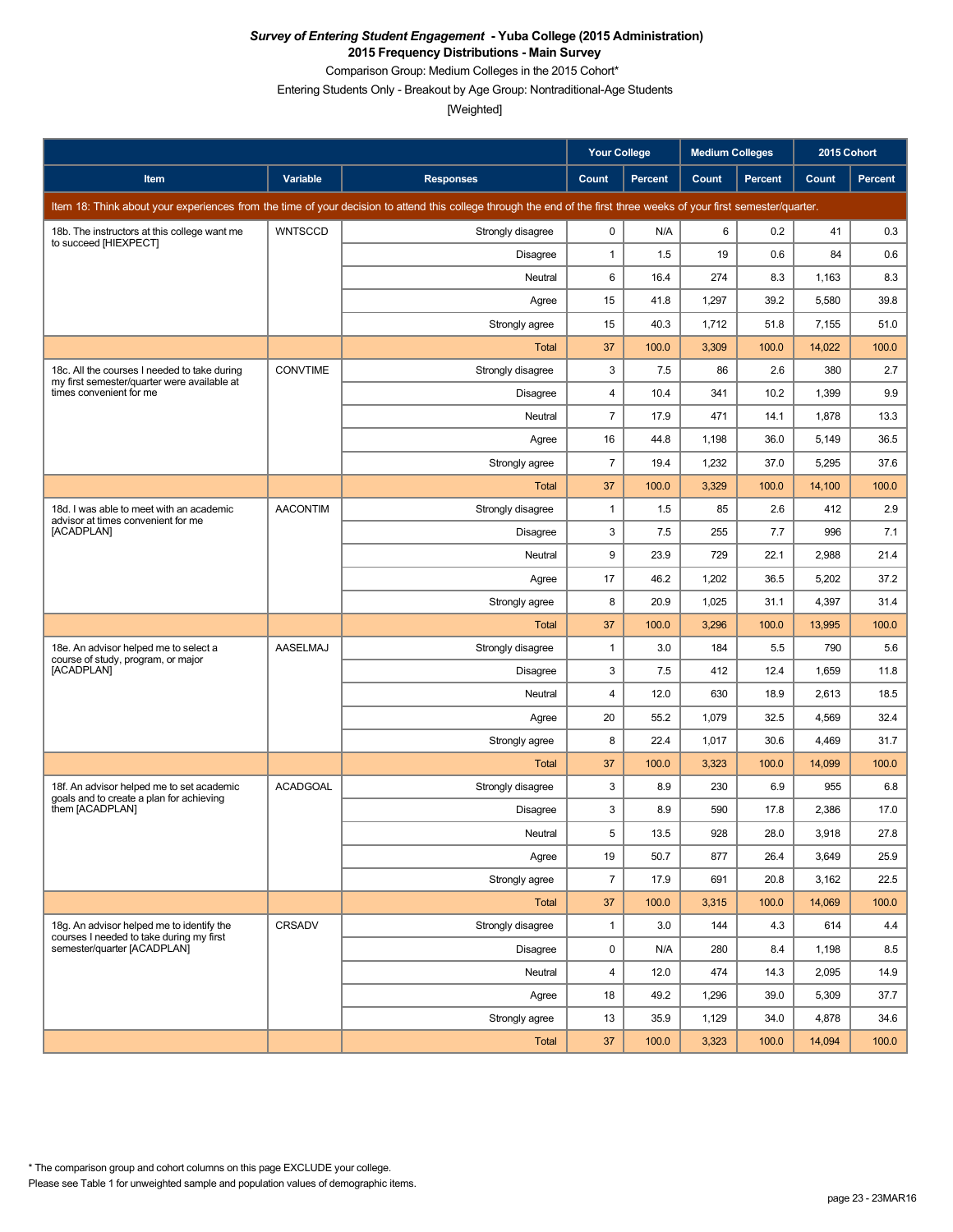Comparison Group: Medium Colleges in the 2015 Cohort\*

Entering Students Only - Breakout by Age Group: Nontraditional-Age Students

|                                                                                      |                 |                                                                                                                                                                      | <b>Your College</b> |                | <b>Medium Colleges</b> |                | 2015 Cohort |                |
|--------------------------------------------------------------------------------------|-----------------|----------------------------------------------------------------------------------------------------------------------------------------------------------------------|---------------------|----------------|------------------------|----------------|-------------|----------------|
| Item                                                                                 | Variable        | <b>Responses</b>                                                                                                                                                     | Count               | <b>Percent</b> | Count                  | <b>Percent</b> | Count       | <b>Percent</b> |
|                                                                                      |                 | Item 18: Think about your experiences from the time of your decision to attend this college through the end of the first three weeks of your first semester/quarter. |                     |                |                        |                |             |                |
| 18h. A college staff member talked with me<br>about my commitments outside of school | <b>OSCOMM</b>   | Strongly disagree                                                                                                                                                    | 10                  | 28.3           | 456                    | 13.7           | 2,031       | 14.4           |
| (work, children, dependents, etc.) to help<br>me figure out how many courses to take |                 | <b>Disagree</b>                                                                                                                                                      | 13                  | 34.4           | 971                    | 29.2           | 4,136       | 29.3           |
| [ACADPLAN]                                                                           |                 | Neutral                                                                                                                                                              | 9                   | 25.4           | 830                    | 25.0           | 3,466       | 24.6           |
|                                                                                      |                 | Agree                                                                                                                                                                | 2                   | 4.4            | 596                    | 17.9           | 2,460       | 17.4           |
|                                                                                      |                 | Strongly agree                                                                                                                                                       | 3                   | 7.5            | 470                    | 14.1           | 2,007       | 14.2           |
|                                                                                      |                 | Total                                                                                                                                                                | 37                  | 100.0          | 3,323                  | 100.0          | 14,100      | 100.0          |
| 18i. The college provided me with adequate<br>information about financial assistance | <b>FAINFO</b>   | Strongly disagree                                                                                                                                                    | $\overline{2}$      | 5.9            | 219                    | 6.6            | 1,124       | 8.0            |
| (scholarships, grants, loans, etc.)<br>[EARLYCON]                                    |                 | <b>Disagree</b>                                                                                                                                                      | 5                   | 14.9           | 550                    | 16.6           | 2,206       | 15.6           |
|                                                                                      |                 | Neutral                                                                                                                                                              | 8                   | 22.4           | 824                    | 24.8           | 3,327       | 23.6           |
|                                                                                      |                 | Agree                                                                                                                                                                | 13                  | 35.8           | 1,009                  | 30.4           | 4,321       | 30.6           |
|                                                                                      |                 | Strongly agree                                                                                                                                                       | 8                   | 20.9           | 717                    | 21.6           | 3,129       | 22.2           |
|                                                                                      |                 | Total                                                                                                                                                                | 37                  | 100.0          | 3,318                  | 100.0          | 14,107      | 100.0          |
| 18j. A college staff member helped me<br>determine whether I qualified for financial | QUALFA          | Strongly disagree                                                                                                                                                    | $\mathbf{1}$        | 3.0            | 361                    | 10.9           | 1,799       | 12.8           |
| assistance [EARLYCON]                                                                |                 | <b>Disagree</b>                                                                                                                                                      | 10                  | 26.9           | 876                    | 26.4           | 3,571       | 25.4           |
|                                                                                      |                 | Neutral                                                                                                                                                              | 9                   | 25.4           | 811                    | 24.4           | 3,495       | 24.8           |
|                                                                                      |                 | Agree                                                                                                                                                                | 8                   | 20.8           | 672                    | 20.3           | 2,841       | 20.2           |
|                                                                                      |                 | Strongly agree                                                                                                                                                       | 9                   | 23.9           | 596                    | 18.0           | 2,373       | 16.9           |
|                                                                                      |                 | <b>Total</b>                                                                                                                                                         | 37                  | 100.0          | 3,318                  | 100.0          | 14,080      | 100.0          |
| 18k. All instructors had activities to<br>introduce students to one another          | <b>ACTINTRO</b> | Strongly disagree                                                                                                                                                    | $\mathbf{1}$        | 1.5            | 244                    | 7.4            | 910         | 6.5            |
|                                                                                      |                 | Disagree                                                                                                                                                             | 8                   | 20.8           | 642                    | 19.3           | 2,554       | 18.1           |
|                                                                                      |                 | Neutral                                                                                                                                                              | 15                  | 40.4           | 738                    | 22.2           | 3,173       | 22.5           |
|                                                                                      |                 | Agree                                                                                                                                                                | 12                  | 32.8           | 982                    | 29.5           | 4,281       | 30.4           |
|                                                                                      |                 | Strongly agree                                                                                                                                                       | $\overline{2}$      | 4.4            | 720                    | 21.6           | 3,160       | 22.4           |
|                                                                                      |                 | Total                                                                                                                                                                | 37                  | 100.0          | 3,325                  | 100.0          | 14,078      | 100.0          |
| 18I. All instructors clearly explained<br>academic and student support services      | <b>RESOURCE</b> | Strongly disagree                                                                                                                                                    | 0                   | N/A            | 67                     | 2.0            | 317         | 2.2            |
| available at this college [ACSOCSUP]                                                 |                 | Disagree                                                                                                                                                             | 2                   | 4.4            | 289                    | 8.7            | 1,135       | 8.1            |
|                                                                                      |                 | Neutral                                                                                                                                                              | 9                   | 23.9           | 591                    | 17.7           | 2,331       | 16.6           |
|                                                                                      |                 | Agree                                                                                                                                                                | 20                  | 53.8           | 1,380                  | 41.4           | 5,703       | 40.5           |
|                                                                                      |                 | Strongly agree                                                                                                                                                       | $\overline{7}$      | 17.9           | 1,004                  | 30.1           | 4,596       | 32.6           |
|                                                                                      |                 | Total                                                                                                                                                                | 37                  | 100.0          | 3,331                  | 100.0          | 14,082      | 100.0          |
| 18m. All instructors clearly explained course<br>grading policies [ACSOCSUP]         | <b>GRADEPOL</b> | Strongly disagree                                                                                                                                                    | 0                   | N/A            | 30                     | 0.9            | 125         | 0.9            |
|                                                                                      |                 | Disagree                                                                                                                                                             | $\mathbf{1}$        | 1.5            | 75                     | 2.3            | 323         | 2.3            |
|                                                                                      |                 | Neutral                                                                                                                                                              | 3                   | 8.9            | 200                    | 6.0            | 924         | 6.6            |
|                                                                                      |                 | Agree                                                                                                                                                                | 19                  | 52.3           | 1,507                  | 45.3           | 6,100       | 43.3           |
|                                                                                      |                 | Strongly agree                                                                                                                                                       | 14                  | 37.3           | 1,518                  | 45.6           | 6,632       | 47.0           |
|                                                                                      |                 | Total                                                                                                                                                                | 37                  | 100.0          | 3,331                  | 100.0          | 14,103      | 100.0          |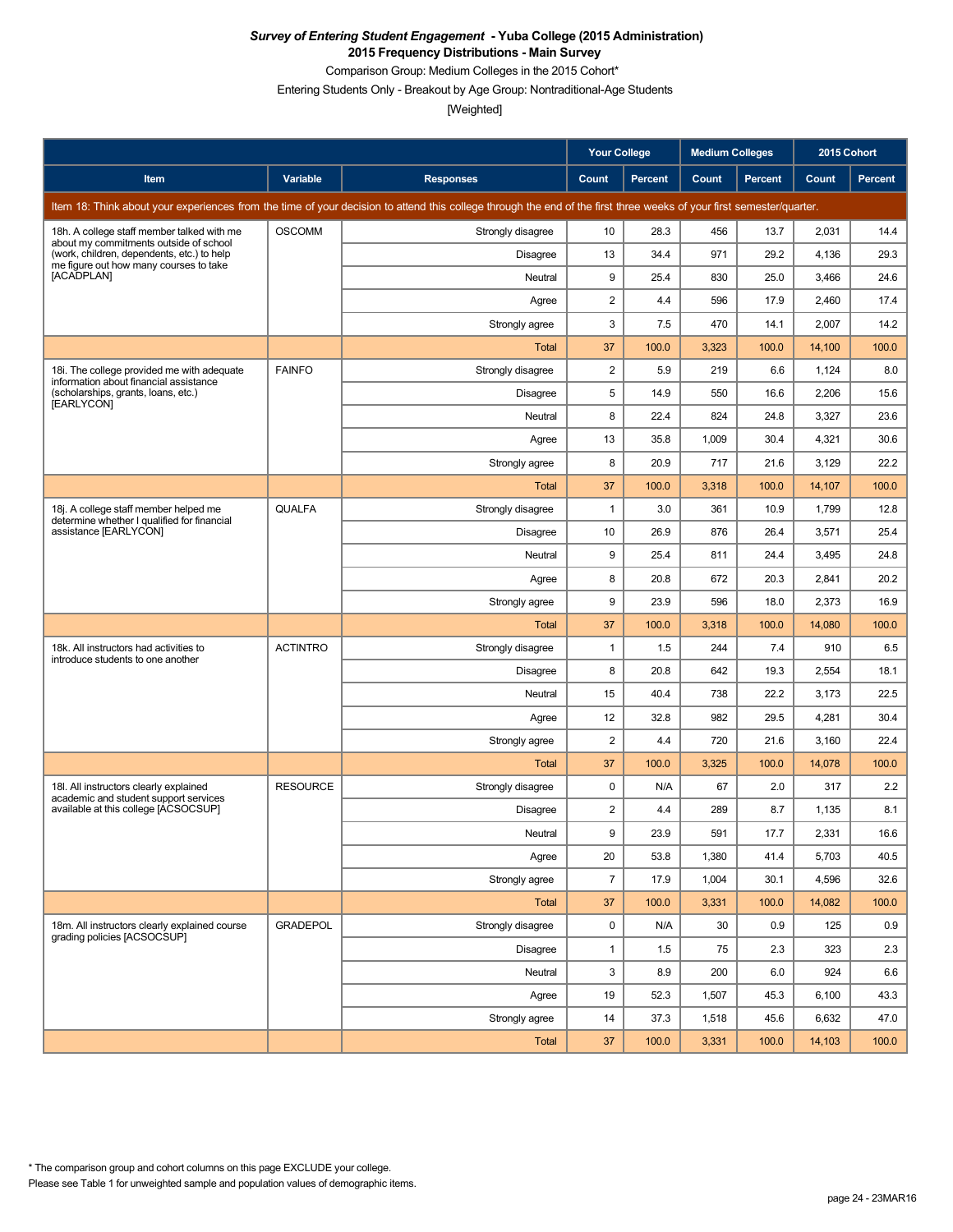Comparison Group: Medium Colleges in the 2015 Cohort\*

Entering Students Only - Breakout by Age Group: Nontraditional-Age Students

|                                                                                    |                 |                                                                                                                                                                      | <b>Your College</b> |                | <b>Medium Colleges</b> |                | 2015 Cohort |         |
|------------------------------------------------------------------------------------|-----------------|----------------------------------------------------------------------------------------------------------------------------------------------------------------------|---------------------|----------------|------------------------|----------------|-------------|---------|
| Item                                                                               | <b>Variable</b> | <b>Responses</b>                                                                                                                                                     | Count               | <b>Percent</b> | Count                  | <b>Percent</b> | Count       | Percent |
|                                                                                    |                 | Item 18: Think about your experiences from the time of your decision to attend this college through the end of the first three weeks of your first semester/quarter. |                     |                |                        |                |             |         |
| 18n. All instructors clearly explained course<br>syllabi (syllabuses) [ACSOCSUP]   | <b>SYLLABI</b>  | Strongly disagree                                                                                                                                                    | 0                   | N/A            | 20                     | 0.6            | 90          | 0.6     |
|                                                                                    |                 | Disagree                                                                                                                                                             | 1                   | 1.5            | 75                     | 2.3            | 264         | 1.9     |
|                                                                                    |                 | Neutral                                                                                                                                                              | 1                   | 3.0            | 176                    | 5.3            | 778         | 5.5     |
|                                                                                    |                 | Agree                                                                                                                                                                | 19                  | 50.8           | 1,376                  | 41.3           | 5,722       | 40.6    |
|                                                                                    |                 | Strongly agree                                                                                                                                                       | 16                  | 44.7           | 1,685                  | 50.6           | 7,223       | 51.3    |
|                                                                                    |                 | Total                                                                                                                                                                | 37                  | 100.0          | 3,332                  | 100.0          | 14,077      | 100.0   |
| 18o. I knew how to get in touch with my<br>instructors outside of class [ACSOCSUP] | <b>FACMEET</b>  | Strongly disagree                                                                                                                                                    | $\mathbf 0$         | N/A            | 15                     | 0.4            | 92          | 0.6     |
|                                                                                    |                 | <b>Disagree</b>                                                                                                                                                      | 1                   | 3.0            | 46                     | 1.4            | 251         | 1.8     |
|                                                                                    |                 | Neutral                                                                                                                                                              | 1                   | 1.5            | 214                    | 6.4            | 866         | 6.1     |
|                                                                                    |                 | Agree                                                                                                                                                                | 21                  | 58.3           | 1,293                  | 38.8           | 5,645       | 40.0    |
|                                                                                    |                 | Strongly agree                                                                                                                                                       | 14                  | 37.3           | 1,764                  | 52.9           | 7,271       | 51.5    |
|                                                                                    |                 | Total                                                                                                                                                                | 37                  | 100.0          | 3,331                  | 100.0          | 14,124      | 100.0   |
| 18p. At least one college staff member                                             | <b>CSTAFNAM</b> | Strongly disagree                                                                                                                                                    | 4                   | 11.9           | 451                    | 13.6           | 2,067       | 14.7    |
| (other than an instructor) learned my name<br>[EARLYCON]                           |                 | <b>Disagree</b>                                                                                                                                                      | 9                   | 25.5           | 703                    | 21.2           | 2,782       | 19.7    |
|                                                                                    |                 | Neutral                                                                                                                                                              | 4                   | 11.9           | 643                    | 19.4           | 2,619       | 18.6    |
|                                                                                    |                 | Agree                                                                                                                                                                | 16                  | 44.8           | 766                    | 23.1           | 3,209       | 22.8    |
|                                                                                    |                 | Strongly agree                                                                                                                                                       | 2                   | 5.9            | 753                    | 22.7           | 3,409       | 24.2    |
|                                                                                    |                 | <b>Total</b>                                                                                                                                                         | 37                  | 100.0          | 3,316                  | 100.0          | 14,086      | 100.0   |
| 18q. At least one other student whom I<br>didn't previously know learned my name   | <b>OSTUDNAM</b> | Strongly disagree                                                                                                                                                    | 2                   | 6.0            | 130                    | 3.9            | 555         | 3.9     |
| [ACSOCSUP]                                                                         |                 | <b>Disagree</b>                                                                                                                                                      | $\overline{c}$      | 6.0            | 239                    | 7.2            | 912         | 6.5     |
|                                                                                    |                 | Neutral                                                                                                                                                              | 5                   | 13.5           | 387                    | 11.6           | 1,755       | 12.4    |
|                                                                                    |                 | Agree                                                                                                                                                                | 16                  | 43.3           | 1,274                  | 38.2           | 5,312       | 37.6    |
|                                                                                    |                 | Strongly agree                                                                                                                                                       | 11                  | 31.3           | 1,302                  | 39.1           | 5,581       | 39.5    |
|                                                                                    |                 | Total                                                                                                                                                                | 37                  | 100.0          | 3,332                  | 100.0          | 14,115      | 100.0   |
| 18r. At least one instructor learned my<br>name [ACSOCSUP]                         | <b>FACNAM</b>   | Strongly disagree                                                                                                                                                    | $\mathbf{1}$        | 1.5            | 57                     | 1.7            | 263         | 1.9     |
|                                                                                    |                 | Disagree                                                                                                                                                             | 0                   | N/A            | 97                     | 2.9            | 376         | 2.7     |
|                                                                                    |                 | Neutral                                                                                                                                                              | 3                   | $8.9\,$        | 173                    | $5.2\,$        | 942         | 6.7     |
|                                                                                    |                 | Agree                                                                                                                                                                | 20                  | 53.8           | 1,316                  | 39.7           | 5,407       | 38.6    |
|                                                                                    |                 | Strongly agree                                                                                                                                                       | 13                  | 35.8           | 1,669                  | 50.4           | 7,023       | 50.1    |
|                                                                                    |                 | Total                                                                                                                                                                | 37                  | 100.0          | 3,312                  | 100.0          | 14,011      | 100.0   |
| 18s. I learned the name of at least one<br>other student in most of my classes     | <b>STUNAM</b>   | Strongly disagree                                                                                                                                                    | $\overline{2}$      | 6.0            | 93                     | 2.8            | 372         | 2.6     |
| [ACSOCSUP]                                                                         |                 | <b>Disagree</b>                                                                                                                                                      | 0                   | N/A            | 190                    | 5.7            | 773         | 5.5     |
|                                                                                    |                 | Neutral                                                                                                                                                              | 0                   | N/A            | 305                    | 9.2            | 1,267       | 9.0     |
|                                                                                    |                 | Agree                                                                                                                                                                | 21                  | 58.2           | 1,252                  | 37.7           | 5,350       | 38.0    |
|                                                                                    |                 | Strongly agree                                                                                                                                                       | 13                  | 35.8           | 1,481                  | 44.6           | 6,335       | 44.9    |
|                                                                                    |                 | Total                                                                                                                                                                | 37                  | 100.0          | 3,320                  | 100.0          | 14,096      | 100.0   |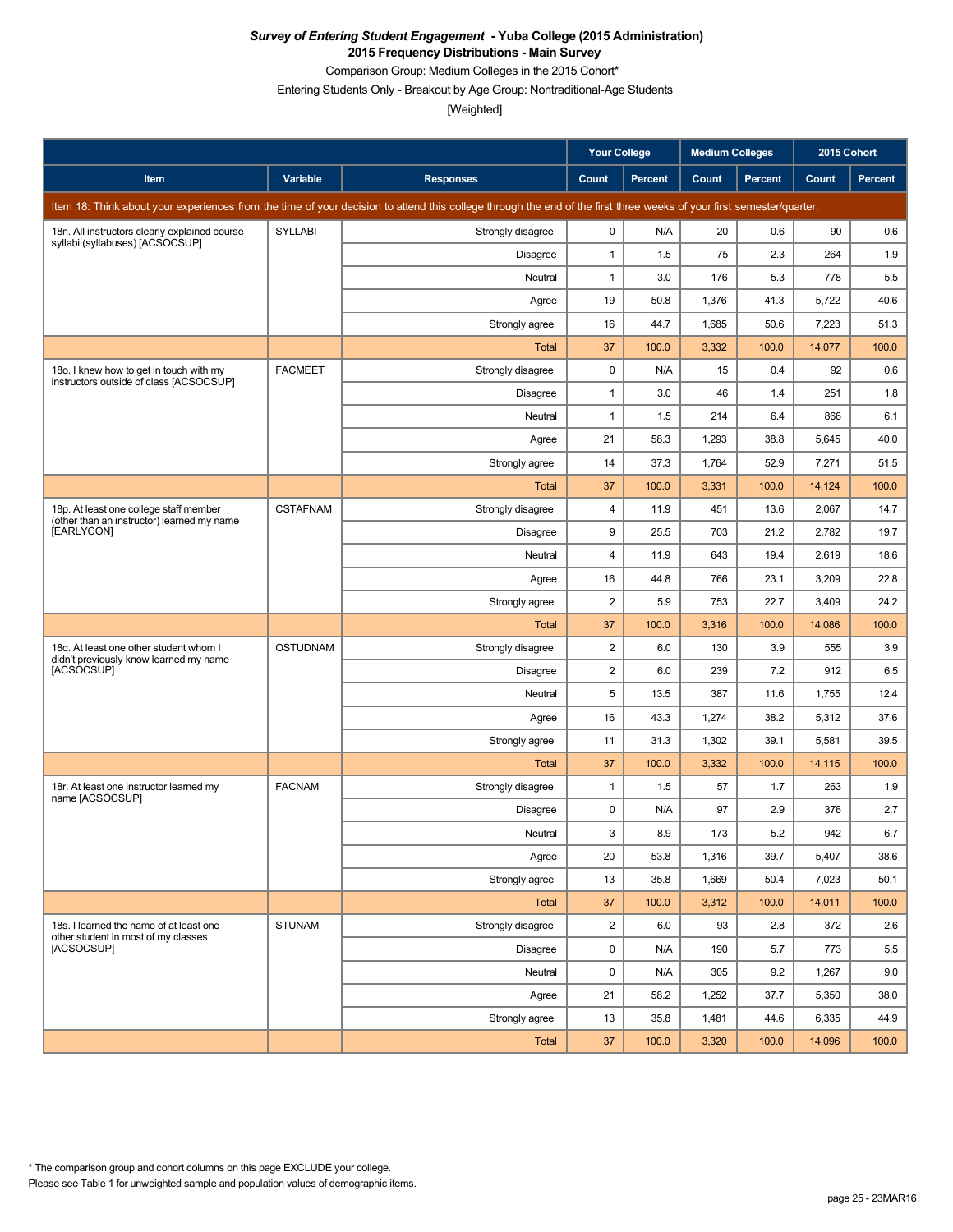Comparison Group: Medium Colleges in the 2015 Cohort\*

Entering Students Only - Breakout by Age Group: Nontraditional-Age Students

[Weighted]

|                                                                                                                                 |                 |                                                                                                                                                                      | <b>Your College</b>     |                | <b>Medium Colleges</b> |         | 2015 Cohort |                |  |  |
|---------------------------------------------------------------------------------------------------------------------------------|-----------------|----------------------------------------------------------------------------------------------------------------------------------------------------------------------|-------------------------|----------------|------------------------|---------|-------------|----------------|--|--|
| Item                                                                                                                            | Variable        | <b>Responses</b>                                                                                                                                                     | Count                   | <b>Percent</b> | Count                  | Percent | Count       | <b>Percent</b> |  |  |
|                                                                                                                                 |                 | Item 18: Think about your experiences from the time of your decision to attend this college through the end of the first three weeks of your first semester/quarter. |                         |                |                        |         |             |                |  |  |
| 18t. I have the motivation to do what it takes                                                                                  | <b>ITTAKES</b>  | Strongly disagree                                                                                                                                                    | 0                       | N/A            | 10                     | 0.3     | 53          | 0.4            |  |  |
| to succeed in college [HIEXPECT]                                                                                                |                 | Disagree                                                                                                                                                             | $\mathbf{1}$            | 1.6            | 30                     | 0.9     | 87          | 0.6            |  |  |
|                                                                                                                                 |                 | Neutral                                                                                                                                                              | 3                       | 9.5            | 145                    | 4.4     | 658         | 4.7            |  |  |
|                                                                                                                                 |                 | Agree                                                                                                                                                                | $\overline{7}$          | 19.0           | 1,012                  | 30.4    | 4,361       | 31.0           |  |  |
|                                                                                                                                 |                 | Strongly agree                                                                                                                                                       | 24                      | 69.9           | 2,126                  | 64.0    | 8,932       | 63.4           |  |  |
|                                                                                                                                 |                 | Total                                                                                                                                                                | 34                      | 100.0          | 3,322                  | 100.0   | 14,090      | 100.0          |  |  |
| 18u. I am prepared academically to succeed<br>in college [HIEXPECT]                                                             | <b>ACPRPRD</b>  | Strongly disagree                                                                                                                                                    | $\mathbf 0$             | N/A            | 25                     | 0.7     | 90          | 0.6            |  |  |
|                                                                                                                                 |                 | Disagree                                                                                                                                                             | $\mathbf{1}$            | 1.5            | 50                     | 1.5     | 206         | 1.5            |  |  |
|                                                                                                                                 |                 | Neutral                                                                                                                                                              | $\overline{\mathbf{c}}$ | 4.4            | 407                    | 12.3    | 1,709       | 12.1           |  |  |
|                                                                                                                                 |                 | Agree                                                                                                                                                                | 15                      | 40.3           | 1,213                  | 36.5    | 5,131       | 36.4           |  |  |
|                                                                                                                                 |                 | Strongly agree                                                                                                                                                       | 20                      | 53.8           | 1,627                  | 49.0    | 6,971       | 49.4           |  |  |
|                                                                                                                                 |                 | <b>Total</b>                                                                                                                                                         | 37                      | 100.0          | 3,322                  | 100.0   | 14,106      | 100.0          |  |  |
| Item 19: During the first three weeks of your first semester/quarter at this college, about how often did you do the following? |                 |                                                                                                                                                                      |                         |                |                        |         |             |                |  |  |
| 19a. Ask questions in class or contribute to                                                                                    | <b>ASKQUES</b>  | Never                                                                                                                                                                | 5                       | 13.5           | 147                    | 4.4     | 565         | 4.0            |  |  |
| class discussions [ENGAGLRN]                                                                                                    |                 | Once                                                                                                                                                                 | 3                       | 8.9            | 393                    | 11.7    | 1,937       | 13.6           |  |  |
|                                                                                                                                 |                 | Two or three times                                                                                                                                                   | 16                      | 44.8           | 1,592                  | 47.4    | 6,546       | 46.0           |  |  |
|                                                                                                                                 |                 | Four or more times                                                                                                                                                   | 12                      | 32.7           | 1,226                  | 36.5    | 5,194       | 36.5           |  |  |
|                                                                                                                                 |                 | Total                                                                                                                                                                | 37                      | 100.0          | 3,358                  | 100.0   | 14,242      | 100.0          |  |  |
| 19b. Prepare at least two drafts of a paper                                                                                     | <b>PREPDRFT</b> | Never                                                                                                                                                                | $\overline{7}$          | 19.5           | 761                    | 22.8    | 3,174       | 22.5           |  |  |
| or assignment before turning it in<br>[ENGAGLRN]                                                                                |                 | Once                                                                                                                                                                 | 11                      | 31.3           | 956                    | 28.7    | 4,119       | 29.2           |  |  |
|                                                                                                                                 |                 | Two or three times                                                                                                                                                   | 17                      | 47.8           | 1,248                  | 37.4    | 5,286       | 37.4           |  |  |
|                                                                                                                                 |                 | Four or more times                                                                                                                                                   | $\mathbf{1}$            | 1.5            | 368                    | 11.0    | 1,539       | 10.9           |  |  |
|                                                                                                                                 |                 | <b>Total</b>                                                                                                                                                         | 37                      | 100.0          | 3,333                  | 100.0   | 14,118      | 100.0          |  |  |
| 19c. Turn in an assignment late [HIEXPECT]                                                                                      | <b>LATETURN</b> | Never                                                                                                                                                                | 26                      | 71.3           | 2,409                  | 72.0    | 10,063      | 71.0           |  |  |
|                                                                                                                                 |                 | Once                                                                                                                                                                 | 9                       | 25.7           | 670                    | 20.0    | 2,986       | 21.1           |  |  |
|                                                                                                                                 |                 | Two or three times                                                                                                                                                   | 1                       | 3.0            | 233                    | 7.0     | 955         | 6.7            |  |  |
|                                                                                                                                 |                 | Four or more times                                                                                                                                                   | 0                       | N/A            | 33                     | 1.0     | 161         | 1.1            |  |  |
|                                                                                                                                 |                 | <b>Total</b>                                                                                                                                                         | 36                      | 100.0          | 3,345                  | 100.0   | 14,166      | 100.0          |  |  |
| 19d. Not turn in an assignment [HIEXPECT]                                                                                       | <b>NOTTURN</b>  | Never                                                                                                                                                                | 29                      | 79.2           | 2,743                  | 83.7    | 11,522      | 83.1           |  |  |
|                                                                                                                                 |                 | Once                                                                                                                                                                 | $\overline{7}$          | 19.4           | 422                    | 12.9    | 1,749       | 12.6           |  |  |
|                                                                                                                                 |                 | Two or three times                                                                                                                                                   | $\mathbf{1}$            | 1.5            | 84                     | 2.6     | 446         | 3.2            |  |  |
|                                                                                                                                 |                 | Four or more times                                                                                                                                                   | 0                       | N/A            | 29                     | 0.9     | 154         | 1.1            |  |  |
|                                                                                                                                 |                 | Total                                                                                                                                                                | 37                      | 100.0          | 3,277                  | 100.0   | 13,871      | 100.0          |  |  |
| 19e. Participate in supplemental instruction<br>(extra class sessions with an instructor,                                       | <b>SUPINSTR</b> | Never                                                                                                                                                                | 25                      | 68.7           | 2,201                  | 65.4    | 8,858       | 62.2           |  |  |
| tutor, or experienced student) [ENGAGLRN]                                                                                       |                 | Once                                                                                                                                                                 | 6                       | 16.4           | 523                    | 15.5    | 2,356       | 16.5           |  |  |
|                                                                                                                                 |                 | Two or three times                                                                                                                                                   | 5                       | 13.4           | 436                    | 12.9    | 2,039       | 14.3           |  |  |
|                                                                                                                                 |                 | Four or more times                                                                                                                                                   | $\mathbf{1}$            | 1.5            | 205                    | 6.1     | 986         | 6.9            |  |  |
|                                                                                                                                 |                 | <b>Total</b>                                                                                                                                                         | 37                      | 100.0          | 3,365                  | 100.0   | 14,239      | 100.0          |  |  |

Please see Table 1 for unweighted sample and population values of demographic items. \* The comparison group and cohort columns on this page EXCLUDE your college.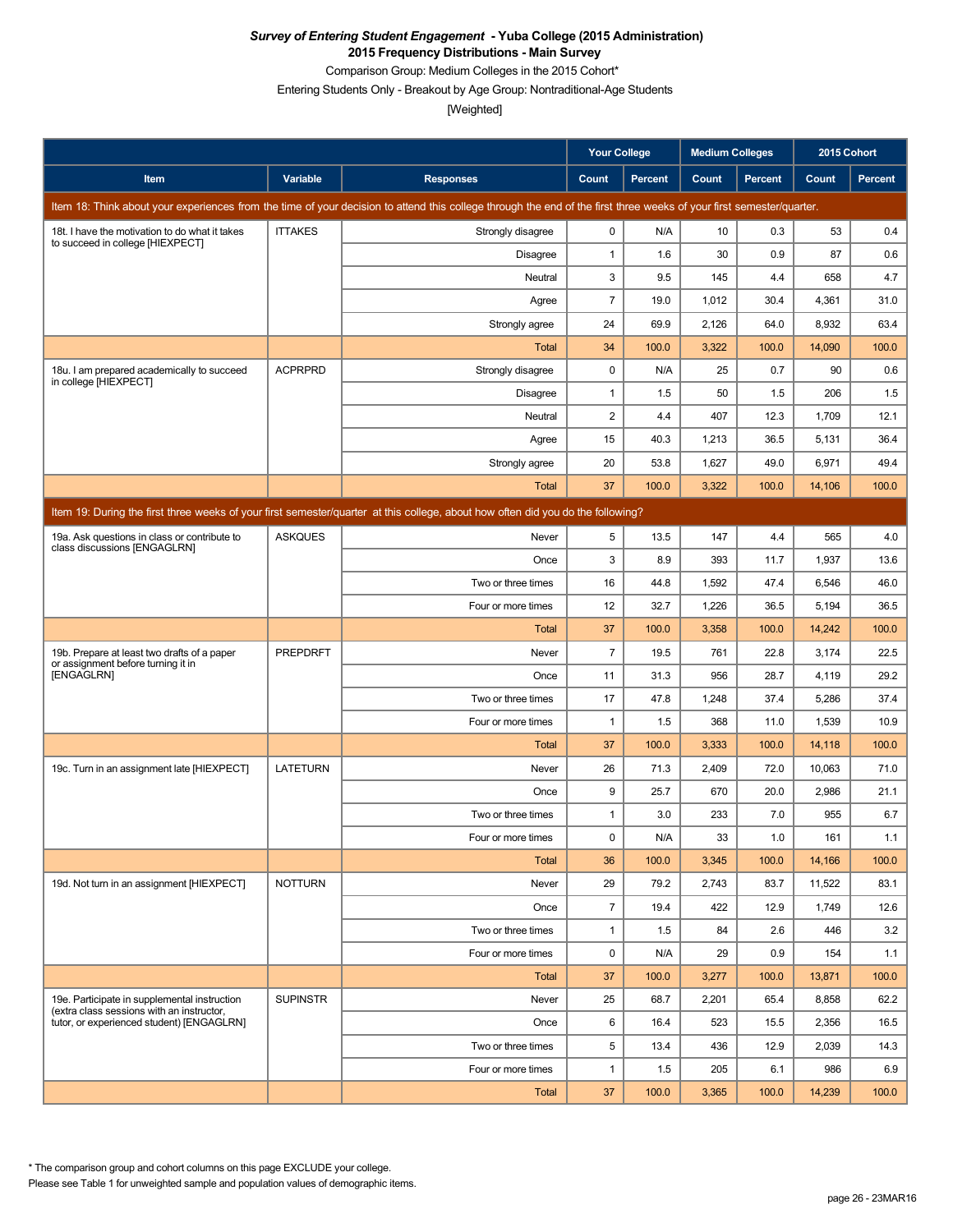Comparison Group: Medium Colleges in the 2015 Cohort\*

Entering Students Only - Breakout by Age Group: Nontraditional-Age Students

|                                                                                        |                 |                                                                                                                                 | <b>Your College</b>     |                | <b>Medium Colleges</b> |                | 2015 Cohort |                |
|----------------------------------------------------------------------------------------|-----------------|---------------------------------------------------------------------------------------------------------------------------------|-------------------------|----------------|------------------------|----------------|-------------|----------------|
| Item                                                                                   | Variable        | <b>Responses</b>                                                                                                                | Count                   | <b>Percent</b> | Count                  | <b>Percent</b> | Count       | <b>Percent</b> |
|                                                                                        |                 | Item 19: During the first three weeks of your first semester/quarter at this college, about how often did you do the following? |                         |                |                        |                |             |                |
| 19f. Come to class without completing<br>readings or assignments [HIEXPECT]            | <b>NOTCOMPL</b> | Never                                                                                                                           | 26                      | 70.2           | 2,296                  | 68.5           | 9.834       | 69.3           |
|                                                                                        |                 | Once                                                                                                                            | 9                       | 25.4           | 743                    | 22.2           | 3,144       | 22.1           |
|                                                                                        |                 | Two or three times                                                                                                              | 2                       | 4.4            | 258                    | 7.7            | 991         | 7.0            |
|                                                                                        |                 | Four or more times                                                                                                              | 0                       | N/A            | 55                     | 1.7            | 226         | 1.6            |
|                                                                                        |                 | Total                                                                                                                           | 37                      | 100.0          | 3,352                  | 100.0          | 14,194      | 100.0          |
| 19g. Work with other students on a project<br>or assignment during class [ENGAGLRN]    | <b>PINCLASS</b> | Never                                                                                                                           | 1                       | 1.5            | 678                    | 20.2           | 3,034       | 21.3           |
|                                                                                        |                 | Once                                                                                                                            | 8                       | 22.4           | 722                    | 21.5           | 3,122       | 21.9           |
|                                                                                        |                 | Two or three times                                                                                                              | 21                      | 58.3           | 1,382                  | 41.2           | 5,706       | 40.0           |
|                                                                                        |                 | Four or more times                                                                                                              | $\overline{7}$          | 17.8           | 571                    | 17.0           | 2,388       | 16.8           |
|                                                                                        |                 | Total                                                                                                                           | 37                      | 100.0          | 3,354                  | 100.0          | 14,249      | 100.0          |
| 19h. Work with classmates outside of class<br>on class projects or assignments         | <b>PREPOUTC</b> | Never                                                                                                                           | 33                      | 89.7           | 2,460                  | 73.5           | 10,194      | 71.8           |
| [ENGAGLRN]                                                                             |                 | Once                                                                                                                            | 3                       | 7.4            | 484                    | 14.5           | 2,146       | 15.1           |
|                                                                                        |                 | Two or three times                                                                                                              | $\mathbf{1}$            | 3.0            | 296                    | 8.8            | 1,362       | 9.6            |
|                                                                                        |                 | Four or more times                                                                                                              | 0                       | N/A            | 108                    | 3.2            | 489         | 3.4            |
|                                                                                        |                 | Total                                                                                                                           | 37                      | 100.0          | 3,349                  | 100.0          | 14,192      | 100.0          |
| 19i. Participate in a required study group<br>outside of class [ENGAGLRN]              | <b>GRPSTUDY</b> | Never                                                                                                                           | 32                      | 88.1           | 2,928                  | 87.2           | 12,096      | 85.0           |
|                                                                                        |                 | Once                                                                                                                            | 1                       | 1.5            | 212                    | 6.3            | 1,105       | 7.8            |
|                                                                                        |                 | Two or three times                                                                                                              | 3                       | 7.5            | 158                    | 4.7            | 717         | 5.0            |
|                                                                                        |                 | Four or more times                                                                                                              | 1                       | 3.0            | 61                     | 1.8            | 311         | 2.2            |
|                                                                                        |                 | Total                                                                                                                           | 37                      | 100.0          | 3,360                  | 100.0          | 14,229      | 100.0          |
| 19j. Participate in a student-initiated (not<br>required) study group outside of class | <b>NRGSTUDY</b> | Never                                                                                                                           | 34                      | 92.5           | 2,901                  | 86.5           | 12,110      | 85.4           |
| [ENGAGLRN]                                                                             |                 | Once                                                                                                                            | 0                       | N/A            | 234                    | 7.0            | 1,084       | 7.6            |
|                                                                                        |                 | Two or three times                                                                                                              | 1                       | 1.5            | 154                    | 4.6            | 685         | 4.8            |
|                                                                                        |                 | Four or more times                                                                                                              | 2                       | 6.0            | 64                     | 1.9            | 305         | 2.2            |
|                                                                                        |                 | Total                                                                                                                           | 37                      | 100.0          | 3,354                  | 100.0          | 14,185      | 100.0          |
| 19k. Use an electronic tool (e-mail, text<br>messaging, Facebook, MySpace, class Web   | <b>USEINTMG</b> | Never                                                                                                                           | 20                      | 53.7           | 1,923                  | 57.4           | 7,833       | 55.0           |
| site, etc.) to communicate with another<br>student about coursework [ENGAGLRN]         |                 | Once                                                                                                                            | 8                       | 20.9           | 475                    | 14.2           | 2,235       | 15.7           |
|                                                                                        |                 | Two or three times                                                                                                              | 5                       | 13.5           | 529                    | 15.8           | 2,386       | 16.8           |
|                                                                                        |                 | Four or more times                                                                                                              | $\overline{\mathbf{4}}$ | 11.9           | 423                    | 12.6           | 1,787       | 12.5           |
|                                                                                        |                 | Total                                                                                                                           | 37                      | 100.0          | 3,349                  | 100.0          | 14,239      | 100.0          |
| 19I. Use an electronic tool (e-mail, text<br>messaging, Facebook, MySpace, class Web   | <b>MAILFAC</b>  | Never                                                                                                                           | 14                      | 37.3           | 926                    | 27.7           | 4,059       | 28.6           |
| site, etc.) to communicate with an instructor<br>about coursework [ENGAGLRN]           |                 | Once                                                                                                                            | 9                       | 25.4           | 812                    | 24.3           | 3,420       | 24.1           |
|                                                                                        |                 | Two or three times                                                                                                              | 9                       | 23.9           | 1,032                  | 30.9           | 4,341       | 30.6           |
|                                                                                        |                 | Four or more times                                                                                                              | 5                       | 13.5           | 573                    | 17.1           | 2,376       | 16.7           |
|                                                                                        |                 | Total                                                                                                                           | 37                      | 100.0          | 3,343                  | 100.0          | 14,196      | 100.0          |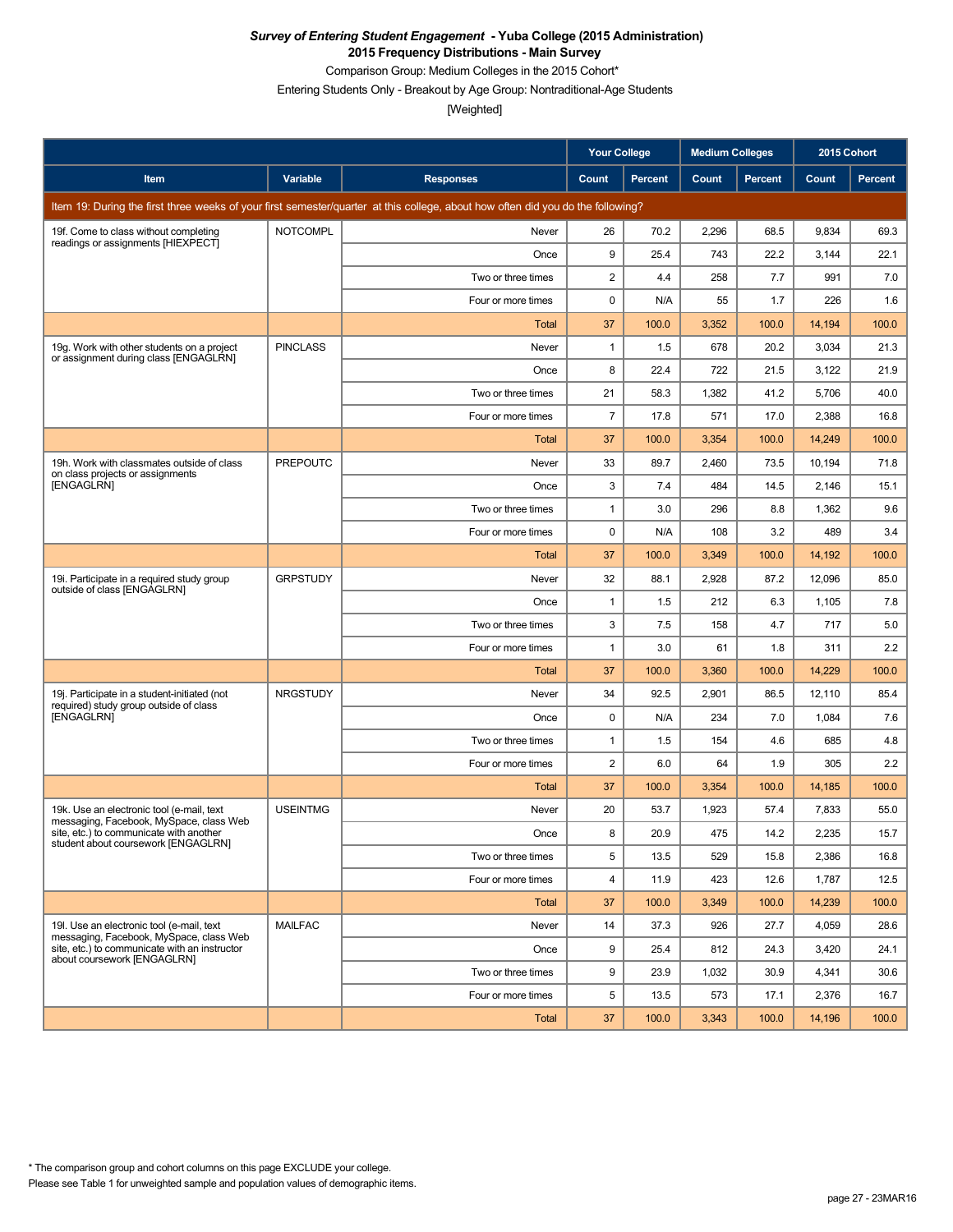Comparison Group: Medium Colleges in the 2015 Cohort\*

Entering Students Only - Breakout by Age Group: Nontraditional-Age Students

|                                                                                       |                 |                                                                                                                                 | <b>Your College</b>     |         | <b>Medium Colleges</b> |                | 2015 Cohort |         |
|---------------------------------------------------------------------------------------|-----------------|---------------------------------------------------------------------------------------------------------------------------------|-------------------------|---------|------------------------|----------------|-------------|---------|
| Item                                                                                  | <b>Variable</b> | <b>Responses</b>                                                                                                                | Count                   | Percent | Count                  | <b>Percent</b> | Count       | Percent |
|                                                                                       |                 | Item 19: During the first three weeks of your first semester/quarter at this college, about how often did you do the following? |                         |         |                        |                |             |         |
| 19m. Discuss an assignment or grade with<br>an instructor [ENGAGLRN]                  | <b>FACASSN</b>  | Never                                                                                                                           | 15                      | 40.3    | 914                    | 27.3           | 3,873       | 27.2    |
|                                                                                       |                 | Once                                                                                                                            | 9                       | 25.4    | 1,098                  | 32.8           | 4,684       | 33.0    |
|                                                                                       |                 | Two or three times                                                                                                              | 12                      | 32.8    | 1,060                  | 31.6           | 4,382       | 30.8    |
|                                                                                       |                 | Four or more times                                                                                                              | $\mathbf{1}$            | 1.5     | 279                    | 8.3            | 1,275       | 9.0     |
|                                                                                       |                 | Total                                                                                                                           | 37                      | 100.0   | 3,353                  | 100.0          | 14,215      | 100.0   |
| 19n. Ask for help from an instructor<br>regarding questions or problems related to    | <b>CLASSREL</b> | Never                                                                                                                           | $\overline{7}$          | 17.9    | 614                    | 18.3           | 2,566       | 18.0    |
| a class [ENGAGLRN]                                                                    |                 | Once                                                                                                                            | 16                      | 43.4    | 968                    | 28.8           | 4,169       | 29.3    |
|                                                                                       |                 | Two or three times                                                                                                              | 13                      | 34.3    | 1,259                  | 37.4           | 5,402       | 38.0    |
|                                                                                       |                 | Four or more times                                                                                                              | $\overline{\mathbf{c}}$ | 4.4     | 520                    | 15.5           | 2,094       | 14.7    |
|                                                                                       |                 | Total                                                                                                                           | 37                      | 100.0   | 3,362                  | 100.0          | 14,231      | 100.0   |
| 19o. Receive prompt written or oral<br>feedback from instructors on your              | <b>FEEDBACK</b> | Never                                                                                                                           | 11                      | 31.8    | 633                    | 18.9           | 2,729       | 19.2    |
| performance [ENGAGLRN]                                                                |                 | Once                                                                                                                            | 8                       | 22.8    | 797                    | 23.8           | 3,456       | 24.3    |
|                                                                                       |                 | Two or three times                                                                                                              | 12                      | 33.3    | 1,350                  | 40.3           | 5,537       | 38.9    |
|                                                                                       |                 | Four or more times                                                                                                              | 4                       | 12.1    | 568                    | 17.0           | 2,503       | 17.6    |
|                                                                                       |                 | Total                                                                                                                           | 36                      | 100.0   | 3,348                  | 100.0          | 14,224      | 100.0   |
| 19p. Receive grades or points on<br>assignments, quizzes, tests, or papers, etc.      | <b>RCVGRDS</b>  | Never                                                                                                                           | 4                       | 11.9    | 199                    | 5.9            | 788         | 5.6     |
|                                                                                       |                 | Once                                                                                                                            | 5                       | 14.9    | 399                    | 11.9           | 1,691       | 11.9    |
|                                                                                       |                 | Two or three times                                                                                                              | 15                      | 41.9    | 1,145                  | 34.2           | 4,814       | 34.0    |
|                                                                                       |                 | Four or more times                                                                                                              | 11                      | 31.3    | 1,607                  | 48.0           | 6,877       | 48.5    |
|                                                                                       |                 | Total                                                                                                                           | 37                      | 100.0   | 3,350                  | 100.0          | 14,171      | 100.0   |
| 19q. Discuss ideas from your readings or<br>classes with instructors outside of class | <b>FACIDOC</b>  | Never                                                                                                                           | 33                      | 91.1    | 2,215                  | 66.0           | 9,181       | 64.4    |
| [ENGAGLRN]                                                                            |                 | Once                                                                                                                            | $\overline{2}$          | 5.9     | 534                    | 15.9           | 2,450       | 17.2    |
|                                                                                       |                 | Two or three times                                                                                                              | $\mathbf{1}$            | 3.0     | 443                    | 13.2           | 1,866       | 13.1    |
|                                                                                       |                 | Four or more times                                                                                                              | $\mathbf 0$             | N/A     | 163                    | 4.9            | 757         | 5.3     |
|                                                                                       |                 | <b>Total</b>                                                                                                                    | 37                      | 100.0   | 3,355                  | 100.0          | 14,254      | 100.0   |
| 19r. Discuss ideas from your readings or<br>classes with others outside of class      | <b>OCIDEAS</b>  | Never                                                                                                                           | 5                       | 15.8    | 1,077                  | 32.7           | 4,825       | 34.3    |
| (students, family, co-workers, etc.)                                                  |                 | Once                                                                                                                            | $\overline{7}$          | 20.6    | 534                    | 16.2           | 2,225       | 15.8    |
|                                                                                       |                 | Two or three times                                                                                                              | 16                      | 46.1    | 965                    | 29.3           | 4,065       | 28.9    |
|                                                                                       |                 | Four or more times                                                                                                              | 6                       | 17.5    | 718                    | 21.8           | 2,937       | 20.9    |
|                                                                                       |                 | Total                                                                                                                           | 34                      | 100.0   | 3,293                  | 100.0          | 14,052      | 100.0   |
| 19s. Skip class [HIEXPECT]                                                            | <b>SKIPCL</b>   | Never                                                                                                                           | 32                      | 89.4    | 2,680                  | 80.2           | 11,425      | 80.5    |
|                                                                                       |                 | Once                                                                                                                            | $\mathbf{1}$            | 3.0     | 459                    | 13.7           | 1,957       | 13.8    |
|                                                                                       |                 | Two or three times                                                                                                              | $\overline{2}$          | 6.1     | 170                    | 5.1            | 676         | 4.8     |
|                                                                                       |                 | Four or more times                                                                                                              | $\mathbf{1}$            | 1.5     | 34                     | 1.0            | 143         | 1.0     |
|                                                                                       |                 | Total                                                                                                                           | 36                      | 100.0   | 3,343                  | 100.0          | 14,200      | 100.0   |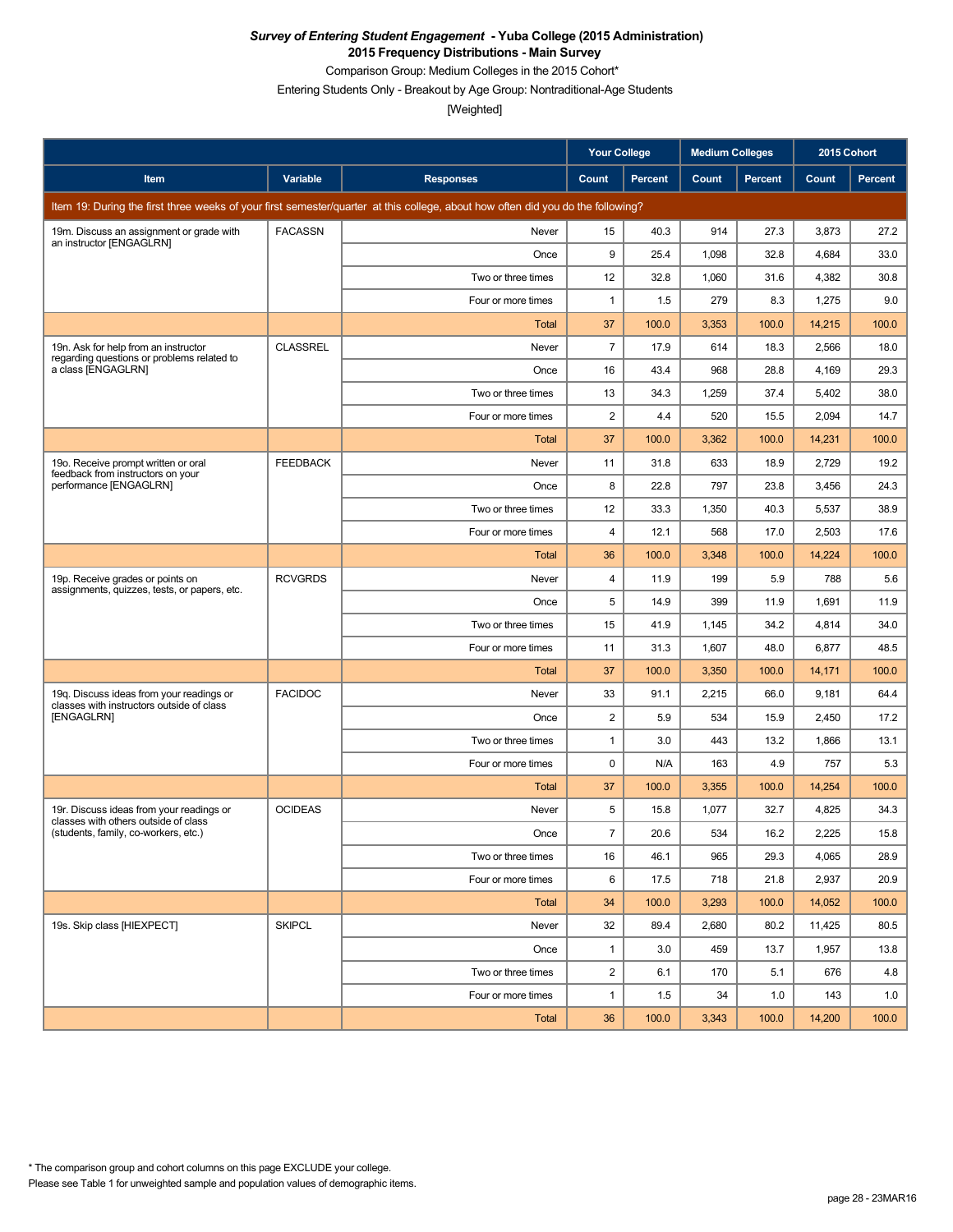Comparison Group: Medium Colleges in the 2015 Cohort\*

Entering Students Only - Breakout by Age Group: Nontraditional-Age Students

|                                               |                 |                                                                                                                                                                                     | <b>Your College</b> |                | <b>Medium Colleges</b> |                | 2015 Cohort |         |
|-----------------------------------------------|-----------------|-------------------------------------------------------------------------------------------------------------------------------------------------------------------------------------|---------------------|----------------|------------------------|----------------|-------------|---------|
| Item                                          | Variable        | <b>Responses</b>                                                                                                                                                                    | Count               | <b>Percent</b> | Count                  | <b>Percent</b> | Count       | Percent |
| about the following services?                 |                 | Item 20.1: Think about your experiences from the time of your decision to attend this college through the end of the first three weeks of your first semester/quarter. Did you know |                     |                |                        |                |             |         |
| 20.1a. Academic advising/planning             | <b>ACADPLNG</b> | Yes                                                                                                                                                                                 | 23                  | 64.3           | 2,709                  | 80.6           | 11,538      | 81.3    |
|                                               |                 | No                                                                                                                                                                                  | 13                  | 35.7           | 651                    | 19.4           | 2,658       | 18.7    |
|                                               |                 | Total                                                                                                                                                                               | 37                  | 100.0          | 3,360                  | 100.0          | 14,197      | 100.0   |
| 20.1b. Career counseling                      | CAREERC         | Yes                                                                                                                                                                                 | 23                  | 62.7           | 1,785                  | 53.5           | 7,686       | 54.4    |
|                                               |                 | No                                                                                                                                                                                  | 14                  | 37.3           | 1,552                  | 46.5           | 6,449       | 45.6    |
|                                               |                 | <b>Total</b>                                                                                                                                                                        | 37                  | 100.0          | 3,337                  | 100.0          | 14,135      | 100.0   |
| 20.1c. Job placement assistance               | <b>JOBPLACE</b> | Yes                                                                                                                                                                                 | 8                   | 22.4           | 1,290                  | 38.8           | 5,279       | 37.6    |
|                                               |                 | No                                                                                                                                                                                  | 28                  | 77.6           | 2,036                  | 61.2           | 8,776       | 62.4    |
|                                               |                 | Total                                                                                                                                                                               | 37                  | 100.0          | 3,326                  | 100.0          | 14,055      | 100.0   |
| 20.1d. Face-to-face tutoring                  | <b>FFTUTOR</b>  | Yes                                                                                                                                                                                 | 26                  | 71.3           | 2,610                  | 78.3           | 10,834      | 76.8    |
|                                               |                 | No                                                                                                                                                                                  | 10                  | 28.7           | 724                    | 21.7           | 3,273       | 23.2    |
|                                               |                 | <b>Total</b>                                                                                                                                                                        | 36                  | 100.0          | 3,334                  | 100.0          | 14,107      | 100.0   |
| 20.1e. Online tutoring                        | <b>OLTUTOR</b>  | Yes                                                                                                                                                                                 | 11                  | 31.4           | 1,242                  | 37.5           | 5,432       | 38.7    |
|                                               |                 | No                                                                                                                                                                                  | 25                  | 68.6           | 2,073                  | 62.5           | 8,605       | 61.3    |
|                                               |                 | Total                                                                                                                                                                               | 37                  | 100.0          | 3,316                  | 100.0          | 14,037      | 100.0   |
| 20.1f. Writing, math, or other skill lab      | <b>SKILLABS</b> | Yes                                                                                                                                                                                 | 25                  | 68.3           | 2,460                  | 73.9           | 10,466      | 74.3    |
|                                               |                 | No                                                                                                                                                                                  | 11                  | 31.7           | 868                    | 26.1           | 3,628       | 25.7    |
|                                               |                 | <b>Total</b>                                                                                                                                                                        | 36                  | 100.0          | 3,329                  | 100.0          | 14,095      | 100.0   |
| 20.1g. Financial assistance advising          | <b>FAADVS</b>   | Yes                                                                                                                                                                                 | 34                  | 94.1           | 2,484                  | 74.5           | 10,652      | 75.6    |
|                                               |                 | No                                                                                                                                                                                  | $\overline{c}$      | 5.9            | 850                    | 25.5           | 3,434       | 24.4    |
|                                               |                 | Total                                                                                                                                                                               | 37                  | 100.0          | 3,334                  | 100.0          | 14,085      | 100.0   |
| 20.1h. Computer lab                           | <b>COMPLAB</b>  | Yes                                                                                                                                                                                 | 27                  | 74.3           | 2,724                  | 81.4           | 11,466      | 81.2    |
|                                               |                 | No                                                                                                                                                                                  | 9                   | 25.7           | 622                    | 18.6           | 2,647       | 18.8    |
|                                               |                 | Total                                                                                                                                                                               | 36                  | 100.0          | 3,346                  | 100.0          | 14,113      | 100.0   |
| 20.1i. Student organizations                  | <b>STUORGS</b>  | Yes                                                                                                                                                                                 | 10                  | 28.8           | 1,994                  | 60.0           | 8,250       | 58.5    |
|                                               |                 | No                                                                                                                                                                                  | 26                  | 71.2           | 1,331                  | 40.0           | 5,846       | 41.5    |
|                                               |                 | Total                                                                                                                                                                               | 36                  | 100.0          | 3,326                  | 100.0          | 14,097      | 100.0   |
| 20.1j. Transfer credit assistance             | <b>TRANSFCR</b> | Yes                                                                                                                                                                                 | 14                  | 39.5           | 1,727                  | 51.6           | 7,314       | 51.8    |
|                                               |                 | No                                                                                                                                                                                  | 22                  | 60.5           | 1,622                  | 48.4           | 6,817       | 48.2    |
|                                               |                 | Total                                                                                                                                                                               | 36                  | 100.0          | 3,349                  | 100.0          | 14,131      | 100.0   |
| 20.1k. Services to students with disabilities | <b>DISABSVS</b> | Yes                                                                                                                                                                                 | 23                  | 63.8           | 2,046                  | 61.2           | 8,436       | 59.8    |
|                                               |                 | No                                                                                                                                                                                  | 13                  | 36.2           | 1,295                  | 38.8           | 5,668       | 40.2    |
|                                               |                 | Total                                                                                                                                                                               | 36                  | 100.0          | 3,341                  | 100.0          | 14,104      | 100.0   |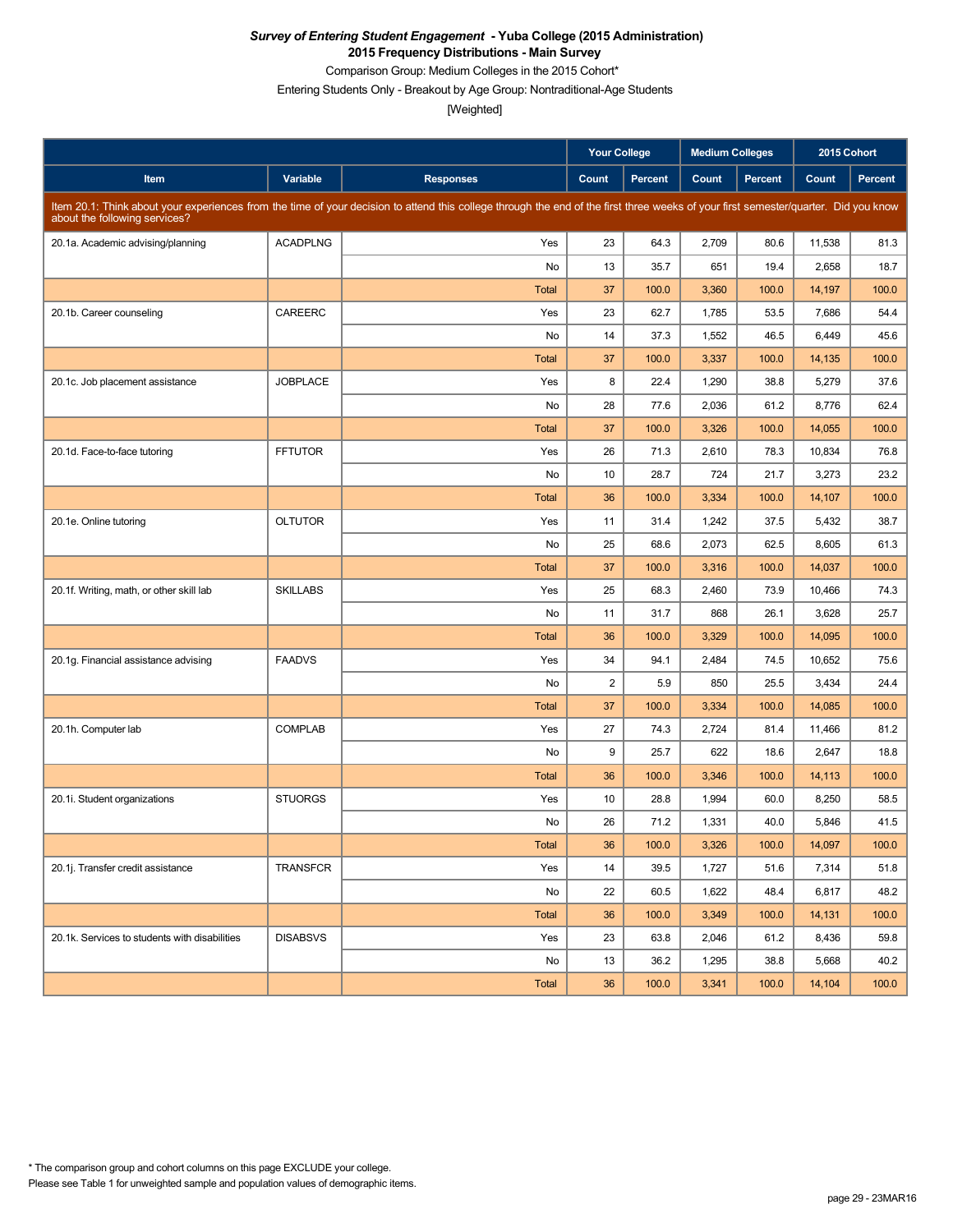Comparison Group: Medium Colleges in the 2015 Cohort\*

Entering Students Only - Breakout by Age Group: Nontraditional-Age Students

|                                          |                 |                                                                                                                                                                                      | <b>Your College</b>     |                | <b>Medium Colleges</b> |                | 2015 Cohort |                |
|------------------------------------------|-----------------|--------------------------------------------------------------------------------------------------------------------------------------------------------------------------------------|-------------------------|----------------|------------------------|----------------|-------------|----------------|
| Item                                     | Variable        | <b>Responses</b>                                                                                                                                                                     | Count                   | <b>Percent</b> | Count                  | <b>Percent</b> | Count       | <b>Percent</b> |
| you use the following services?          |                 | Item 20.2: Think about your experiences from the time of your decision to attend this college through the end of the first three weeks of your first semester/quarter. How often did |                         |                |                        |                |             |                |
| 20.2a. Academic advising/planning        | <b>ACADPUSE</b> | Never                                                                                                                                                                                | 20                      | 56.9           | 1,105                  | 34.0           | 4,379       | 32.3           |
|                                          |                 | Once                                                                                                                                                                                 | 8                       | 23.1           | 1,311                  | 40.4           | 5,479       | 40.4           |
|                                          |                 | Two or three times                                                                                                                                                                   | $\overline{7}$          | 20.0           | 708                    | 21.8           | 3,179       | 23.4           |
|                                          |                 | Four or more times                                                                                                                                                                   | 0                       | N/A            | 124                    | 3.8            | 535         | 3.9            |
|                                          |                 | <b>Total</b>                                                                                                                                                                         | 35                      | 100.0          | 3,249                  | 100.0          | 13,573      | 100.0          |
| 20.2b. Career counseling                 | CARCUSE         | Never                                                                                                                                                                                | 29                      | 80.3           | 2,540                  | 79.7           | 10,536      | 78.8           |
|                                          |                 | Once                                                                                                                                                                                 | 5                       | 15.2           | 489                    | 15.4           | 2,052       | 15.4           |
|                                          |                 | Two or three times                                                                                                                                                                   | $\overline{\mathbf{c}}$ | 4.5            | 125                    | 3.9            | 640         | 4.8            |
|                                          |                 | Four or more times                                                                                                                                                                   | $\pmb{0}$               | N/A            | 32                     | 1.0            | 140         | 1.0            |
|                                          |                 | Total                                                                                                                                                                                | 36                      | 100.0          | 3,187                  | 100.0          | 13,369      | 100.0          |
| 20.2c. Job placement assistance          | <b>JOBPLUSE</b> | Never                                                                                                                                                                                | 35                      | 100.0          | 3,023                  | 96.0           | 12,664      | 96.2           |
|                                          |                 | Once                                                                                                                                                                                 | $\mathbf 0$             | N/A            | 90                     | 2.9            | 349         | 2.7            |
|                                          |                 | Two or three times                                                                                                                                                                   | 0                       | N/A            | 23                     | 0.7            | 101         | 0.8            |
|                                          |                 | Four or more times                                                                                                                                                                   | $\mathbf 0$             | N/A            | 14                     | 0.5            | 49          | 0.4            |
|                                          |                 | <b>Total</b>                                                                                                                                                                         | 35                      | 100.0          | 3,150                  | 100.0          | 13,163      | 100.0          |
| 20.2d. Face-to-face tutoring [ENGAGLRN]  | <b>FFTUSE</b>   | Never                                                                                                                                                                                | 25                      | 68.2           | 2,534                  | 78.1           | 10,427      | 76.9           |
|                                          |                 | Once                                                                                                                                                                                 | 5                       | 13.7           | 299                    | 9.2            | 1,276       | 9.4            |
|                                          |                 | Two or three times                                                                                                                                                                   | 3                       | 9.1            | 215                    | 6.6            | 1,029       | 7.6            |
|                                          |                 | Four or more times                                                                                                                                                                   | 3                       | 9.1            | 194                    | 6.0            | 827         | 6.1            |
|                                          |                 | <b>Total</b>                                                                                                                                                                         | 36                      | 100.0          | 3,243                  | 100.0          | 13,559      | 100.0          |
| 20.2e. Online tutoring                   | <b>OLTUSE</b>   | Never                                                                                                                                                                                | 35                      | 97.0           | 2,928                  | 93.2           | 12,258      | 93.1           |
|                                          |                 | Once                                                                                                                                                                                 | 0                       | N/A            | 93                     | 3.0            | 389         | 3.0            |
|                                          |                 | Two or three times                                                                                                                                                                   | $\mathbf{1}$            | 1.5            | 60                     | 1.9            | 294         | 2.2            |
|                                          |                 | Four or more times                                                                                                                                                                   | $\mathbf{1}$            | 1.5            | 59                     | 1.9            | 230         | 1.7            |
|                                          |                 | Total                                                                                                                                                                                | 36                      | 100.0          | 3,140                  | 100.0          | 13,171      | 100.0          |
| 20.2f. Writing, math, or other skill lab | <b>SKLABUSE</b> | Never                                                                                                                                                                                | 30                      | 83.4           | 1,978                  | 61.6           | 8,368       | 62.1           |
| [ENGAGLRN]                               |                 | Once                                                                                                                                                                                 | $\mathbf{1}$            | 1.5            | 318                    | 9.9            | 1,377       | 10.2           |
|                                          |                 | Two or three times                                                                                                                                                                   | $\overline{4}$          | 10.6           | 363                    | 11.3           | 1,553       | 11.5           |
|                                          |                 | Four or more times                                                                                                                                                                   | $\overline{c}$          | 4.5            | 551                    | 17.2           | 2,179       | 16.2           |
|                                          |                 | Total                                                                                                                                                                                | 36                      | 100.0          | 3,210                  | 100.0          | 13,478      | 100.0          |
| 20.2g. Financial assistance advising     | <b>FAUSE</b>    | Never                                                                                                                                                                                | 14                      | 39.4           | 1,603                  | 50.1           | 6,837       | 50.7           |
|                                          |                 | Once                                                                                                                                                                                 | 17                      | 47.0           | 965                    | 30.1           | 3,838       | 28.4           |
|                                          |                 | Two or three times                                                                                                                                                                   | 5                       | 13.6           | 487                    | 15.2           | 2,093       | 15.5           |
|                                          |                 | Four or more times                                                                                                                                                                   | 0                       | N/A            | 148                    | 4.6            | 724         | 5.4            |
|                                          |                 | Total                                                                                                                                                                                | 36                      | 100.0          | 3,203                  | 100.0          | 13,492      | 100.0          |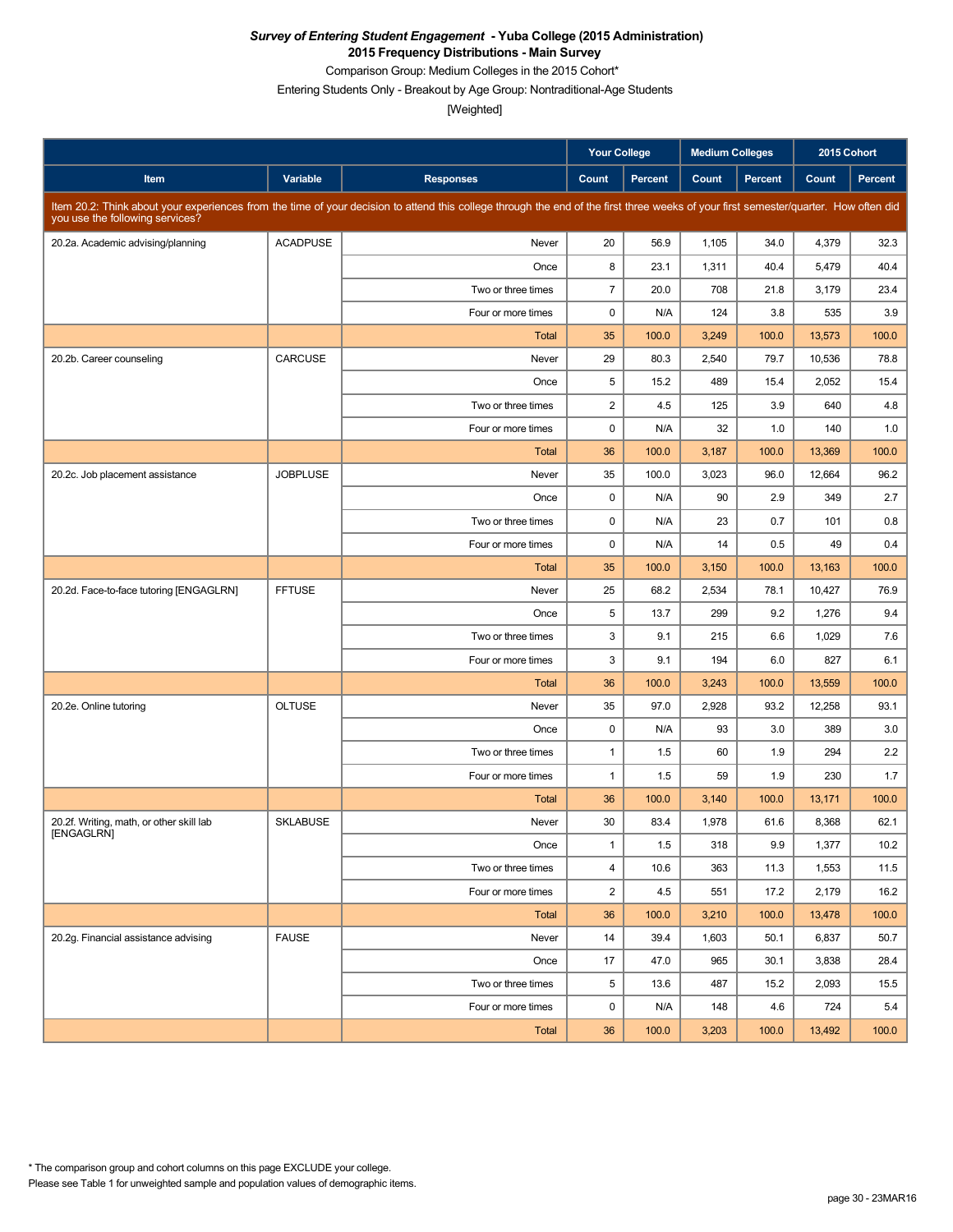Comparison Group: Medium Colleges in the 2015 Cohort\*

Entering Students Only - Breakout by Age Group: Nontraditional-Age Students

|                                               |                 |                                                                                                                                                                                      | <b>Your College</b>     |                | <b>Medium Colleges</b> |                | 2015 Cohort |                |
|-----------------------------------------------|-----------------|--------------------------------------------------------------------------------------------------------------------------------------------------------------------------------------|-------------------------|----------------|------------------------|----------------|-------------|----------------|
| Item                                          | Variable        | <b>Responses</b>                                                                                                                                                                     | Count                   | <b>Percent</b> | Count                  | <b>Percent</b> | Count       | <b>Percent</b> |
| you use the following services?               |                 | Item 20.2: Think about your experiences from the time of your decision to attend this college through the end of the first three weeks of your first semester/quarter. How often did |                         |                |                        |                |             |                |
| 20.2h. Computer lab [ENGAGLRN]                | <b>COMLBUSE</b> | Never                                                                                                                                                                                | 17                      | 48.5           | 1,673                  | 51.5           | 7,074       | 52.0           |
|                                               |                 | Once                                                                                                                                                                                 | 8                       | 22.8           | 413                    | 12.7           | 1,840       | 13.5           |
|                                               |                 | Two or three times                                                                                                                                                                   | $\overline{7}$          | 19.7           | 503                    | 15.5           | 2,096       | 15.4           |
|                                               |                 | Four or more times                                                                                                                                                                   | 3                       | 9.1            | 661                    | 20.3           | 2,597       | 19.1           |
|                                               |                 | <b>Total</b>                                                                                                                                                                         | 36                      | 100.0          | 3,249                  | 100.0          | 13,606      | 100.0          |
| 20.2i. Student organizations                  | <b>STORGUSE</b> | Never                                                                                                                                                                                | 36                      | 100.0          | 2,898                  | 91.6           | 12,115      | 91.3           |
|                                               |                 | Once                                                                                                                                                                                 | $\mathbf 0$             | N/A            | 145                    | 4.6            | 648         | 4.9            |
|                                               |                 | Two or three times                                                                                                                                                                   | $\mathbf 0$             | N/A            | 69                     | 2.2            | 324         | 2.4            |
|                                               |                 | Four or more times                                                                                                                                                                   | $\pmb{0}$               | N/A            | 52                     | 1.6            | 175         | 1.3            |
|                                               |                 | <b>Total</b>                                                                                                                                                                         | 36                      | 100.0          | 3,164                  | 100.0          | 13,262      | 100.0          |
| 20.2j. Transfer credit assistance             | <b>TRNFCRAS</b> | Never                                                                                                                                                                                | 32                      | 87.8           | 2,681                  | 84.7           | 11,330      | 85.3           |
|                                               |                 | Once                                                                                                                                                                                 | $\overline{4}$          | 12.2           | 386                    | 12.2           | 1,571       | 11.8           |
|                                               |                 | Two or three times                                                                                                                                                                   | $\pmb{0}$               | N/A            | 76                     | 2.4            | 288         | 2.2            |
|                                               |                 | Four or more times                                                                                                                                                                   | $\mathbf 0$             | N/A            | 23                     | 0.7            | 92          | 0.7            |
|                                               |                 | <b>Total</b>                                                                                                                                                                         | 36                      | 100.0          | 3,167                  | 100.0          | 13,281      | 100.0          |
| 20.2k. Services to students with disabilities | <b>DISVSUSE</b> | Never                                                                                                                                                                                | 34                      | 97.0           | 2,976                  | 93.8           | 12,477      | 93.7           |
|                                               |                 | Once                                                                                                                                                                                 | $\mathbf 0$             | N/A            | 80                     | 2.5            | 381         | 2.9            |
|                                               |                 | Two or three times                                                                                                                                                                   | $\mathbf{1}$            | 1.5            | 67                     | 2.1            | 245         | 1.8            |
|                                               |                 | Four or more times                                                                                                                                                                   | $\mathbf{1}$            | 1.5            | 50                     | 1.6            | 207         | 1.6            |
|                                               |                 | <b>Total</b>                                                                                                                                                                         | 35                      | 100.0          | 3,173                  | 100.0          | 13,310      | 100.0          |
| were you with the following services?         |                 | Item 20.3: Think about your experiences from the time of your decision to attend this college through the end of the first three weeks of your first semester/quarter. How satisfied |                         |                |                        |                |             |                |
| 20.3a. Academic advising/planning             | <b>ACADPSAT</b> | Not applicable                                                                                                                                                                       | 17                      | 47.7           | 984                    | 31.1           | 3,850       | 29.1           |
|                                               |                 | Not at all                                                                                                                                                                           | 3                       | 9.2            | 157                    | 5.0            | 764         | 5.8            |
|                                               |                 | Somewhat                                                                                                                                                                             | 11                      | 32.3           | 919                    | 29.0           | 3,840       | 29.0           |
|                                               |                 | Very                                                                                                                                                                                 | 4                       | 10.7           | 1,108                  | 35.0           | 4,792       | 36.2           |
|                                               |                 | Total                                                                                                                                                                                | 35                      | 100.0          | 3,169                  | 100.0          | 13,246      | 100.0          |
| 20.3b. Career counseling                      | CARCSAT         | Not applicable                                                                                                                                                                       | 25                      | 69.8           | 2,315                  | 75.0           | 9,460       | 73.5           |
|                                               |                 | Not at all                                                                                                                                                                           | $\overline{\mathbf{4}}$ | 10.6           | 108                    | 3.5            | 469         | 3.6            |
|                                               |                 | Somewhat                                                                                                                                                                             | $\overline{7}$          | 19.7           | 304                    | 9.8            | 1,280       | 9.9            |
|                                               |                 | Very                                                                                                                                                                                 | 0                       | N/A            | 359                    | 11.6           | 1,658       | 12.9           |
|                                               |                 | Total                                                                                                                                                                                | 36                      | 100.0          | 3,085                  | 100.0          | 12,867      | 100.0          |
| 20.3c. Job placement assistance               | <b>JOBPLSAT</b> | Not applicable                                                                                                                                                                       | 32                      | 90.8           | 2,747                  | 90.2           | 11,415      | 89.9           |
|                                               |                 | Not at all                                                                                                                                                                           | 3                       | 9.2            | 99                     | 3.2            | 391         | 3.1            |
|                                               |                 | Somewhat                                                                                                                                                                             | $\pmb{0}$               | N/A            | 93                     | 3.1            | 412         | 3.2            |
|                                               |                 | Very                                                                                                                                                                                 | 0                       | N/A            | 107                    | 3.5            | 475         | 3.7            |
|                                               |                 | Total                                                                                                                                                                                | 35                      | 100.0          | 3,046                  | 100.0          | 12,693      | 100.0          |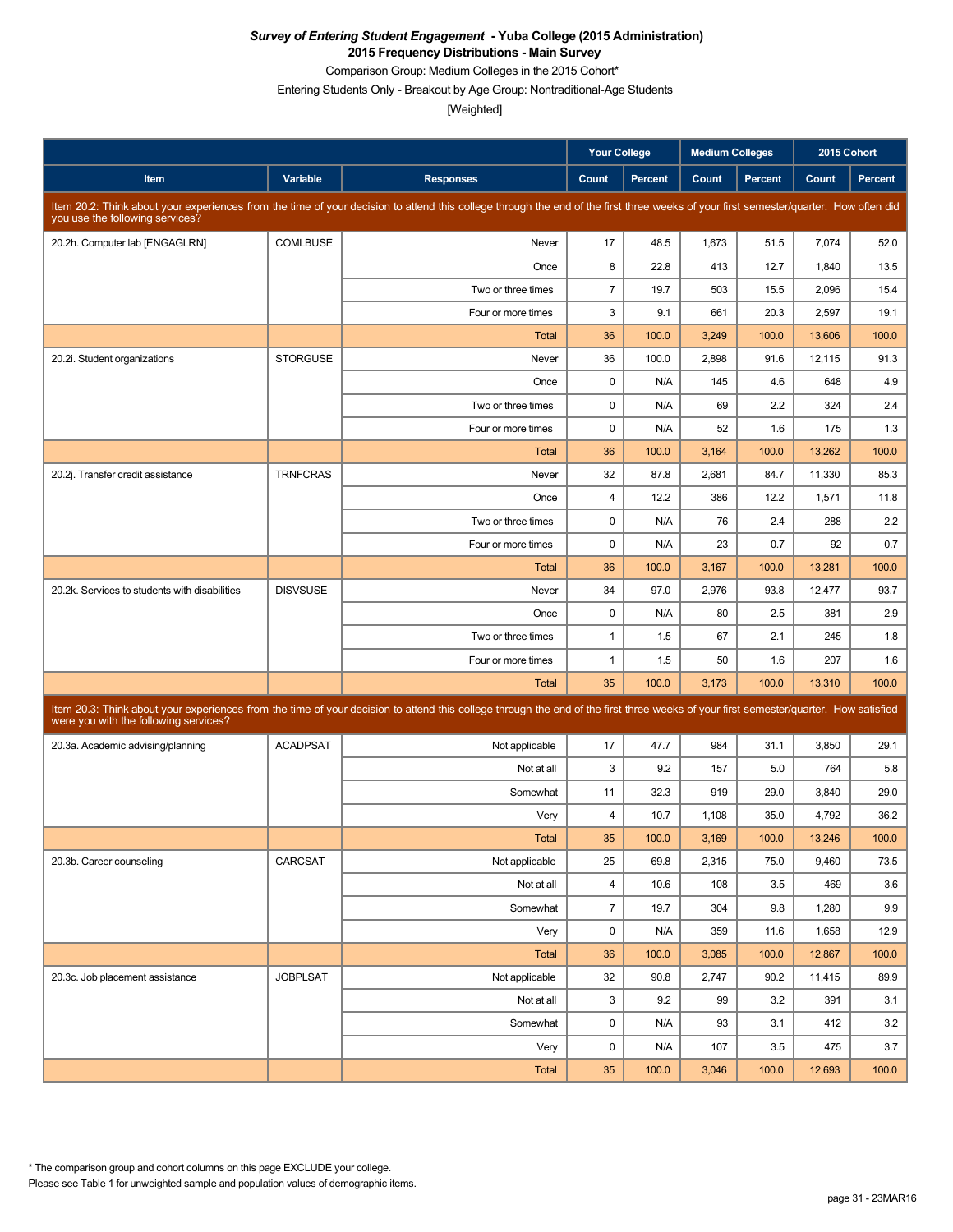Comparison Group: Medium Colleges in the 2015 Cohort\*

Entering Students Only - Breakout by Age Group: Nontraditional-Age Students

|                                          |                 |                                                                                                                                                                                      | <b>Your College</b>     |                | <b>Medium Colleges</b> |         | 2015 Cohort |                |
|------------------------------------------|-----------------|--------------------------------------------------------------------------------------------------------------------------------------------------------------------------------------|-------------------------|----------------|------------------------|---------|-------------|----------------|
| Item                                     | Variable        | <b>Responses</b>                                                                                                                                                                     | Count                   | <b>Percent</b> | Count                  | Percent | Count       | <b>Percent</b> |
| were you with the following services?    |                 | Item 20.3: Think about your experiences from the time of your decision to attend this college through the end of the first three weeks of your first semester/quarter. How satisfied |                         |                |                        |         |             |                |
| 20.3d. Face-to-face tutoring             | <b>FFTSAT</b>   | Not applicable                                                                                                                                                                       | 21                      | 56.7           | 2,278                  | 73.8    | 9,313       | 72.3           |
|                                          |                 | Not at all                                                                                                                                                                           | 5                       | 14.9           | 79                     | 2.6     | 352         | 2.7            |
|                                          |                 | Somewhat                                                                                                                                                                             | $\overline{4}$          | 10.4           | 212                    | 6.9     | 934         | 7.2            |
|                                          |                 | Very                                                                                                                                                                                 | $\overline{7}$          | 17.9           | 519                    | 16.8    | 2,291       | 17.8           |
|                                          |                 | <b>Total</b>                                                                                                                                                                         | 37                      | 100.0          | 3,088                  | 100.0   | 12,890      | 100.0          |
| 20.3e. Online tutoring                   | <b>OLTSAT</b>   | Not applicable                                                                                                                                                                       | 31                      | 86.4           | 2,652                  | 88.1    | 11,085      | 87.9           |
|                                          |                 | Not at all                                                                                                                                                                           | $\overline{4}$          | 10.6           | 95                     | 3.2     | 378         | 3.0            |
|                                          |                 | Somewhat                                                                                                                                                                             | $\mathbf{1}$            | 1.5            | 94                     | 3.1     | 450         | 3.6            |
|                                          |                 | Very                                                                                                                                                                                 | $\mathbf{1}$            | 1.5            | 170                    | 5.6     | 704         | 5.6            |
|                                          |                 | <b>Total</b>                                                                                                                                                                         | 36                      | 100.0          | 3,011                  | 100.0   | 12,617      | 100.0          |
| 20.3f. Writing, math, or other skill lab | <b>SKLBSAT</b>  | Not applicable                                                                                                                                                                       | 29                      | 79.2           | 1,805                  | 58.9    | 7,591       | 58.9           |
|                                          |                 | Not at all                                                                                                                                                                           | $\mathbf{1}$            | 3.0            | 69                     | 2.2     | 320         | 2.5            |
|                                          |                 | Somewhat                                                                                                                                                                             | $\overline{\mathbf{c}}$ | 4.4            | 385                    | 12.6    | 1,627       | 12.6           |
|                                          |                 | Very                                                                                                                                                                                 | 5                       | 13.4           | 807                    | 26.3    | 3,349       | 26.0           |
|                                          |                 | Total                                                                                                                                                                                | 37                      | 100.0          | 3,066                  | 100.0   | 12,887      | 100.0          |
| 20.3g. Financial assistance advising     | <b>FAADVSAT</b> | Not applicable                                                                                                                                                                       | 12                      | 33.3           | 1,440                  | 46.5    | 6,072       | 46.9           |
|                                          |                 | Not at all                                                                                                                                                                           | 5                       | 13.7           | 197                    | 6.4     | 899         | 6.9            |
|                                          |                 | Somewhat                                                                                                                                                                             | 8                       | 22.7           | 574                    | 18.5    | 2,363       | 18.3           |
|                                          |                 | Very                                                                                                                                                                                 | 11                      | 30.3           | 883                    | 28.5    | 3,600       | 27.8           |
|                                          |                 | <b>Total</b>                                                                                                                                                                         | 36                      | 100.0          | 3,094                  | 100.0   | 12,934      | 100.0          |
| 20.3h. Computer lab                      | <b>COMLBSAT</b> | Not applicable                                                                                                                                                                       | 17                      | 47.8           | 1,497                  | 48.3    | 6,451       | 49.6           |
|                                          |                 | Not at all                                                                                                                                                                           | 0                       | N/A            | 58                     | 1.9     | 258         | 2.0            |
|                                          |                 | Somewhat                                                                                                                                                                             | $\overline{7}$          | 17.9           | 418                    | 13.5    | 1,650       | 12.7           |
|                                          |                 | Very                                                                                                                                                                                 | 13                      | 34.3           | 1,126                  | 36.3    | 4,655       | 35.8           |
|                                          |                 | Total                                                                                                                                                                                | 37                      | 100.0          | 3,099                  | 100.0   | 13,014      | 100.0          |
| 20.3i. Student organizations             | <b>STORGSAT</b> | Not applicable                                                                                                                                                                       | 30                      | 84.6           | 2,607                  | 86.0    | 10,982      | 86.4           |
|                                          |                 | Not at all                                                                                                                                                                           | 5                       | 15.4           | 88                     | 2.9     | 328         | 2.6            |
|                                          |                 | Somewhat                                                                                                                                                                             | 0                       | N/A            | 136                    | 4.5     | 532         | 4.2            |
|                                          |                 | Very                                                                                                                                                                                 | 0                       | N/A            | 200                    | 6.6     | 861         | 6.8            |
|                                          |                 | Total                                                                                                                                                                                | 35                      | 100.0          | 3,030                  | 100.0   | 12,703      | 100.0          |
| 20.3j. Transfer credit assistance        | <b>TRCRASAT</b> | Not applicable                                                                                                                                                                       | 23                      | 70.4           | 2,412                  | 79.4    | 10,313      | 80.6           |
|                                          |                 | Not at all                                                                                                                                                                           | 5                       | 16.4           | 137                    | 4.5     | 545         | 4.3            |
|                                          |                 | Somewhat                                                                                                                                                                             | 4                       | 13.2           | 222                    | 7.3     | 845         | 6.6            |
|                                          |                 | Very                                                                                                                                                                                 | 0                       | N/A            | 266                    | 8.8     | 1,088       | 8.5            |
|                                          |                 | Total                                                                                                                                                                                | 33                      | 100.0          | 3,037                  | 100.0   | 12,790      | 100.0          |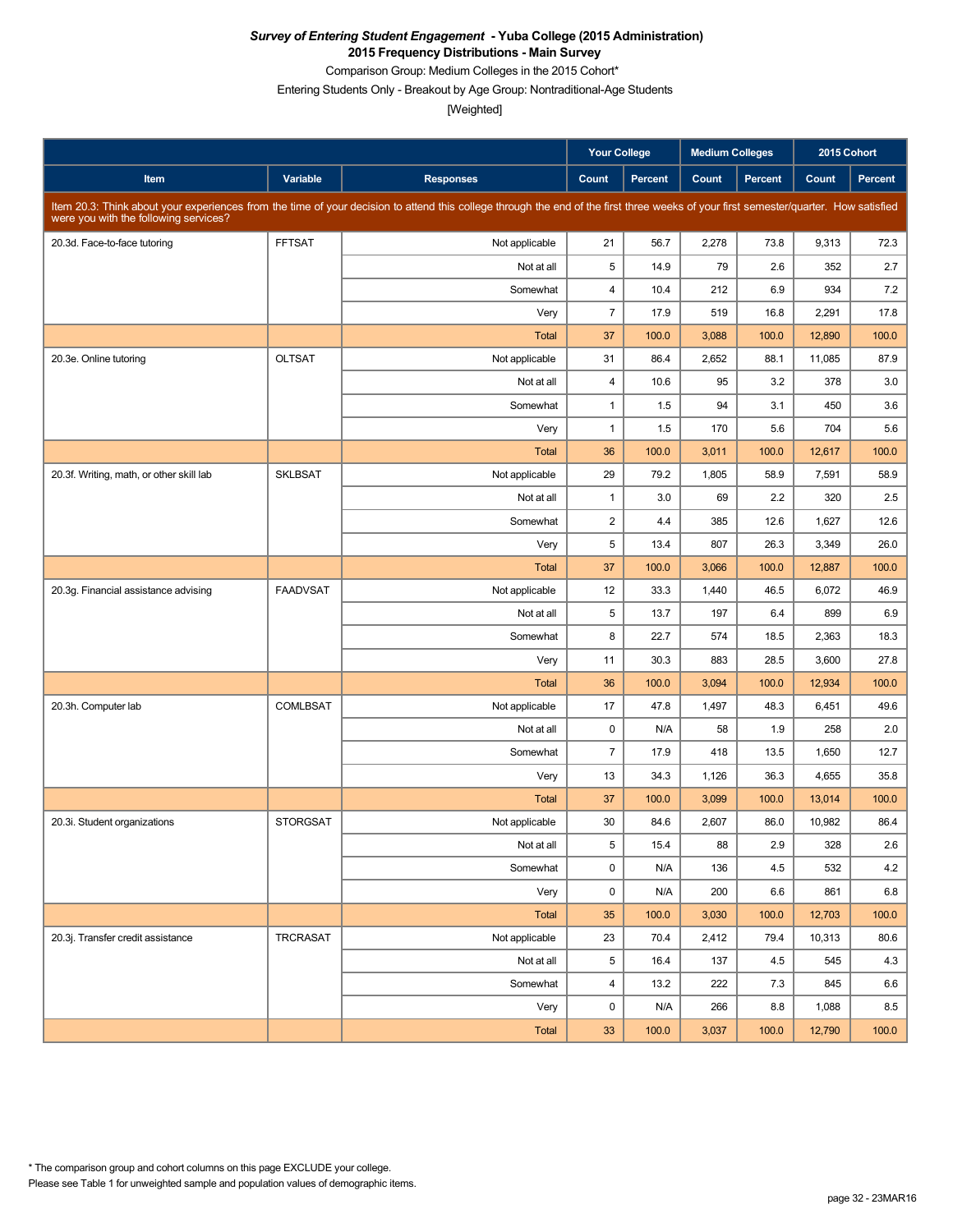Comparison Group: Medium Colleges in the 2015 Cohort\*

Entering Students Only - Breakout by Age Group: Nontraditional-Age Students

[Weighted]

|                                                                                                                                                                                                                                        |                 |                                                                                                                                                                                      | <b>Your College</b>     |                | <b>Medium Colleges</b> |         | 2015 Cohort |         |  |
|----------------------------------------------------------------------------------------------------------------------------------------------------------------------------------------------------------------------------------------|-----------------|--------------------------------------------------------------------------------------------------------------------------------------------------------------------------------------|-------------------------|----------------|------------------------|---------|-------------|---------|--|
| Item                                                                                                                                                                                                                                   | Variable        | <b>Responses</b>                                                                                                                                                                     | Count                   | <b>Percent</b> | Count                  | Percent | Count       | Percent |  |
| were you with the following services?                                                                                                                                                                                                  |                 | Item 20.3: Think about your experiences from the time of your decision to attend this college through the end of the first three weeks of your first semester/quarter. How satisfied |                         |                |                        |         |             |         |  |
| 20.3k. Services to students with disabilities                                                                                                                                                                                          | <b>DISVSAT</b>  | Not applicable                                                                                                                                                                       | 34                      | 94.0           | 2,657                  | 87.5    | 11,277      | 88.3    |  |
|                                                                                                                                                                                                                                        |                 | Not at all                                                                                                                                                                           | 0                       | N/A            | 80                     | 2.6     | 264         | 2.1     |  |
|                                                                                                                                                                                                                                        |                 | Somewhat                                                                                                                                                                             | $\mathbf{1}$            | 3.0            | 86                     | 2.8     | 382         | 3.0     |  |
|                                                                                                                                                                                                                                        |                 | Very                                                                                                                                                                                 | $\mathbf{1}$            | 3.0            | 213                    | 7.0     | 844         | 6.6     |  |
|                                                                                                                                                                                                                                        |                 | <b>Total</b>                                                                                                                                                                         | 36                      | 100.0          | 3,036                  | 100.0   | 12,767      | 100.0   |  |
| Item 21: Think about your experiences from the time of your decision to attend this college through the end of the first three weeks of your first semester/quarter. Within a class,<br>or through another experience at this college: |                 |                                                                                                                                                                                      |                         |                |                        |         |             |         |  |
| 21a. I learned to improve my study skills<br>(listening, note taking, highlighting readings,                                                                                                                                           | <b>LNDSTUDY</b> | Strongly disagree                                                                                                                                                                    | 0                       | N/A            | 51                     | 1.5     | 256         | 1.8     |  |
| working with others, etc.) [COLLREAD]                                                                                                                                                                                                  |                 | <b>Disagree</b>                                                                                                                                                                      | $\mathbf{1}$            | 1.5            | 166                    | 4.9     | 612         | 4.3     |  |
|                                                                                                                                                                                                                                        |                 | Neutral                                                                                                                                                                              | 11                      | 29.9           | 607                    | 18.1    | 2,542       | 17.8    |  |
|                                                                                                                                                                                                                                        |                 | Agree                                                                                                                                                                                | 12                      | 32.8           | 1,384                  | 41.3    | 5,626       | 39.5    |  |
|                                                                                                                                                                                                                                        |                 | Strongly agree                                                                                                                                                                       | 13                      | 35.8           | 1,143                  | 34.1    | 5,220       | 36.6    |  |
|                                                                                                                                                                                                                                        |                 | Total                                                                                                                                                                                | 37                      | 100.0          | 3,351                  | 100.0   | 14,255      | 100.0   |  |
| 21b. I learned to understand my academic<br>strengths and weaknesses [COLLREAD]                                                                                                                                                        | <b>LNDACAWK</b> | Strongly disagree                                                                                                                                                                    | $\overline{2}$          | 6.0            | 50                     | 1.5     | 202         | 1.4     |  |
|                                                                                                                                                                                                                                        |                 | <b>Disagree</b>                                                                                                                                                                      | 3                       | 7.5            | 159                    | 4.7     | 626         | 4.4     |  |
|                                                                                                                                                                                                                                        |                 | Neutral                                                                                                                                                                              | 15                      | 41.8           | 731                    | 21.8    | 3,058       | 21.5    |  |
|                                                                                                                                                                                                                                        |                 | Agree                                                                                                                                                                                | 10                      | 26.8           | 1,479                  | 44.1    | 6,076       | 42.6    |  |
|                                                                                                                                                                                                                                        |                 | Strongly agree                                                                                                                                                                       | $\overline{7}$          | 17.9           | 938                    | 27.9    | 4,293       | 30.1    |  |
|                                                                                                                                                                                                                                        |                 | Total                                                                                                                                                                                | 37                      | 100.0          | 3,356                  | 100.0   | 14,254      | 100.0   |  |
| 21c. I learned skills and strategies to<br>improve my test-taking ability [COLLREAD]                                                                                                                                                   | <b>LNDSKLLS</b> | Strongly disagree                                                                                                                                                                    | $\overline{c}$          | 6.0            | 98                     | 2.9     | 398         | 2.8     |  |
|                                                                                                                                                                                                                                        |                 | <b>Disagree</b>                                                                                                                                                                      | $\overline{7}$          | 17.9           | 377                    | 11.2    | 1,400       | 9.8     |  |
|                                                                                                                                                                                                                                        |                 | Neutral                                                                                                                                                                              | 15                      | 40.3           | 1,023                  | 30.4    | 4,342       | 30.5    |  |
|                                                                                                                                                                                                                                        |                 | Agree                                                                                                                                                                                | 8                       | 22.3           | 1,102                  | 32.8    | 4,532       | 31.8    |  |
|                                                                                                                                                                                                                                        |                 | Strongly agree                                                                                                                                                                       | 5                       | 13.5           | 760                    | 22.6    | 3,584       | 25.1    |  |
|                                                                                                                                                                                                                                        |                 | <b>Total</b>                                                                                                                                                                         | 37                      | 100.0          | 3,359                  | 100.0   | 14,255      | 100.0   |  |
| Item 22                                                                                                                                                                                                                                |                 |                                                                                                                                                                                      |                         |                |                        |         |             |         |  |
| 22. What has been your MAIN source of<br>academic advising (help with academic                                                                                                                                                         | <b>PSOURACA</b> | Instructors                                                                                                                                                                          | $\overline{\mathbf{4}}$ | 11.8           | 853                    | 27.6    | 3,794       | 28.9    |  |
| goal-setting, planning, course<br>recommendations, graduation requirements,                                                                                                                                                            |                 | College staff (not instructors)                                                                                                                                                      | 13                      | 40.7           | 549                    | 17.8    | 2,388       | 18.2    |  |
| $etc.$ )?                                                                                                                                                                                                                              |                 | Friends, family, or other students                                                                                                                                                   | 13                      | 40.7           | 1,194                  | 38.6    | 4,800       | 36.5    |  |
|                                                                                                                                                                                                                                        |                 | Computerized degree advisor system                                                                                                                                                   | 0                       | N/A            | 51                     | 1.6     | 242         | 1.8     |  |
|                                                                                                                                                                                                                                        |                 | College Web site                                                                                                                                                                     | $\overline{c}$          | 6.8            | 330                    | 10.7    | 1,386       | 10.6    |  |
|                                                                                                                                                                                                                                        |                 | Other college materials                                                                                                                                                              | 0                       | N/A            | 112                    | 3.6     | 523         | 4.0     |  |
|                                                                                                                                                                                                                                        |                 | Total                                                                                                                                                                                | 32                      | 100.0          | 3,089                  | 100.0   | 13,134      | 100.0   |  |
| Item 23                                                                                                                                                                                                                                |                 |                                                                                                                                                                                      |                         |                |                        |         |             |         |  |
| 23. Was a specific person assigned to you                                                                                                                                                                                              | <b>ASNPERS</b>  | Yes                                                                                                                                                                                  | 6                       | 16.3           | 1,155                  | 35.1    | 4,677       | 33.5    |  |
| so you could see him/her each time you<br>needed information or assistance?                                                                                                                                                            |                 | No                                                                                                                                                                                   | 31                      | 83.7           | 2,138                  | 64.9    | 9,299       | 66.5    |  |
|                                                                                                                                                                                                                                        |                 | Total                                                                                                                                                                                | 37                      | 100.0          | 3,293                  | 100.0   | 13,976      | 100.0   |  |

\* The comparison group and cohort columns on this page EXCLUDE your college.

Please see Table 1 for unweighted sample and population values of demographic items.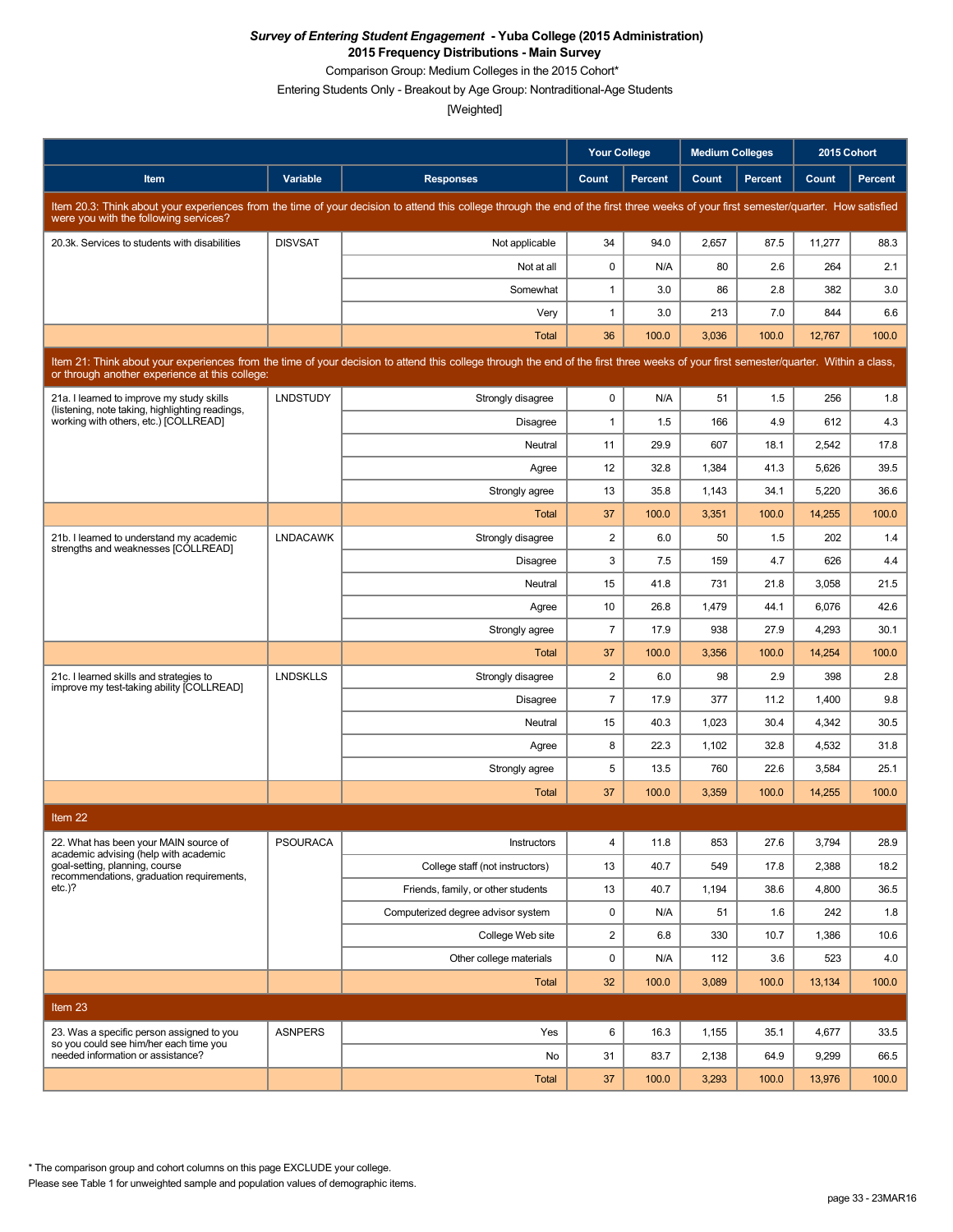Comparison Group: Medium Colleges in the 2015 Cohort\*

Entering Students Only - Breakout by Age Group: Nontraditional-Age Students

|                                                                |                 |                                                                                                                                                                               | <b>Your College</b> |                | <b>Medium Colleges</b> |         | 2015 Cohort |         |
|----------------------------------------------------------------|-----------------|-------------------------------------------------------------------------------------------------------------------------------------------------------------------------------|---------------------|----------------|------------------------|---------|-------------|---------|
| Item                                                           | Variable        | <b>Responses</b>                                                                                                                                                              | Count               | <b>Percent</b> | Count                  | Percent | Count       | Percent |
|                                                                |                 | Item 24: During the first three weeks of your first semester/quarter at this college, about how many hours did you spend in a typical 7-day week doing each of the following? |                     |                |                        |         |             |         |
| 24a. Preparing for class                                       | <b>PREPCLAS</b> | None                                                                                                                                                                          | 1                   | 3.0            | 92                     | 2.8     | 417         | 3.0     |
|                                                                |                 | 1-5 hours                                                                                                                                                                     | 13                  | 34.4           | 1,616                  | 48.6    | 6,949       | 49.2    |
|                                                                |                 | 6-10 hours                                                                                                                                                                    | 13                  | 35.8           | 916                    | 27.5    | 3,752       | 26.6    |
|                                                                |                 | 11-20 hours                                                                                                                                                                   | 6                   | 16.4           | 420                    | 12.6    | 1,880       | 13.3    |
|                                                                |                 | 21-30 hours                                                                                                                                                                   | 3                   | 7.5            | 177                    | 5.3     | 755         | 5.3     |
|                                                                |                 | More than 30 hours                                                                                                                                                            | $\mathbf{1}$        | 3.0            | 106                    | 3.2     | 369         | 2.6     |
|                                                                |                 | <b>Total</b>                                                                                                                                                                  | 37                  | 100.0          | 3,326                  | 100.0   | 14,123      | 100.0   |
| 24b. Working for pay                                           | <b>WORKPAY</b>  | None                                                                                                                                                                          | 20                  | 62.0           | 948                    | 30.4    | 4,234       | 32.1    |
|                                                                |                 | 1-5 hours                                                                                                                                                                     | 0                   | N/A            | 208                    | 6.7     | 950         | 7.2     |
|                                                                |                 | 6-10 hours                                                                                                                                                                    | 1                   | 1.7            | 173                    | 5.5     | 694         | 5.3     |
|                                                                |                 | 11-20 hours                                                                                                                                                                   | $\overline{c}$      | 6.9            | 178                    | 5.7     | 750         | 5.7     |
|                                                                |                 | 21-30 hours                                                                                                                                                                   | $\overline{7}$      | 22.5           | 340                    | 10.9    | 1,263       | 9.6     |
|                                                                |                 | More than 30 hours                                                                                                                                                            | $\overline{c}$      | 6.8            | 1,268                  | 40.7    | 5,301       | 40.2    |
|                                                                |                 | <b>Total</b>                                                                                                                                                                  | 32                  | 100.0          | 3,116                  | 100.0   | 13,192      | 100.0   |
| Item 25                                                        |                 |                                                                                                                                                                               |                     |                |                        |         |             |         |
| 25. When do you plan to take classes at this<br>college again? | <b>AGAINCL</b>  | I will accomplish my goal(s) during this<br>semester/quarter and will not be returning                                                                                        | 5                   | 13.7           | 174                    | 5.2     | 825         | 5.9     |
|                                                                |                 | I have no current plans to return                                                                                                                                             | 1                   | 1.5            | 56                     | 1.7     | 258         | 1.8     |
|                                                                |                 | Within the next 12 months                                                                                                                                                     | 26                  | 71.3           | 2,542                  | 76.5    | 10,499      | 74.7    |
|                                                                |                 | Uncertain                                                                                                                                                                     | 5                   | 13.6           | 553                    | 16.6    | 2,467       | 17.6    |
|                                                                |                 | <b>Total</b>                                                                                                                                                                  | 36                  | 100.0          | 3,324                  | 100.0   | 14,049      | 100.0   |
| Item 26: While in high school, did you:                        |                 |                                                                                                                                                                               |                     |                |                        |         |             |         |
| 26a. Take math every school year?                              | <b>MATHALLF</b> | Not applicable                                                                                                                                                                | $\mathbf{1}$        | 1.5            | 102                    | 3.0     | 531         | 3.7     |
|                                                                |                 | Yes                                                                                                                                                                           | 24                  | 65.7           | 2,501                  | 74.6    | 10,919      | 76.7    |
|                                                                |                 | No                                                                                                                                                                            | 12                  | 32.8           | 750                    | 22.4    | 2,781       | 19.5    |
|                                                                |                 | <b>Total</b>                                                                                                                                                                  | 37                  | 100.0          | 3,353                  | 100.0   | 14,231      | 100.0   |
| 26b. Take math during your senior year?                        | <b>MATHSNYR</b> | Not applicable                                                                                                                                                                | $\overline{4}$      | 14.0           | 368                    | 11.6    | 1,541       | 11.6    |
|                                                                |                 | Yes                                                                                                                                                                           | 15                  | 47.4           | 2,034                  | 64.3    | 8,778       | 65.9    |
|                                                                |                 | No                                                                                                                                                                            | 12                  | 38.6           | 764                    | 24.1    | 3,000       | 22.5    |
|                                                                |                 | <b>Total</b>                                                                                                                                                                  | 31                  | 100.0          | 3,166                  | 100.0   | 13,320      | 100.0   |
| Item 27                                                        |                 |                                                                                                                                                                               |                     |                |                        |         |             |         |
| 27. Would you recommend this college to a                      | <b>RECOCOLL</b> | Yes                                                                                                                                                                           | 32                  | 88.1           | 3,211                  | 95.7    | 13,523      | 95.2    |
| friend or family member?                                       |                 | No                                                                                                                                                                            | $\overline{4}$      | 11.9           | 145                    | 4.3     | 686         | 4.8     |
|                                                                |                 | Total                                                                                                                                                                         | 37                  | 100.0          | 3,356                  | 100.0   | 14,208      | 100.0   |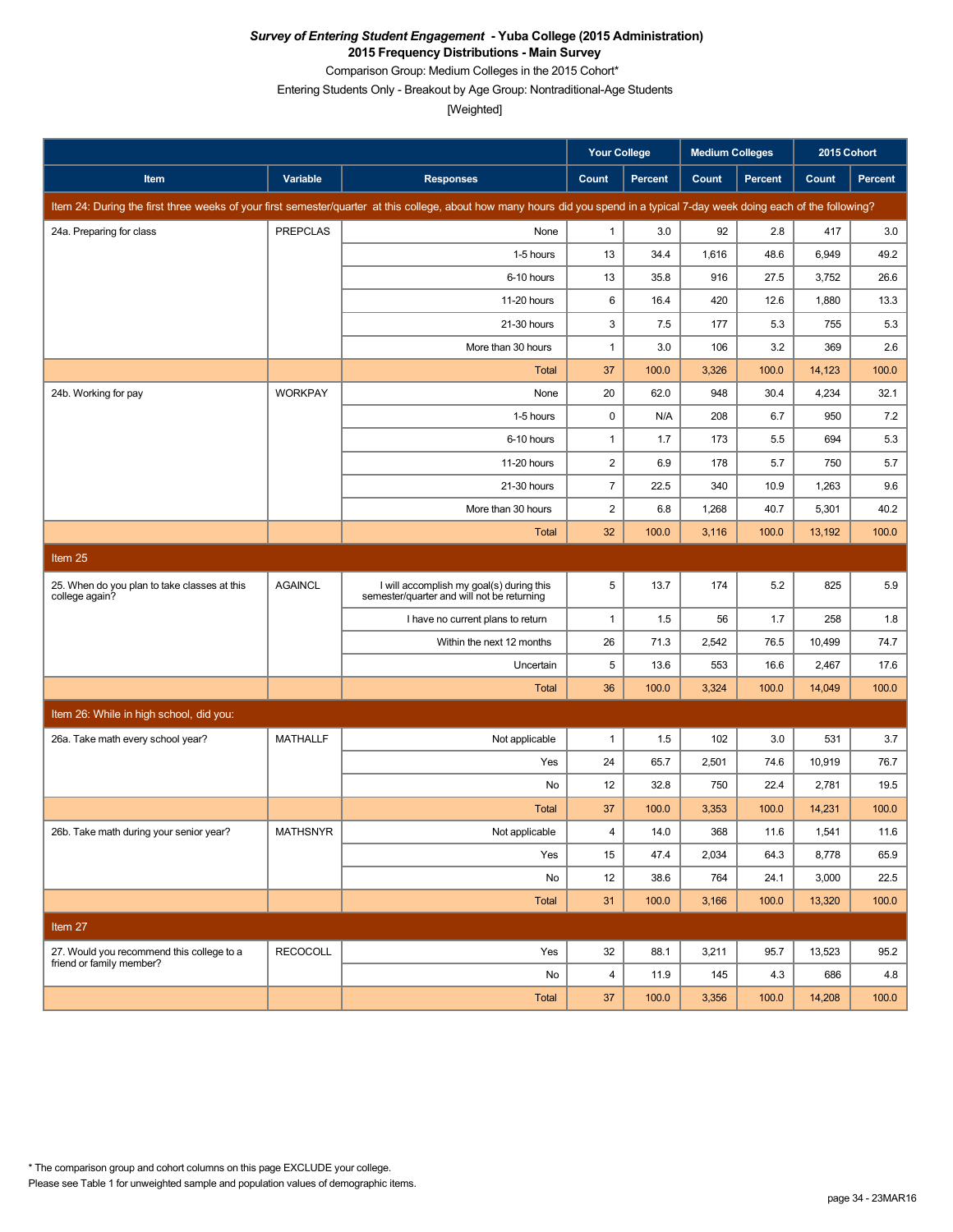Comparison Group: Medium Colleges in the 2015 Cohort\*

Entering Students Only - Breakout by Age Group: Nontraditional-Age Students

|                                                                                                 |                 |                                       | <b>Your College</b> |                | <b>Medium Colleges</b> |                | 2015 Cohort |                |
|-------------------------------------------------------------------------------------------------|-----------------|---------------------------------------|---------------------|----------------|------------------------|----------------|-------------|----------------|
| Item                                                                                            | Variable        | <b>Responses</b>                      | Count               | <b>Percent</b> | Count                  | <b>Percent</b> | Count       | <b>Percent</b> |
| Item 28                                                                                         |                 |                                       |                     |                |                        |                |             |                |
| 28. In what range was your overall high<br>school grade average?                                | <b>HSGRADE</b>  | Α                                     | 0                   | N/A            | 187                    | 5.6            | 731         | 5.2            |
|                                                                                                 |                 | $A - to B +$                          | $\overline{7}$      | 19.4           | 632                    | 19.0           | 2,875       | 20.3           |
|                                                                                                 |                 | В                                     | $\overline{7}$      | 19.4           | 690                    | 20.7           | 2,940       | 20.8           |
|                                                                                                 |                 | $B - to C +$                          | 11                  | 31.4           | 966                    | 28.9           | 4,265       | 30.2           |
|                                                                                                 |                 | С                                     | $\overline{7}$      | 19.5           | 545                    | 16.3           | 2,111       | 14.9           |
|                                                                                                 |                 | C- or lower                           | 4                   | 10.4           | 316                    | 9.5            | 1,218       | 8.6            |
|                                                                                                 |                 | <b>Total</b>                          | 37                  | 100.0          | 3,336                  | 100.0          | 14,140      | 100.0          |
| Item 31                                                                                         |                 |                                       |                     |                |                        |                |             |                |
| 31. Are you married?                                                                            | <b>MARRSTAT</b> | Yes                                   | 21                  | 58.2           | 1,316                  | 39.3           | 5,606       | 39.4           |
|                                                                                                 |                 | No                                    | 15                  | 41.8           | 2,037                  | 60.7           | 8,619       | 60.6           |
|                                                                                                 |                 | <b>Total</b>                          | 37                  | 100.0          | 3,353                  | 100.0          | 14,224      | 100.0          |
| Item 32                                                                                         |                 |                                       |                     |                |                        |                |             |                |
| 32. Do you have children who live with you                                                      | <b>CHILDREN</b> | Yes                                   | 27                  | 73.2           | 1,989                  | 59.3           | 8,279       | 58.3           |
| and depend on you for their care?                                                               |                 | No                                    | 10                  | 26.8           | 1,366                  | 40.7           | 5,927       | 41.7           |
|                                                                                                 |                 | <b>Total</b>                          | 37                  | 100.0          | 3,355                  | 100.0          | 14,206      | 100.0          |
| Item 33                                                                                         |                 |                                       |                     |                |                        |                |             |                |
| 33. Is English your native (first) language?                                                    | <b>ENGNAT</b>   | Yes                                   | 29                  | 79.2           | 2,855                  | 85.3           | 11,880      | 83.6           |
|                                                                                                 |                 | No                                    | 8                   | 20.8           | 494                    | 14.7           | 2,336       | 16.4           |
|                                                                                                 |                 | <b>Total</b>                          | 37                  | 100.0          | 3,348                  | 100.0          | 14,216      | 100.0          |
| Item 36                                                                                         |                 |                                       |                     |                |                        |                |             |                |
| 36. What is the highest academic certificate                                                    | <b>DEGREE</b>   | None                                  | $\mathbf{1}$        | 1.5            | 24                     | 0.7            | 130         | 0.9            |
| or degree you have earned?                                                                      |                 | GED                                   | 8                   | 20.8           | 639                    | 19.4           | 2,616       | 18.7           |
|                                                                                                 |                 | High school diploma                   | 18                  | 49.3           | 1,688                  | 51.2           | 7,210       | 51.5           |
|                                                                                                 |                 | Vocational/technical certificate      | 6                   | 16.4           | 660                    | 20.0           | 2,599       | 18.6           |
|                                                                                                 |                 | Associate degree                      | $\overline{c}$      | 6.0            | 115                    | 3.5            | 742         | 5.3            |
|                                                                                                 |                 | Bachelor's degree                     | 2                   | 6.0            | 141                    | 4.3            | 558         | 4.0            |
|                                                                                                 |                 | Master's/Doctoral/Professional degree | 0                   | N/A            | 32                     | 1.0            | 148         | 1.1            |
|                                                                                                 |                 | Total                                 | 37                  | 100.0          | 3,298                  | 100.0          | 14,003      | 100.0          |
| Item 37: Please indicate whether your goal(s) for attending this college include the following: |                 |                                       |                     |                |                        |                |             |                |
| 37a. To complete a certificate                                                                  | <b>CERTPRG</b>  | Yes                                   | 21                  | 58.3           | 1,486                  | 46.0           | 6,244       | 45.6           |
|                                                                                                 | м               | No                                    | 15                  | 41.7           | 1,746                  | 54.0           | 7,454       | 54.4           |
|                                                                                                 |                 | Total                                 | 37                  | 100.0          | 3,232                  | 100.0          | 13,698      | 100.0          |
| 37b. To obtain an Associate degree                                                              | ASSOCDEG        | Yes                                   | 30                  | 82.1           | 2,712                  | 83.4           | 11,419      | 83.1           |
|                                                                                                 |                 | No                                    | $\overline{7}$      | 17.9           | 539                    | 16.6           | 2,316       | 16.9           |
|                                                                                                 |                 | Total                                 | 37                  | 100.0          | 3,251                  | 100.0          | 13,735      | 100.0          |